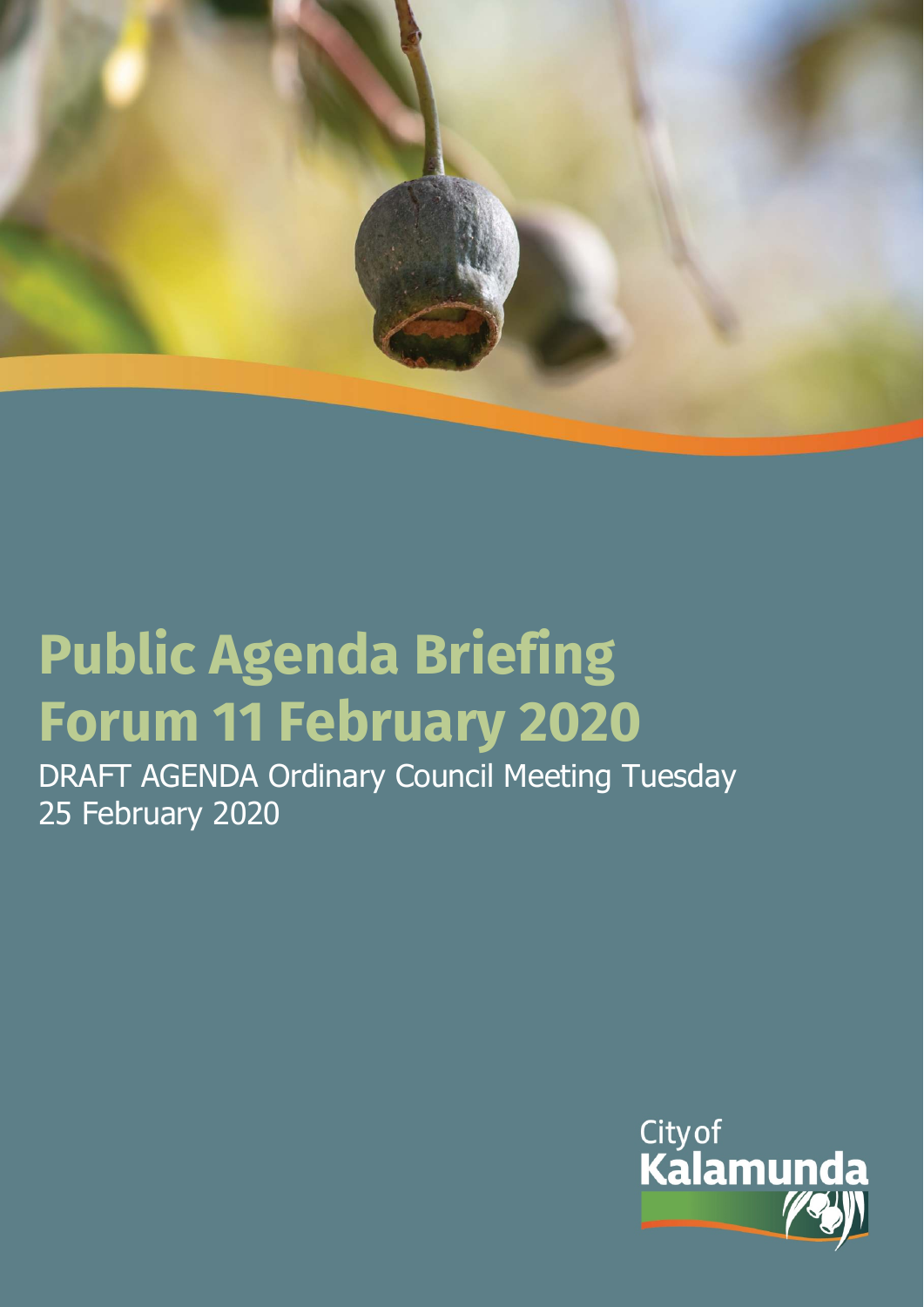# **Our Vision**



## **Connected Communities, Valuing Nature** and Creating our Future Together

## **Core Values**

Service We deliver excellent service by actively engaging and listening to each other.

Respect We trust and respect each other by valuing our differences, communicating openly and showing integrity in all we do.

Diversity We challenge ourselves by keeping our minds open and looking for all possibilities and opportunities.

Ethics We provide honest, open, equitable and responsive leadership by demonstrating high standards of ethical behaviour.

## **Aspirational Values**

**Creativity** We create and innovate to improve all we do.

Courage We make brave decisions and take calculated risks to lead us to a bold and bright future.

Prosperity We will ensure our District has a robust economy through a mixture of industrial, commercial, service and home based enterprises.

Harmony We will retain our natural assets in balance with our built environment.

Our simple guiding principle will be to ensure everything we do will make Kalamunda socially, environmentally and economically sustainable

kalamunda.wa.gov.au

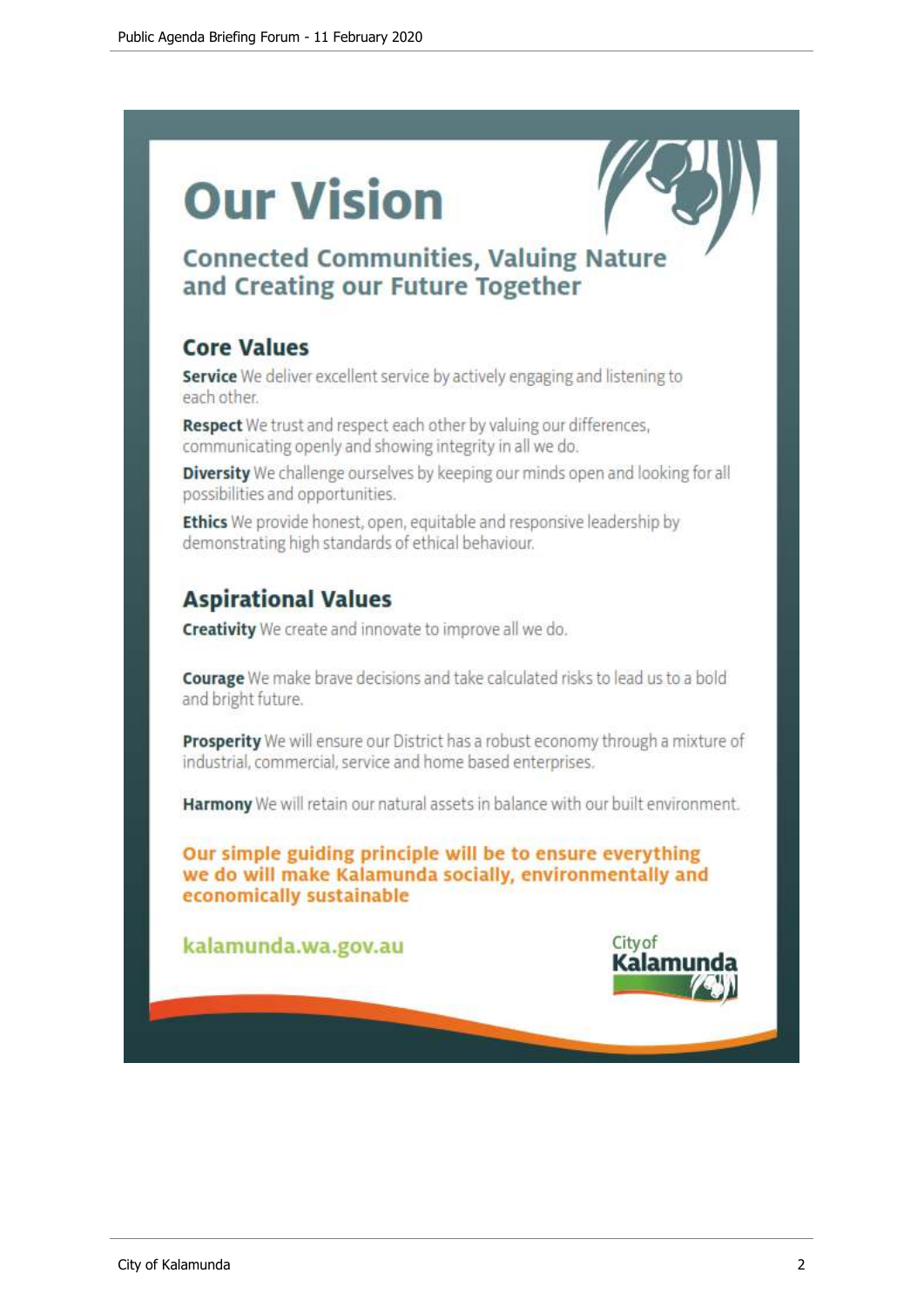## INFORMATION FOR THE PUBLIC ATTENDING PUBLIC AGENDA BRIEFING

Agenda Briefing Forums will involve Elected Members, employees as determined by the Chief Executive Officer and external advisors (where appropriate) and will be open to the public. The Briefing Session will the held in the Function Room of the City of Kalamunda commencing at 6.30pm.

Agenda Briefing Forums will provide the opportunity for Elected Members to be equally informed and seek additional information on matters prior to the presentation of such matters to the next Ordinary Council Meeting for formal consideration and decision.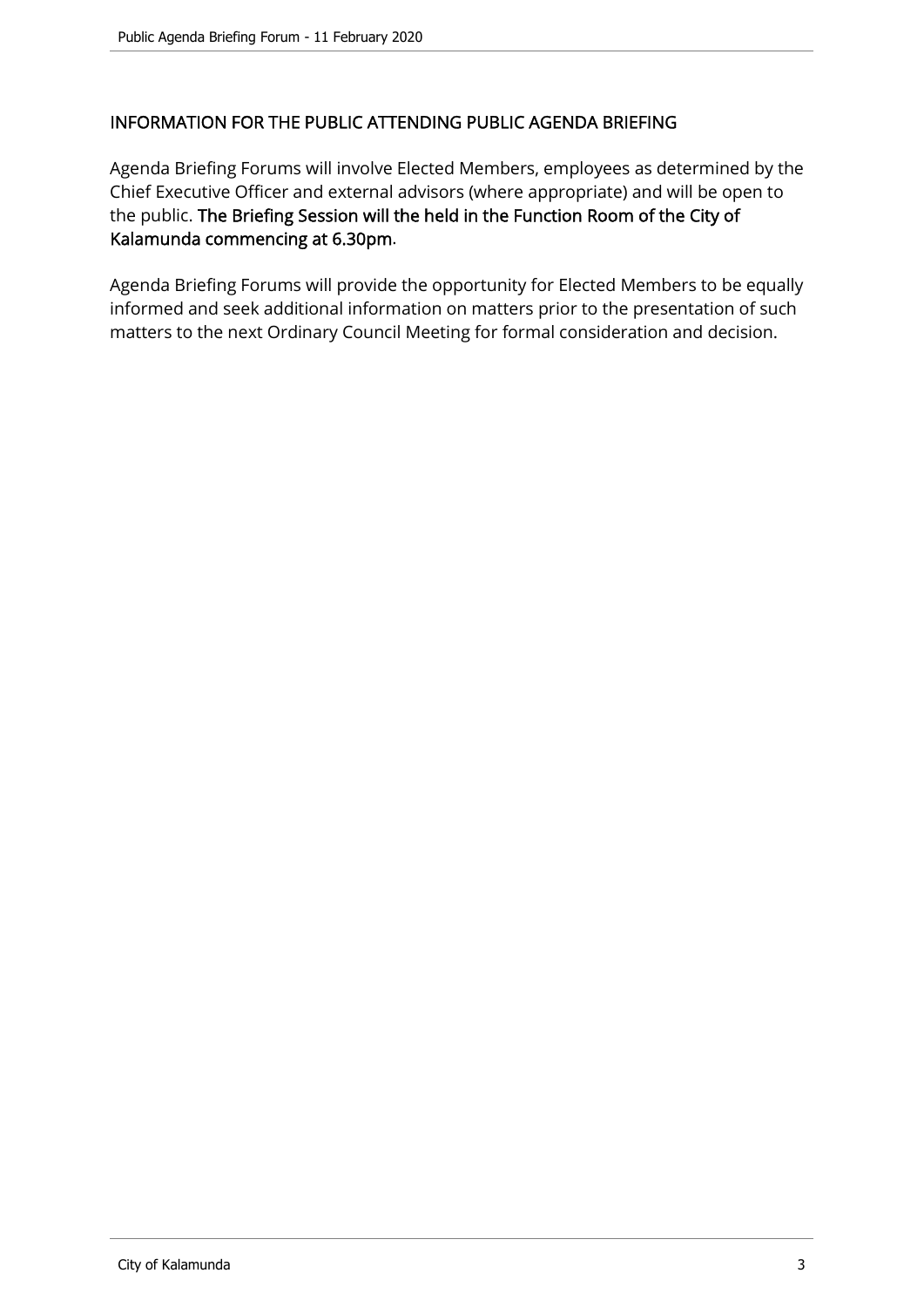#### PROCEDURES FOR PUBLIC AGENDA BRIEFING FORUMS

The following procedures will apply to all Public Agenda Briefing Forums that are conducted by the City of Kalamunda:

- a) Public Agenda Briefing Forums will be open to the public except for matters of a confidential nature. The guide in determining those matters of a confidential nature shall be in accordance with the Local Government Act 1995 (WA).
- b) Dates and times for Public Agenda Briefing Forums will be set more than one (1) week in advance where practicable, and appropriate notice given to the public.
- c) The Chief Executive Officer will ensure timely written notice and an agenda for each Public Agenda Briefing Forum will be provided to all Elected Members, members of the public and external advisors (where appropriate).
- d) Ordinarily, the Mayor is to be the Presiding Member at Public Agenda Briefing Forums. However, should Elected Members wish to rotate the role of Presiding Member for a particular meeting, those Elected Members present may select, by consensus, a Presiding Member for the relevant Public Agenda Briefing Forum from amongst themselves to preside at that Public Agenda Briefing Forum.
- e) Relevant employees of the City of Kalamunda will be available to make a presentation or respond to questions on matters listed on the agenda for the Public Agenda Briefing Forum.
- f) All Elected Members will be given a fair and equal opportunity to participate in the Public Agenda Briefing Forum.
- g) The Presiding Member will ensure that time is made available to allow for all matters of relevance to be covered.
- h) Elected Members, employees and relevant consultants shall disclose their interests on any matters listed for the Public Agenda Briefing Forum. When disclosing an interest the following is required:
	- i. Interests are to be disclosed in accordance with the provisions of the Local Government Act 1995, the Local Government (Rules of Conduct) Regulations 2007 and the City's Code of Conduct.
	- ii. Elected Members disclosing a financial interest will not participate in that part of the forum relating to the matter to which their interest applies and shall depart the room.
	- iii. Employees with a financial interest in a matter may also consider it appropriate to depart the room when the matter is being considered, however there is no legislative requirement to do so.
- i) Minutes shall be kept of all Public Agenda Briefing Forums. As no decisions are made at a Public Agenda Briefing Forum, the minutes need only be a general record of the items covered but shall record any disclosure of interests as declared by individuals. A copy of the minutes is to be attached to the following Ordinary Council Meeting for Council to review and confirm as being a true and accurate summary of the preceding forum.
- j) At any Public Agenda Briefing Forum, Elected Members may foreshadow a request to the Chief Executive Officer for the Chief Executive Officer to prepare a report on a matter they feel is appropriate to be raised and which is to be presented at a future Public Agenda Briefing Forum.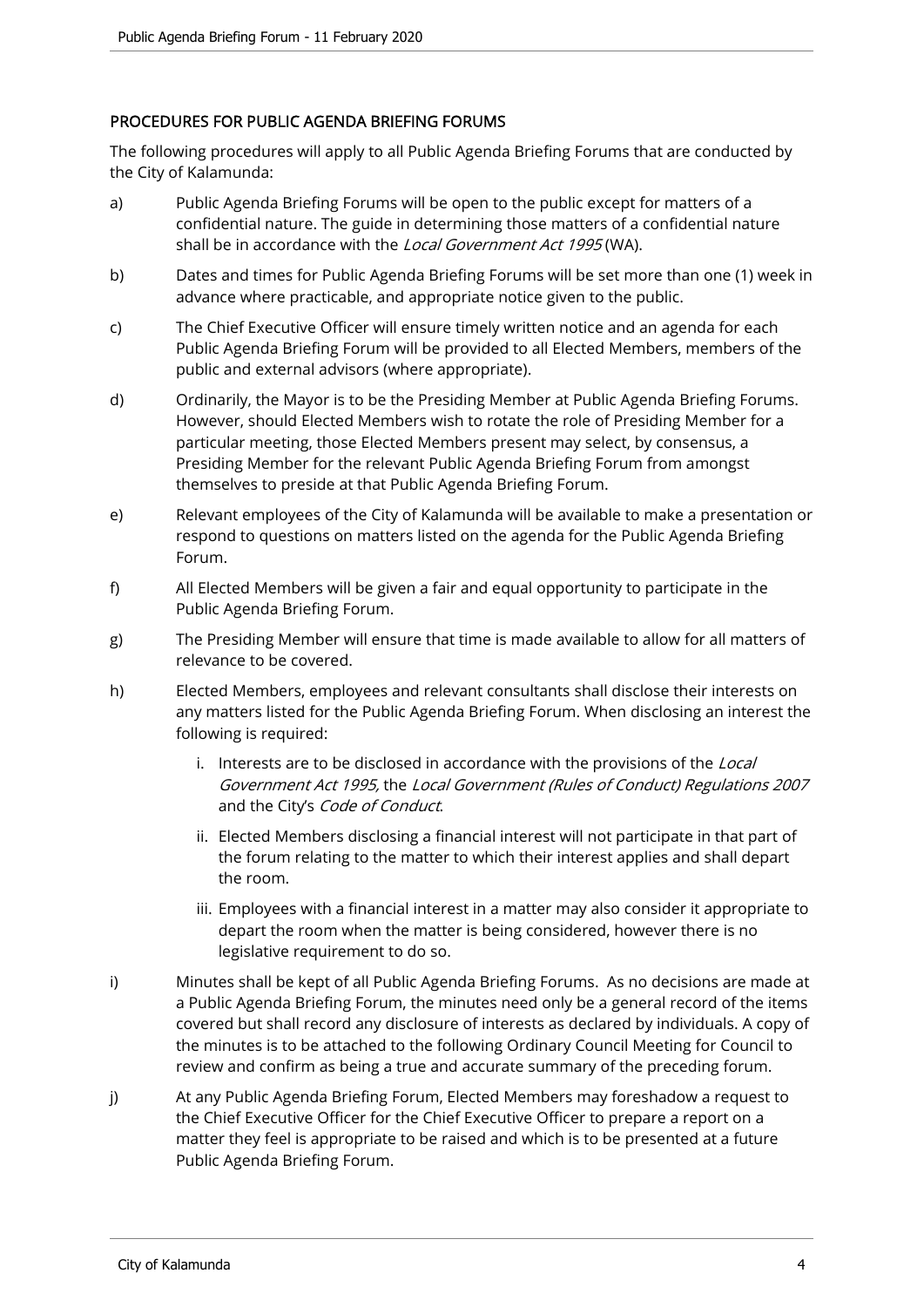k) Requests of this nature may not be accepted by the Chief Executive Officer at forums, but instead, Elected Members wishing to formalise such a foreshadowed request, shall submit a Notice of Motion to that effect to the Chief Executive Officer in accordance with the City's Standing Orders Local Law 2015 (City's Standing Orders)

#### PROCEDURES FOR PUBLIC QUESTION TIME

#### Questions Asked Verbally

Members of the public are invited to ask questions at Public Agenda Briefing Forums.

- a) Questions asked at a Public Agenda Briefing Forum must relate to a matter contained on the agenda.
- b) A register will be provided for those persons wanting to ask questions to enter their name. Persons will be requested to come forward in the order in which they are registered, and to give their name and full address.
- c) Public question time will be limited to two (2) minutes per member of the public, with a limit of two (2) verbal questions per member of the public.
- d) Statements are not to precede the asking of a question during public question time. Statements should be made during public submissions.
- e) Members of the public are encouraged to keep their questions brief to enable everyone who desires to ask a question to have the opportunity to do so.
- f) Public question time will be allocated a minimum of 30 minutes. Public question time is declared closed following the expiration of the allocated 30 minute time period, or earlier if there are no further questions.
- g) The Presiding Member may extend public question time in intervals of 10 minutes, but the total time allocated for public question time is not to exceed 50 minutes in total.
- h) Questions are to be directed to the Presiding Member and shall be asked politely, in good faith, and are not to be framed in such a way as to reflect adversely or to be defamatory to any particular Elected Member or City of Kalamunda employee.
- i) The Presiding Member shall decide whether to:
	- i. accept or reject any question and his/her decision shall be final;
	- ii. nominate a City of Kalamunda employee to respond to the question (who make take such question on notice in which case, provision of a response shall be in accordance with the City's Standing Orders); or
	- iii. take a question on notice (in which case, a written response will be provided as soon as possible and included in the agenda of the next Ordinary Council Meeting).
- j) Where an Elected Member is of the opinion that a member of the public is:
	- i. asking a question at a Public Agenda Briefing Forum that is not relevant to a matter listed on the agenda; or
	- ii. making a statement during public question time,

they may bring it to the attention of the Presiding Member who will make a ruling.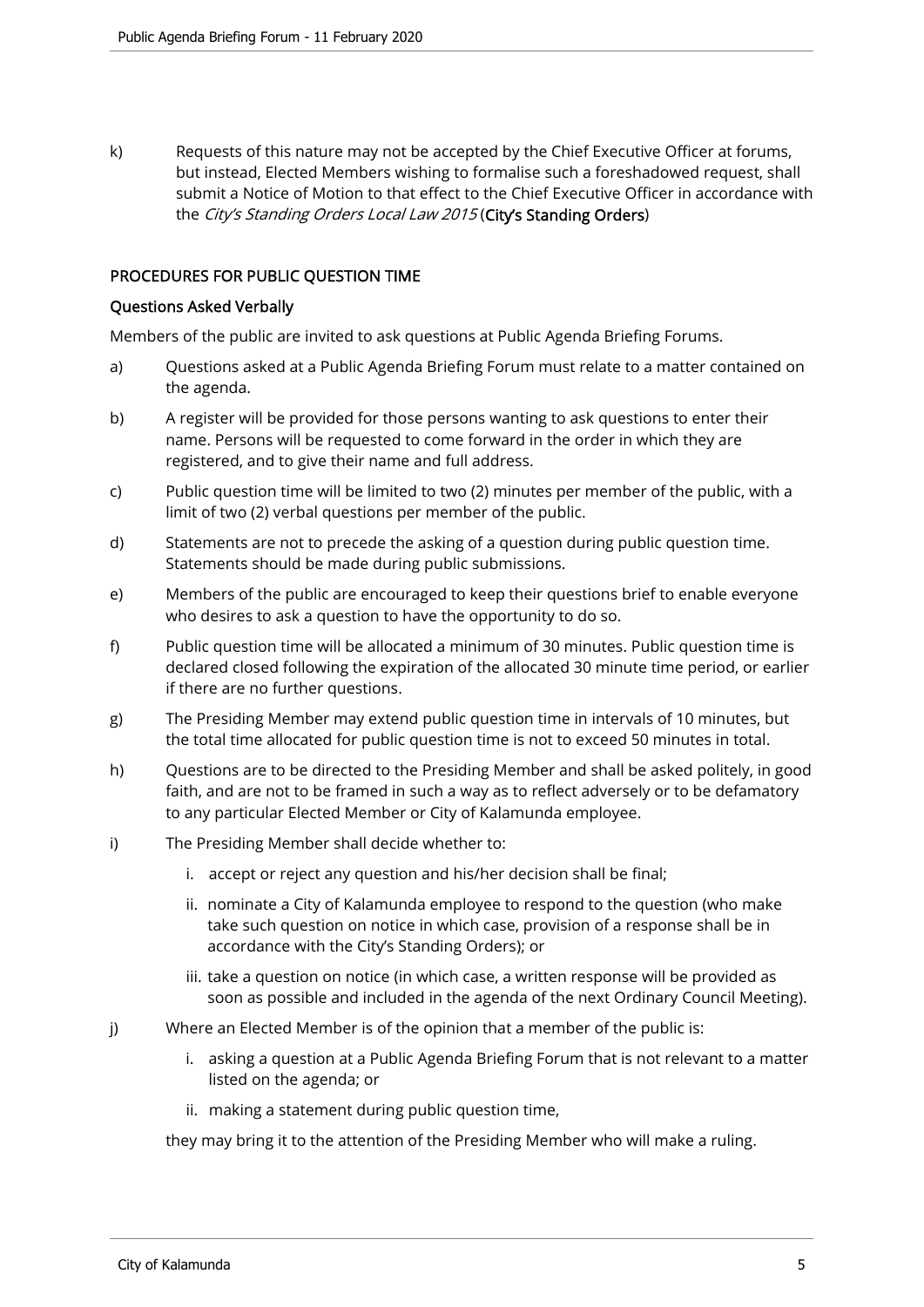- k) Questions and any responses will be summarised and included in the minutes of the meeting.
- l) It is not intended that question time should be used as a means to obtain information that would not otherwise be made available if the information was sought from the City's records under Section 5.94 of the Local Government Act 1995 (WA) (LG Act) or the Freedom of Information Act 1992 (FOI Act).
- m) Where the response to a question(s) would require a substantial commitment of the City's resources, the Chief Executive Officer will determine that it is an unreasonable impost upon the City of Kalamunda and may refuse to provide it. The Chief Executive Officer will advise the member of the public that the information may be sought in accordance with the FOI Act.

#### PROCEDURES FOR PUBLIC STATEMENT TIME

- a) Members of the public are invited to make statements at Briefing Forums.
- b) Statements made at a Briefing Forum must relate to a matter contained in the agenda.
- c) A register will be provided for those persons wanting to make a statement to enter their name. Persons will be requested to come forward in the order in which they are registered, and to give their name and full address.
- d) Public Statement Time will be limited to two (2) minutes per member of the public.
- e) Members of the public are encouraged to keep their statements brief to enable everyone who desires to make a statement to have the opportunity to do so.
- f) Public Statement Time will be allocated a maximum time of ten (10) minutes. Public Statement Time Is declared closed following the ten (10) minute allocated time period, or earlier if there are no further statements.
- g) Statements are to be directed to the Presiding member and are to be made politely in good faith and are not to be framed in such a way as to reflect adversely or be defamatory on a particular Elected Member or City of Kalamunda employee.
- h) Where an Elected Member is of the opinion that a member of the public is make a statement at a Briefing Forum that is not relevant to a matter listed on the agenda, they may bring it to the attention of the Presiding Member who will make a ruling.
- i) A member of the public attending a Briefing Forum may present a written statement rather than make the statement verbally if he or she so wishes.
- j) Statements will be summarising and included in the notes of the Briefing Forum.

#### Questions in Writing

- a) Questions must relate to a matter contained in the Agenda Briefing Forum agenda.
- b) The City will accept a maximum of five written questions per member of the public. To ensure equality and consistency, each part of a multi-part question will be treated as a question in its own right.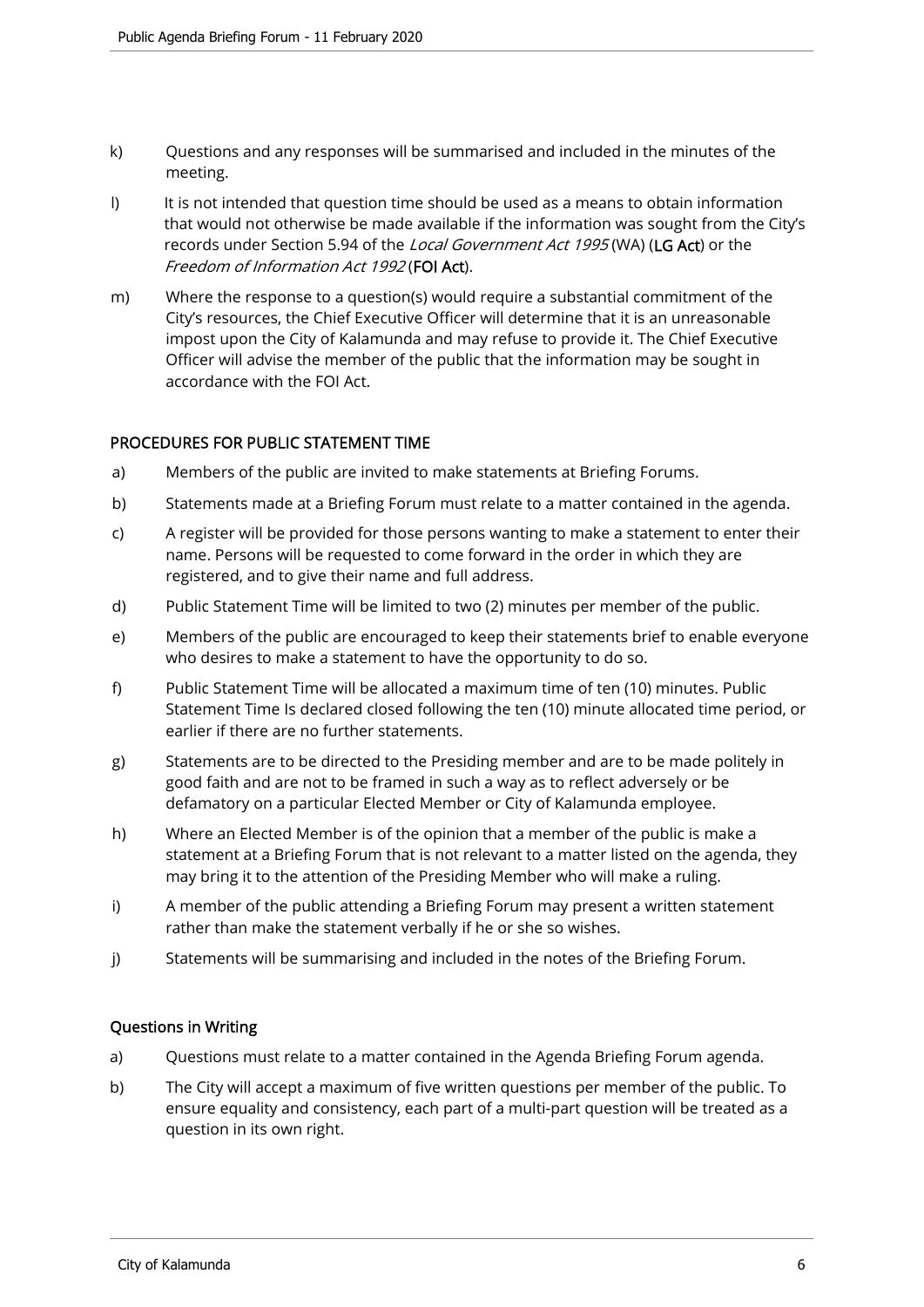- c) Questions lodged by the close of business on the working day immediately prior to the scheduled Agenda Briefing Forum will be responded to, where possible, at the Agenda Briefing Forum. These questions, and their responses, will be distributed to Elected Members and made available to the public in written form at the meeting.
- d) The Presiding Member shall decide to accept or reject any written question and his/her decision shall be final. Where there is any concern about a question being offensive, defamatory or the like, the Presiding Member will make a determination in relation to the question. Questions determined as offensive, defamatory or the like will not be published. Where the Presiding Member rules questions to be out of order, an announcement to this effect will be made at the meeting, including the reason(s) for the decision.
- e) The Presiding Member may rule questions out of order where they are substantially the same as questions previously submitted and responded to.
- f) Written questions unable to be responded to at the Public Agenda Briefing Forum will be taken on notice. In this case, a written response will be provided as soon as possible and included on the agenda of the next Ordinary Council Meeting.
- g) A person who submits written questions may also ask questions at a Public Agenda Briefing Forum and questions asked verbally may be different to those submitted in writing.
- h) Questions and any response will be summarised and included in the minutes of the meeting.
- i) It is not intended that question time should be used as a means to obtain information that would not be made available if it was sought from the City's records under Section 5.94 of LG Act or the FOI Act.
- j) Where the response to a question(s) would require a substantial commitment of the City's resources, the Chief Executive Officer will determine that it is an unreasonable impost upon the City and may refuse to provide it. The Chief Executive Officer will advise the member of the public that the information may be sought in accordance with the FOI Act.

#### Questions of Clarification

Members of the public may ask questions of clarification at Public Agenda Briefing Forums.

- a) Questions of clarification asked at a Public Agenda Briefing Forum must relate to a matter contained on the agenda.
- b) Questions of clarification will be limited to two (2) minutes per member of the public, with a limit of two (2) verbal questions per member of the public.
- c) The period at which members of the public may ask questions of clarification must follow the presentation of reports.
- d) Statements are not to precede the asking of a question of clarification. Statements should be made during public submissions.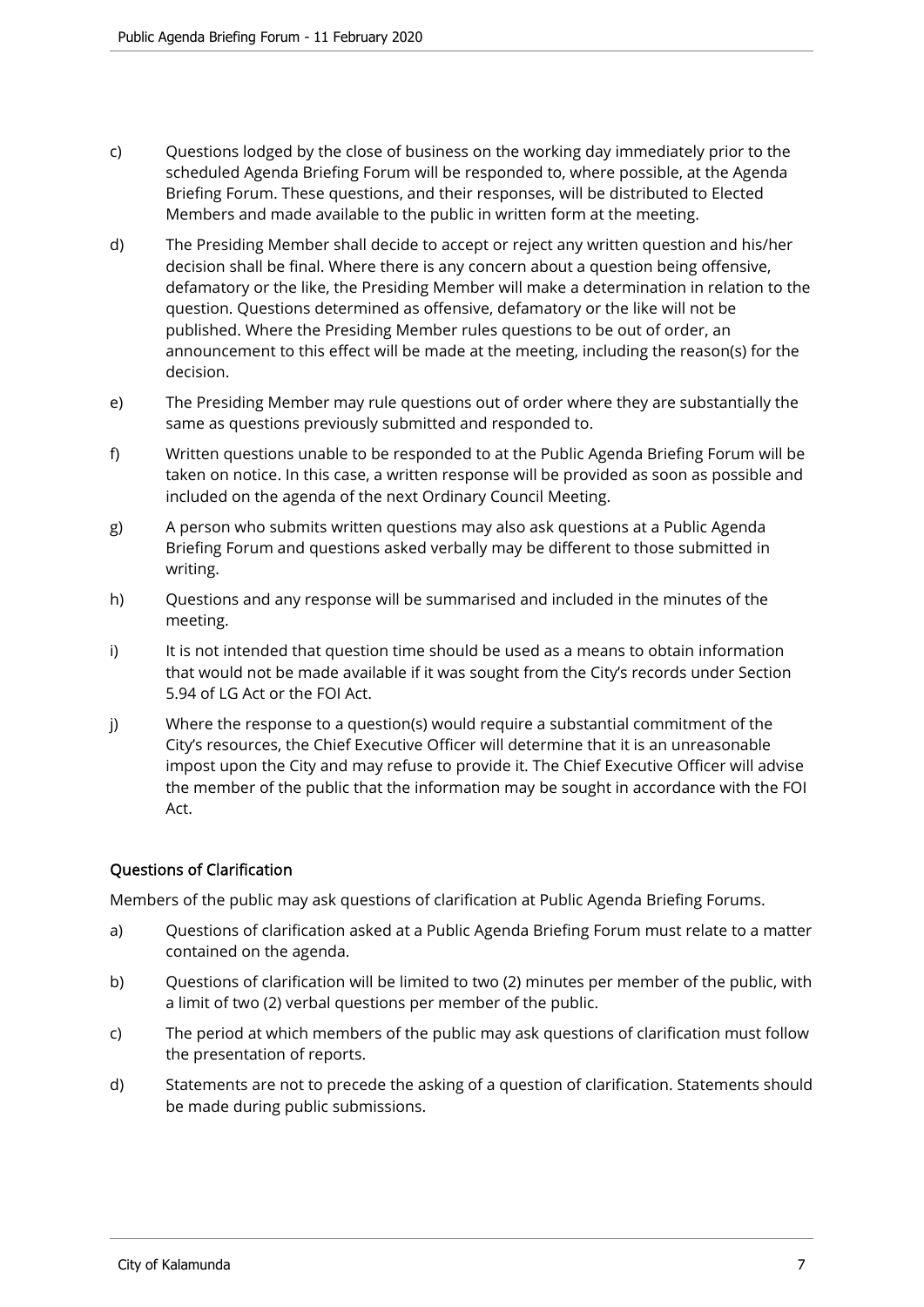- e) The period for questions of clarification will be allocated a minimum of 15 minutes. This time is declared closed following the expiration of the allocated 15 minute time period, or earlier if there are no further questions. The Presiding Member may extend public question time in intervals of 5 minutes, but the total time allocated for public question time is not to exceed 30 minutes in total.
- f) Questions of clarification will otherwise be governed by the same requirements and procedures as set out above from 5.1(i) to 5.1(n).

## Acknowledgement of Traditional Owners

We wish to acknowledge the traditional custodians of the land we are meeting on, the Whadjuk Noongar people. We wish to acknowledge their Elders' past, present and future and respect their continuing culture and the contribution they make to the life of this City and this Region.

# Emergency Procedures

Please view the position of the Exits, Fire Extinguishers and Outdoor Assembly Area as displayed on the wall of Council Chambers.

In case of an emergency follow the instructions given by City Personnel.

We ask that you do not move your vehicle as this could potentially block access for emergency services vehicles.

Please remain at the assembly point until advised it is safe to leave.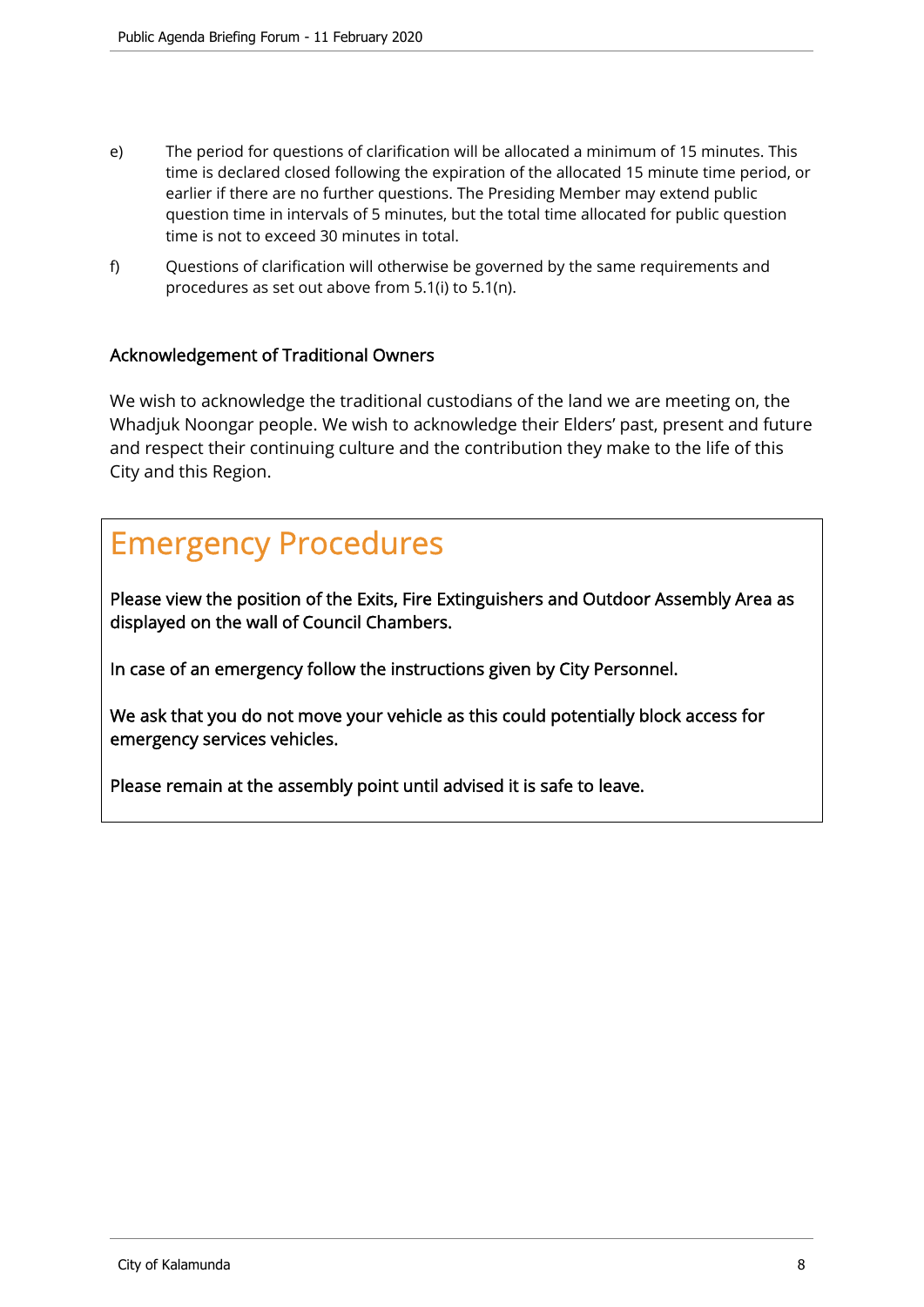## **INDEX**

| 1. |                                                                                               |  |
|----|-----------------------------------------------------------------------------------------------|--|
| 2. |                                                                                               |  |
| 3. |                                                                                               |  |
| 4. |                                                                                               |  |
| 5. |                                                                                               |  |
| 6. |                                                                                               |  |
| 7. |                                                                                               |  |
| 8. |                                                                                               |  |
| 9. |                                                                                               |  |
|    |                                                                                               |  |
|    |                                                                                               |  |
|    | 10.1.1. Department of Planning, Lands and Heritage - Draft Residential Aged Care Position     |  |
|    |                                                                                               |  |
|    |                                                                                               |  |
|    |                                                                                               |  |
|    |                                                                                               |  |
|    | 10.2.3. Consideration of Tenders for Provision of General Electrical Maintenance Services and |  |
|    | Provision of Irrigation Electrical Maintenance Services (RFT1907) 29                          |  |
|    | 10.2.4. Consideration of Tenders for General Tree Services (RFT 1912) 34                      |  |
|    | 10.2.5. Consideration of Tenders for the Provision of Extruded Concrete Kerbing Services (RFT |  |
|    |                                                                                               |  |
|    |                                                                                               |  |
|    | 10.3.1. Proposed Road Reserve Realignment - Canning Road and Canning Mills Road,              |  |
|    |                                                                                               |  |
|    | 10.3.2. Establishment of the Economic Development Advisory Group and Adoption of Terms of     |  |
|    |                                                                                               |  |
|    |                                                                                               |  |
|    |                                                                                               |  |
|    |                                                                                               |  |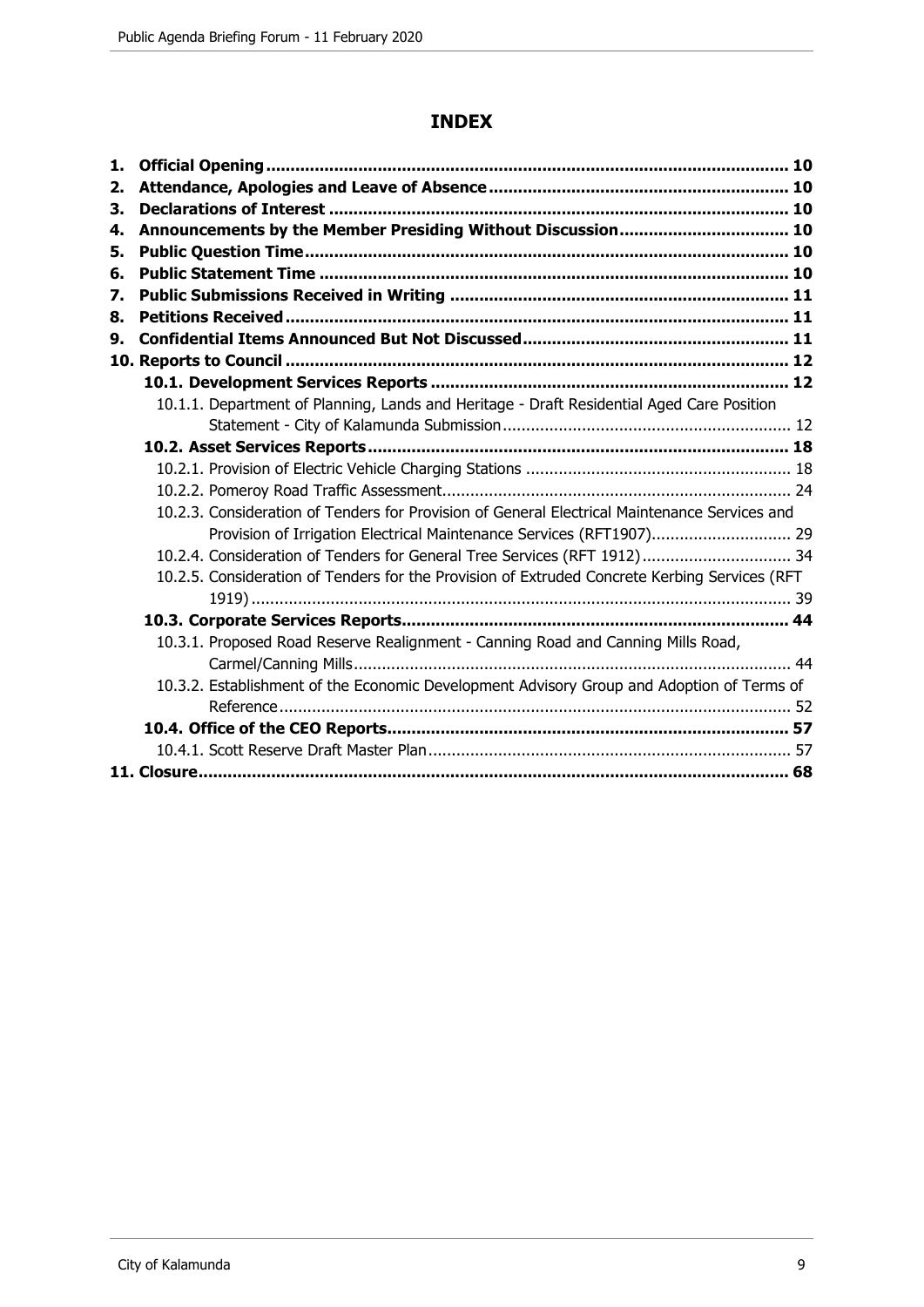## **1. Official Opening**

## **2. Attendance, Apologies and Leave of Absence**

## **3. Declarations of Interest**

#### **3.1. Disclosure of Financial and Proximity Interests**

- a. Members must disclose the nature of their interest in matter to be discussed at the meeting. (Section 5.56 of the *Local Government Act 1995*.)
- b. Employees must disclose the nature of their interest in reports or advice when giving the report or advice to the meeting. (Section 5.70 of the Local Government Act 1995.)

## **3.2. Disclosure of Interest Affecting Impartiality**

a. Members and staff must disclose their interest in matters to be discussed at the meeting in respect of which the member or employee had given or will give advice.

## **4. Announcements by the Member Presiding Without Discussion**

#### **5. Public Question Time**

Public question time will be allocated a maximum of 10 minutes and will be limited to two (2) minutes per member of the public, with a limit of two (2) verbal questions per member of the public.

Statements are not to precede the asking of a question during public question time. Statements should be made during public submissions.

For the purposes of Minuting, these questions and answers will be summarised.

#### **6. Public Statement Time**

A period of maximum 10 minutes is provided to allow public statements from the gallery on matters relating to a matter contained on the agenda or the functions of Council. Public Statement Time will be limited to two (2) minutes per member of the public.

Public Statement Time is declared closed following the 10 minute allocated time period, or earlier if there are no further statements.

For the purposes of Minuting, these statements will be summarised.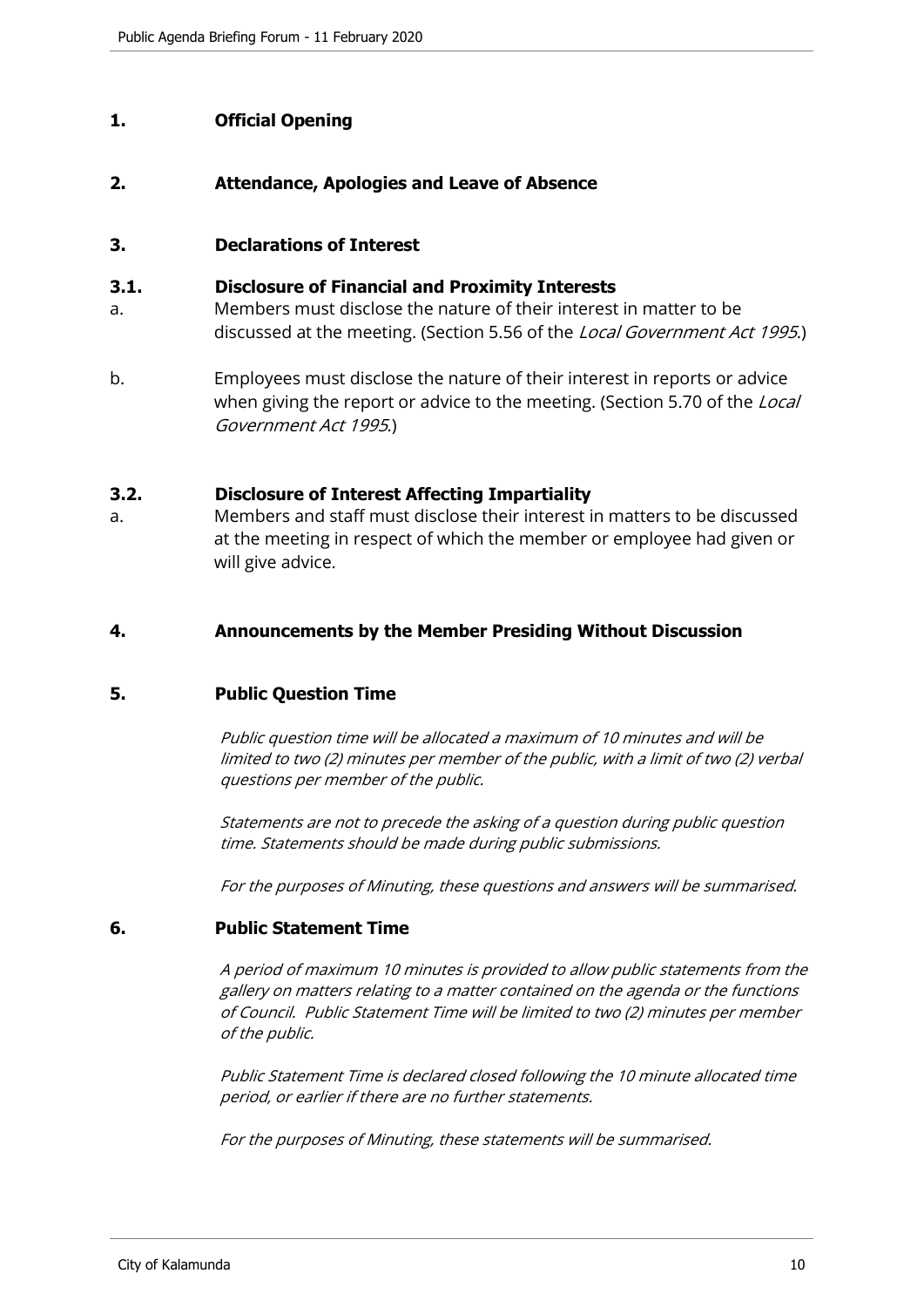## **7. Public Submissions Received in Writing**

## **8. Petitions Received**

## **9. Confidential Items Announced But Not Discussed**

9.1 Item 10.2.3 Consideration of Tenders for Provision of General Electrical Maintenance Services and Provision of Irrigation Electrical Maintenance Services (RFT1907) – Confidential Attachment – Tender Evaluation Report – Reason for Confidentiality: Local Government Act 1995 (WA) Section 5.23 (2) (c) - "a contract entered into, or which may be entered into, by the local government and which relates to a matter to be discussed at the meeting."

## 9.2 10.2.4 Consideration of Tenders for General Tree Services (RFT 1912) – Confidential Attachment – Reason for Confidentiality: Local Government Act 1995 (WA) Section 5.23 (2) (c) - "a contract entered into, or which may be entered into, by the local

government and which relates to a matter to be discussed at the meeting."

9.3 10.2.5 Consideration of Tenders for the Provision of Extruded Concrete Kerbing Services (RFT 1919) – Confidential Attachment-Reason for Confidentiality: Local Government Act 1995 (WA) Section 5.23 (2) (c) - "a contract entered into, or which may be entered into, by the local government and which relates to a matter to be discussed at the meeting."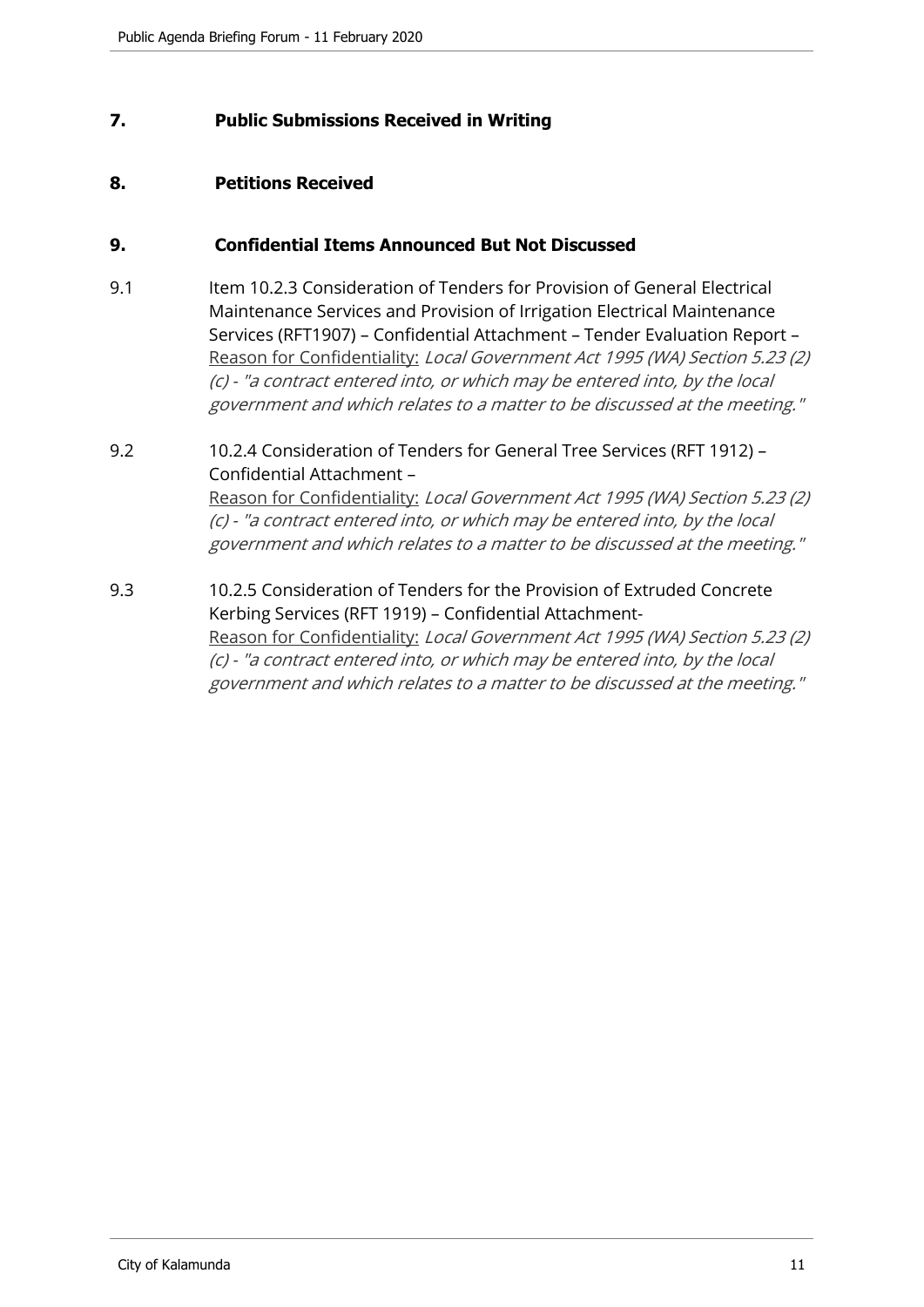## **10. Reports to Council**

#### **10.1. Development Services Reports**

## **10.1.1. Department of Planning, Lands and Heritage - Draft Residential Aged Care Position Statement - City of Kalamunda Submission**

**Declaration of financial / conflict of interests to be recorded prior to dealing with each item.** 

|              | <b>Previous Items</b><br>Directorate<br><b>Business Unit</b><br>File Reference<br>Applicant<br>Owner | N/A<br><b>Development Services</b><br><b>Strategic Planning</b><br>3.009297<br>N/A<br>City of Kalamunda                                                                                                                                                                                                                                                                     |
|--------------|------------------------------------------------------------------------------------------------------|-----------------------------------------------------------------------------------------------------------------------------------------------------------------------------------------------------------------------------------------------------------------------------------------------------------------------------------------------------------------------------|
|              | Attachments                                                                                          | Draft Position Statement Residential Aged Care<br>1.<br>$[10.1.1.1 - 5$ pages]<br>City of Kalamunda - Submission [10.1.1.2 - 18 pages]<br>2.<br>3.<br>KACAC Comments from Members [10.1.1.3 - 4<br>pages]                                                                                                                                                                   |
|              | <b>TYPE OF REPORT</b>                                                                                |                                                                                                                                                                                                                                                                                                                                                                             |
|              | Advocacy                                                                                             | When Council is advocating on behalf of the community to and<br>government/body/agency                                                                                                                                                                                                                                                                                      |
| $\checkmark$ | Executive                                                                                            | When Council is undertaking its substantive role of direction set<br>oversight (eg accepting tenders, adopting plans and budgets                                                                                                                                                                                                                                            |
|              | Information                                                                                          | For Council to note                                                                                                                                                                                                                                                                                                                                                         |
|              | Legislative                                                                                          | Includes adopting Local Laws, Town Planning Schemes and Po<br>Council determines a matter that directly impacts a person's ri<br>interests where the principles of natural justice apply. Example<br>town planning applications, building licences, other permits or<br>issued under other Legislation or matters that could be subjec<br>the State Administrative Tribunal |

#### **STRATEGIC PLANNING ALIGNMENT**

Kalamunda Advancing Strategic Community Plan to 2027

#### **Priority 1: Kalamunda Cares and Interacts**

**Objective 1.1** - To be a community that advocates, facilities and provides quality lifestyles choices.

**Strategy 1.1.1** - Facilitates the inclusion of the ageing population and people with disability to have access to information, facilities and services.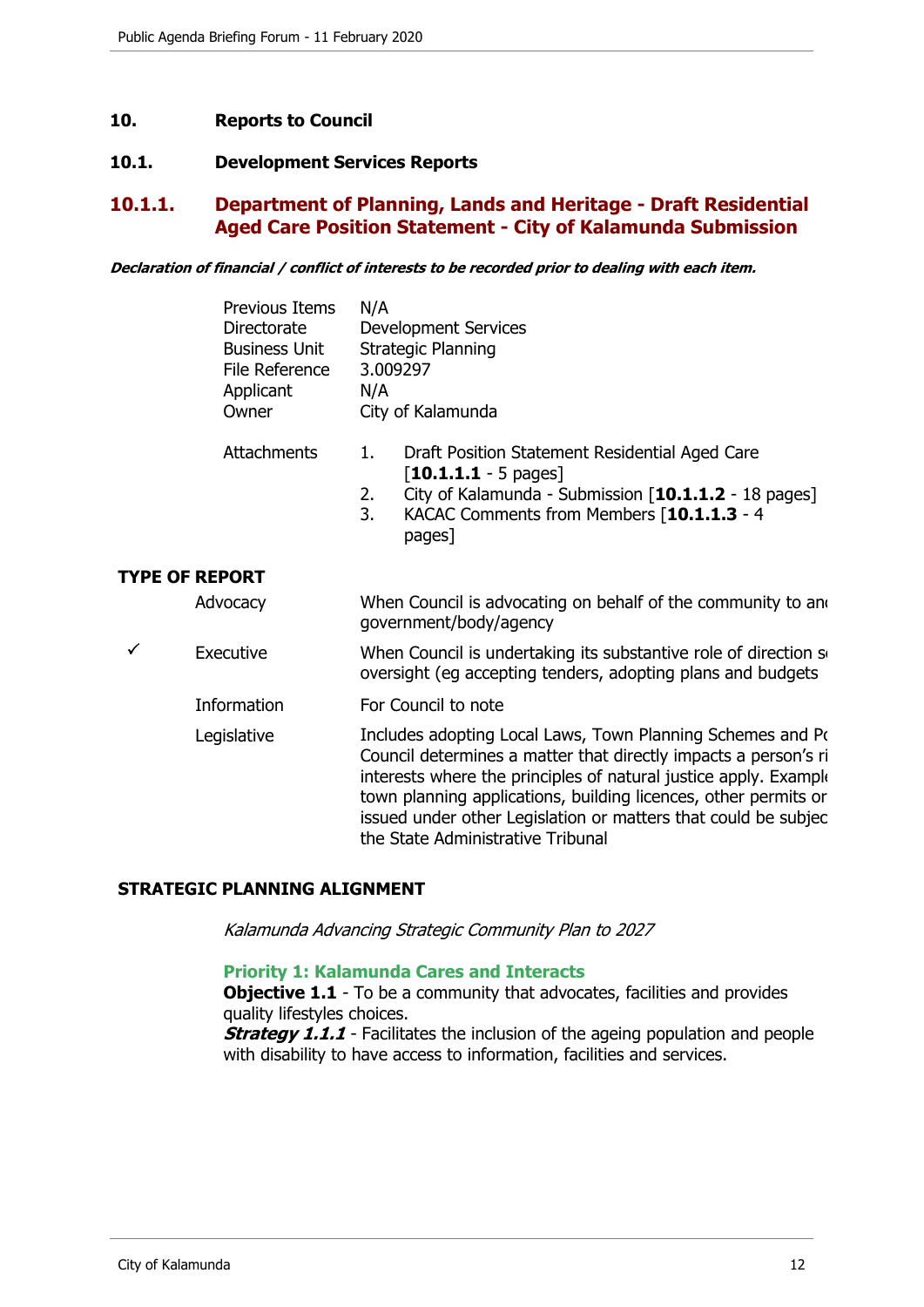## **EXECUTIVE SUMMARY**

- 1. The purpose of this report is to note the release of the Western Australian Planning Commission's (WAPC) Draft Position Statement for Residential Aged Care (PSRAC) (Attachment 1) released for public comment in October 2019 and endorse the City's submission.
- 2. The City has prepared a submission for the WAPC to consider, which includes a table of comments, background information, and case studies of prominent aged care sites within the City (Attachment 2).
- 3. The Kalamunda Aged Care Advisory Committee (KACAC) was briefed on the PSRAC and the City's submission on the 4 December 2019 and some members have prepared additional comments for the Council's consideration (Attachment 3).

## **BACKGROUND**

4. A position statement is intended to set out the policy position of the WAPC with respect to a particular matter. A position statement is similar to an information sheet (formerly called a Planning Bulletin) which is released by the State Government to help explain and guide the intent and objectives of planning legislation, policy and practice.

## **DETAILS AND ANALYSIS**

- 5. In summary the key points of the City's response include:
	- a) Definitions are considered appropriate.
	- b) The strategic led approach to aged care needs through analysis in local housing and planning strategies is generally supported.
	- c) Identifying aged care development as a 'P' (Permitted) use may not result in faster approvals as the works component of developments will often require public advertising in any case.
	- d) The recommendation for Local Development Plans to guide design is supported.
	- e) Further exploration of key industry trends in aged care like intergenerational aged care facilities and alternative forms of housing accommodation would help provide alternative options.
	- f) The document could further assist by acknowledging the inherent constraints of delivering aged care in rural areas by providing specific technical guidance in relation to services such as minimum lot size requirements, minimum standards for effluent disposal where not connected to sewer, preferred built form outcomes or specifying typical ancillary uses.
	- g) Further guidance around facilitating private-public partnerships is needed.

For further information on these points, refer to Attachment 2 - City of Kalamunda Submission.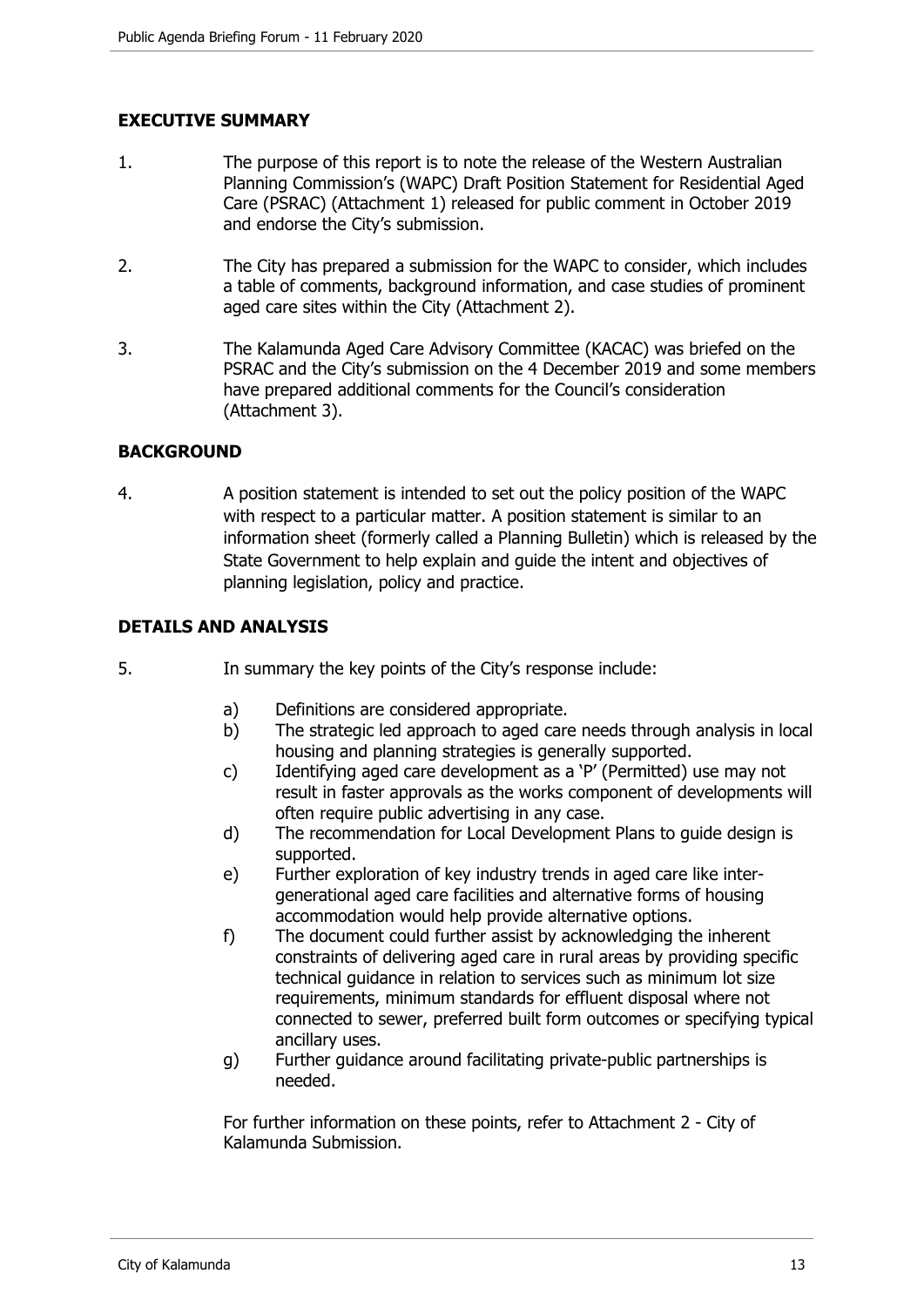- 6. One of the changes proposes the inclusion of definitions for 'Residential Aged Care Facility' and 'Retirement Village' to be included in Local Planning Schemes, and land use permissibility to include aged care as a 'P' use in a residential zone, 'X' use in an industrial zone, and 'D' or 'A' use in a rural zone.
- 7.  $P' =$  Permitted. Means that the use is permitted by the Scheme.
	- 'D' = Discretionary. Means the use in not permitted unless Council has granted planning approval.
	- 'A' = Advertise. Means the use is not permitted unless Council has granted planning approval after giving notice (advertise)
	- 'X' = Prohibited use
- 8. The City of Kalamunda Local Planning Scheme No. 3 (LPS3) currently has two definitions for considering proposals for aged care and accommodation proposals: 'Aged/Dependant Dwellings' and 'Aged Residential Care'. Current land use permissibility in the LPS3 is shown in Table 1 below:

|                              | District<br>Centre | <u>Commercial</u> | Mixed<br>Dse | <u>Residential</u> | <u>Residential</u><br><u>Bushland</u> | Light<br>Industry | General<br>Industry | <u>Service</u><br>Station | Private<br>Clubs<br>and<br>Inst. | <b>Special</b><br><b>Rural</b> | <b>Rural</b><br><u>Composite</u> | Rural<br>Agriculture | <b>Rural</b><br>andscape<br>Interest | Rural<br>Conservation | Industrial<br>Development |
|------------------------------|--------------------|-------------------|--------------|--------------------|---------------------------------------|-------------------|---------------------|---------------------------|----------------------------------|--------------------------------|----------------------------------|----------------------|--------------------------------------|-----------------------|---------------------------|
| Aged/Dependent Dwellings     | D                  | D                 | P            | P                  | A                                     | Χ                 | Χ                   | Χ                         | D                                | Χ                              | X                                | Χ                    | Χ                                    | Χ                     | Χ                         |
| <b>Aged Residential Care</b> | D                  | D                 | A            | A                  | A                                     | Χ                 | Χ                   | Χ                         | P                                | Χ                              | X                                | Χ                    | Χ                                    | Χ                     | Χ                         |

Table 1. Local Planning Scheme No. 3 extract of land use Zoning Table

## **APPLICABLE LAW**

9. The draft PSRAC notes that the WAPC will support amendments to incorporate the statutory content from the position statement into the *Planning and* Development (Local Planning Schemes) Regulations 2015 as model or deemed provisions. This would ensure that Local Planning Schemes will be consistent with the definitions provided in the Draft PSRAC.

## **APPLICABLE POLICY**

10. The Draft PSRAC is influenced by and is related to the following State Planning Policies (SPP):

#### 11. **SPP 2.5 – Rural Planning**

A policy which guides planning and environmental health considerations for agricultural, horticultural and animal premises. Will apply to any future application for aged care in rural regions.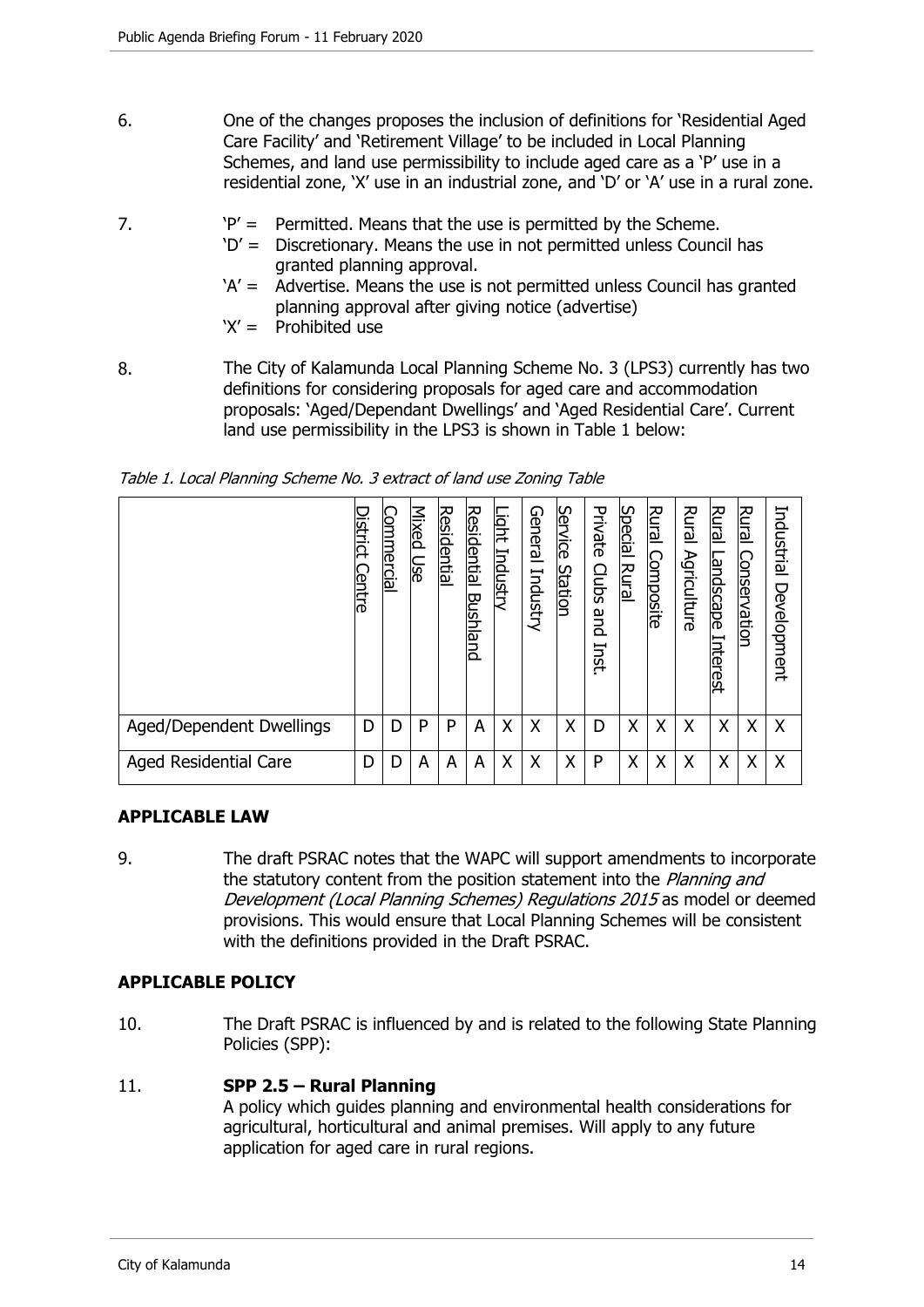## 12. **SPP 2.7 – Public Drinking Water Source**

A policy to protect and manage public drinking water source areas from incompatible land uses and pollution in order to maintain the quality of the drinking water. Applicable if a proposed aged care site is located within a public drinking water source area.

#### 13. **SPP 3.7 – Planning in Bushfire Prone Areas**

A policy to guide development in bushfire prone areas, in particular with relation to vulnerable land uses such as an aged care facility.

#### 14. **SPP 5.1 – Land Use Planning in the Vicinity of Perth Airport**

A policy to guide development which is or may in the future be affected by aircraft noise.

#### 15. **SPP 5.4 – Road and Rail Noise**

Guides development which may be affected by road or rail noise, which proposed aged care sites should avoid.

#### 16. **SPP 4.1 – Industrial Interface**

Guides planning decisions with the aim of protecting the long-term future operation of industry and infrastructure facilities, by avoiding encroachment from sensitive land uses and potential land use conflicts. Applicable in cases where an aged cares site may be located adjacent to and industrial area such as Forrestfield North and Forrestfield Stage 1 Industrial area.

#### **STAKEHOLDER ENGAGEMENT**

- 17. The draft PSRAC is open for public comment and can be accessed via the Department of Planning, Lands and Heritage website.
- 18. KACAC reviewed the contents of the draft PSCRAC on 4 December 2019 and some members have prepared comments for Council's consideration (Attachment 3). The comments have been noted and integrated into the City's submission, where possible.

## **FINANCIAL CONSIDERATIONS**

19. This submission has been prepared by the City and costs associated with the preparation of the submission have been covered under the Development Services Budget.

#### **SUSTAINABILITY**

#### **Social Implications**

20. The intent behind the PSRAC is to streamline and encourage the provision of an appropriate supply and diversity of residential aged care options by establishing a consistent, simplified and clear approvals framework supported by a strategically led planning system.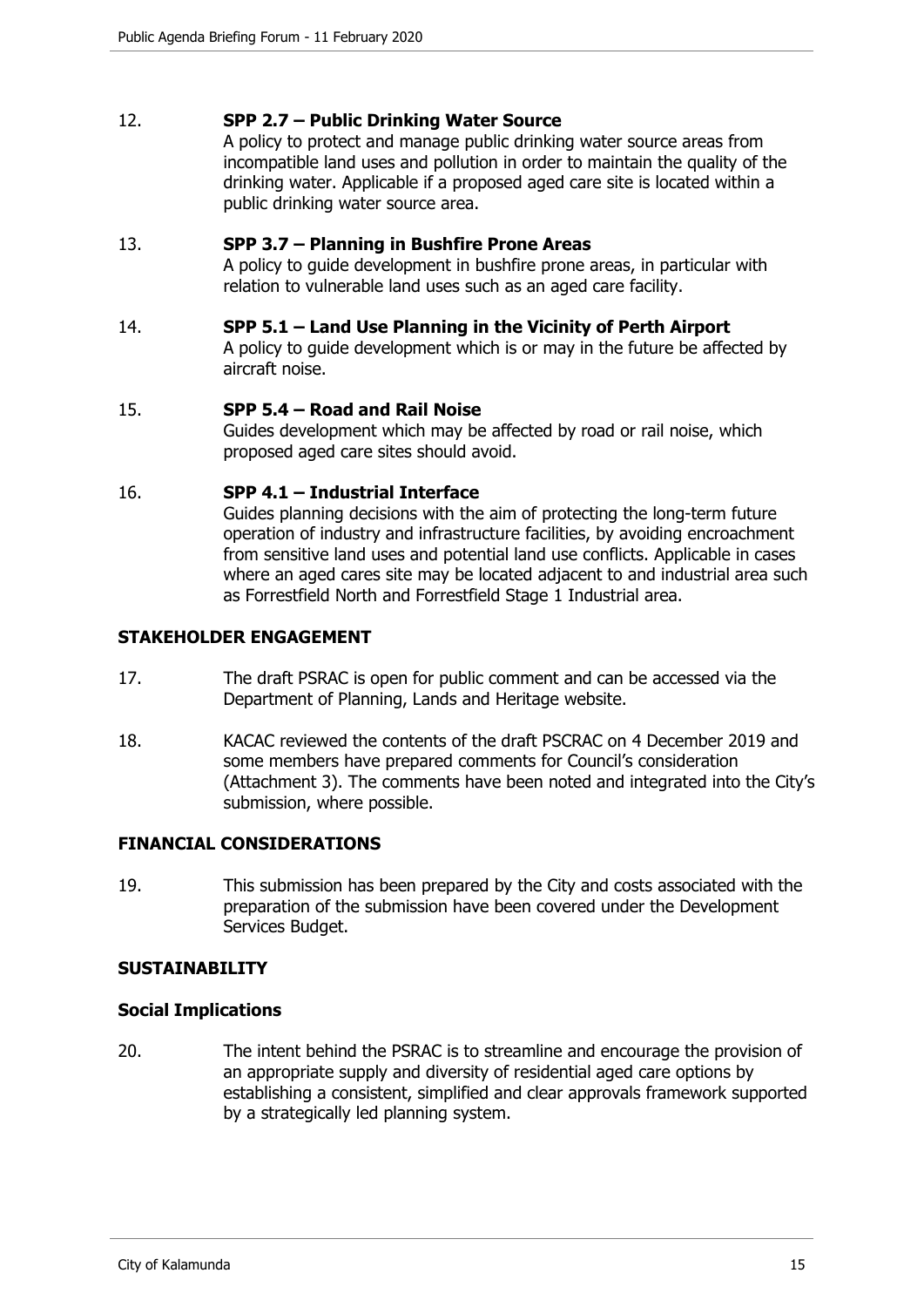## **Economic Implications**

21. Aged Care sites are largely delivered by the private sector. In this regard, providing guidance around site suitability and land permissibility would assist providers in making informed choices regarding feasibility of aged care developments.

#### **Environmental Implications**

22. Aged residential care developments are generally an intensive land use with a greater building bulk and scale and high numbers of residents, employees and visitors. Allowing aged residential care to be considered in rural areas requires careful consideration of the potential impact on amenity and environmental impacts, particularly in rural areas.

#### **RISK MANAGEMENT**

23. **Risk**: The City's submission on the Draft Position Statement: Residential Aged Care is not given regard by the WAPC and results in the issues raised by the City not being considered by the WAPC.

| <b>Consequence</b>                                                                                      | <b>Likelihood</b> | Rating |  |  |  |  |
|---------------------------------------------------------------------------------------------------------|-------------------|--------|--|--|--|--|
| Moderate                                                                                                | Unlikely          | Low    |  |  |  |  |
| <b>Action/Strategy</b>                                                                                  |                   |        |  |  |  |  |
| Council considers and endorses a submission prior to the comment period<br>closing on 28 February 2020. |                   |        |  |  |  |  |

## **CONCLUSION**

- 24. Overall, the City is generally supportive of the intent and objectives of the draft PSRAC. The City's submission seeks greater clarification around the provision of aged care within rural areas with acknowledgement these are significantly more constrained than in residential areas.
- 25. The PSRAC is considered to have a narrow focus and could include more reference to contemporary trends and the diverse methods available for delivering aged care through: single story grouped dwellings, multiple dwellings, intensive care unit with lodgings, mixed-use or inter-generational living, cooperative aged care village, multi-generational at home care, or externally assisted home care. Further clarification is also sought on the market conditions and background research that has informed the recommendations.
- 26. The City has developed a working knowledge and expertise in the field of aged care developments from a local government perspective. As the WAPC finalises the document and considers possible policy and planning scheme requirements, the City would be prepared to work with and assist the department at a technical level.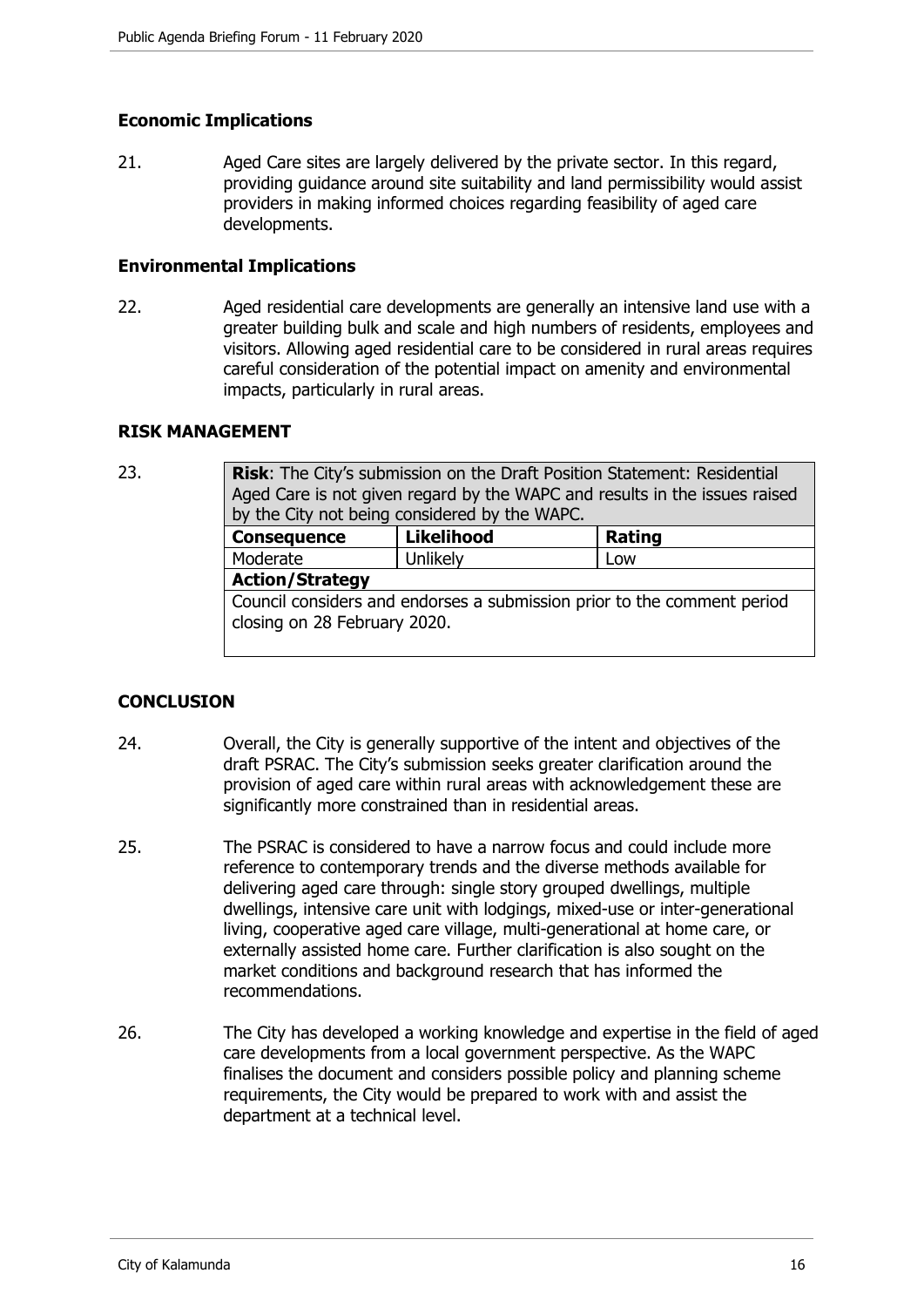## **Voting Requirements: Simple Majority**

## **RECOMMENDATION**

That Council:

- 1. NOTE the release of the State Government Draft Position Statement for Residential Aged Care for public comment.
- 2. ENDORSE the City of Kalamunda comments to be forwarded to the Western Australian Planning Commission for consideration.
- 3. NOTE the comments provided by members of the Kalamunda Aged Care Advisory Committee.
- 4. ADVISE the Western Australian Planning Commission that the City would be prepared to assist with the further development of the Position Statement and any subsequent policy or guidelines.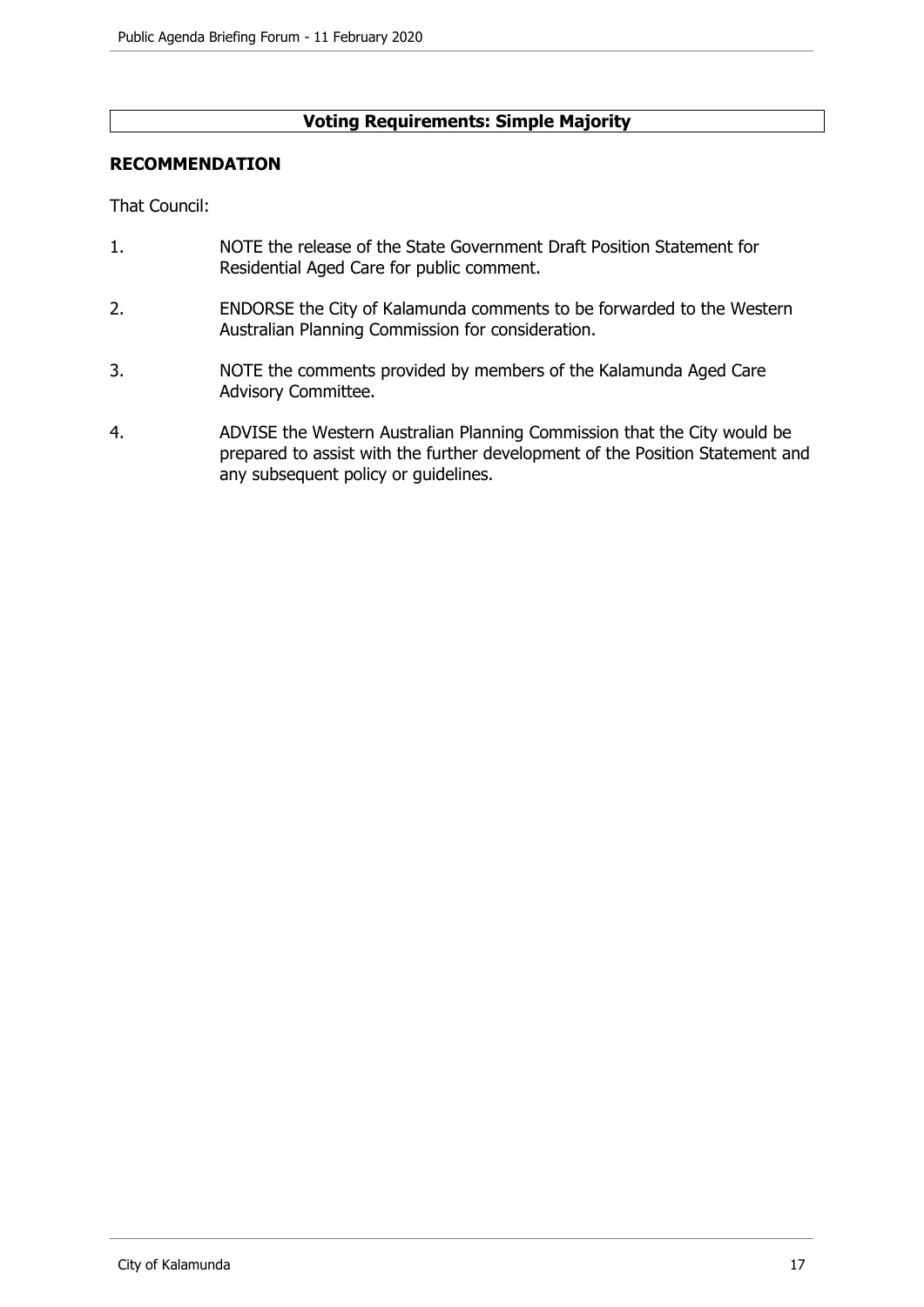## **10.2. Asset Services Reports**

## **10.2.1. Provision of Electric Vehicle Charging Stations**

Declaration of financial / conflict of interests to be recorded prior to dealing with each item.

| Previous       | N/A                   |
|----------------|-----------------------|
| Items          |                       |
| Directorate    | Asset Services        |
| Business Unit  | <b>Asset Services</b> |
| File Reference | 3.002622              |
| Applicant      | N/A                   |
| Owner          | City of Kalamunda     |
|                |                       |
| Attachments    | Nil                   |

## TYPE OF REPORT

| Advocacy    | When Council is advocating on behalf of the community to<br>another level of government/body/agency                                                                                                                                                                                                                                                                                                                                |
|-------------|------------------------------------------------------------------------------------------------------------------------------------------------------------------------------------------------------------------------------------------------------------------------------------------------------------------------------------------------------------------------------------------------------------------------------------|
| Executive   | When Council is undertaking its substantive role of direction<br>setting and oversight (e.g. accepting tenders, adopting plans<br>and budgets)                                                                                                                                                                                                                                                                                     |
| Information | For Council to note                                                                                                                                                                                                                                                                                                                                                                                                                |
| Legislative | Includes adopting Local Laws, Town Planning Schemes and<br>Policies. When Council determines a matter that directly<br>impacts a person's rights and interests where the principles of<br>natural justice apply. Examples include town planning<br>applications, building licences, other permits or licences<br>issued under other Legislation or matters that could be<br>subject to appeal to the State Administrative Tribunal |

#### STRATEGIC PLANNING ALIGNMENT

Kalamunda Advancing Strategic Community Plan to 2027

## Priority 2: Kalamunda Clean and Green

Objective 2.2 - To achieve environmental sustainability through effective natural resource management.

**Strategy 2.2.2** - Use technology to produce innovative solutions to reduce power and water usage.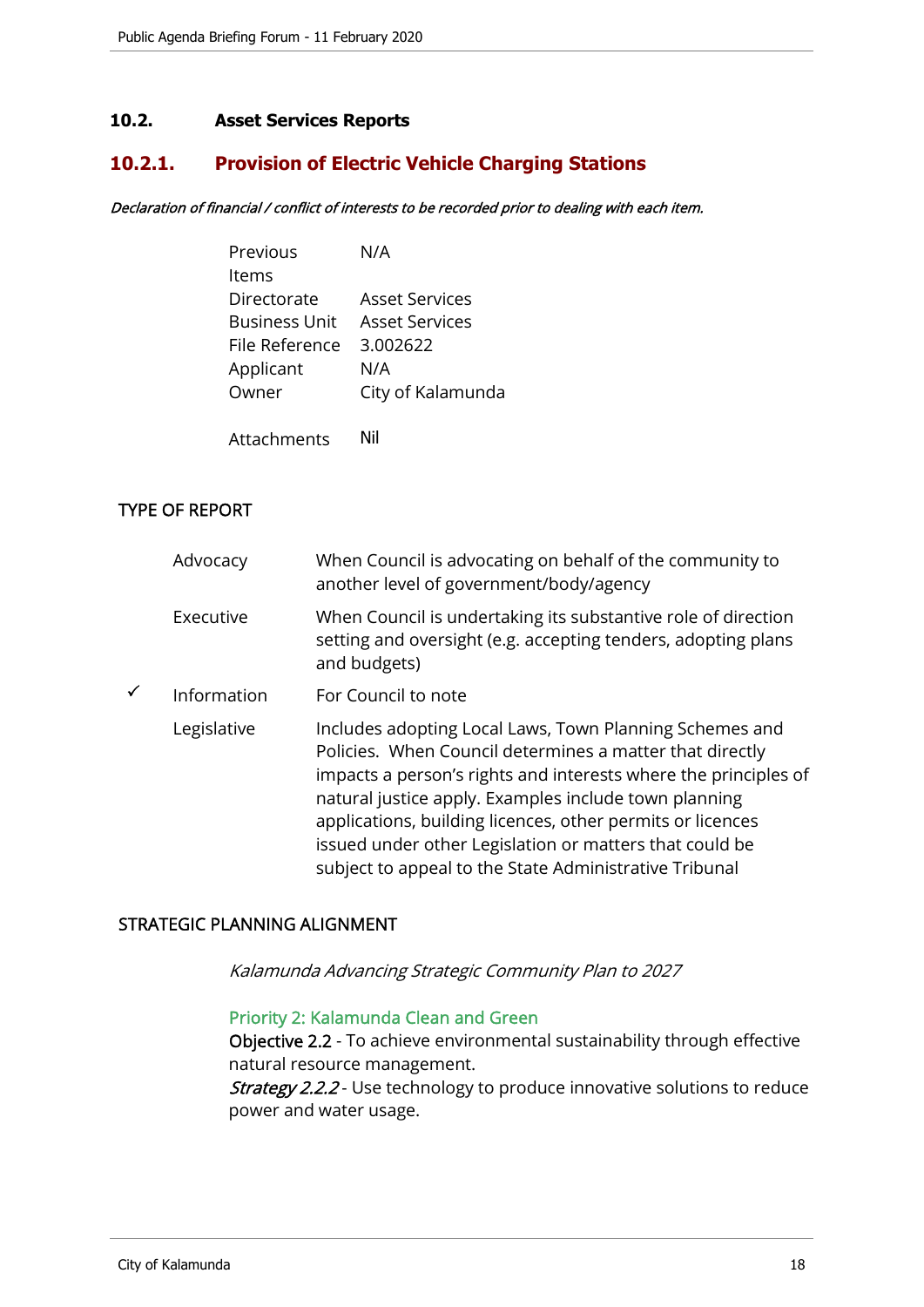## Priority 3: Kalamunda Develops

Objective 3.2 - To connect community to quality amenities. **Strategy 3.2.2** - Provide and advocate for improved transport solutions and better connectivity through integrated transport planning.

## EXECUTIVE SUMMARY

- 1. The purpose of this report is to inform Council of issues surrounding a proposal that the City of Kalamunda (City) installs an Electric Vehicle (EV) Charging Station (Station) within the City.
- 2. There are no technical barriers to installing such a Station. The report discusses other matters such as cost, demand for a Station and sustainability for consideration.
- 3. It is recommended that Council note this report.

## BACKGROUND

4. During 2019/2020 budget workshops with Council, the Administration was requested to investigate and report on issues surrounding a desire to install a Station within the Kalamunda Town Centre.

## DETAILS AND ANALYSIS

- 5. According to the Electric Vehicle Council of Australia, in 2018 there were ~2,200 new EVs purchased in Australia. Western Australia accounts for about 11% of all new passenger car sales in Australia<sup>1</sup>, hence it could be estimated that there were ~240 new EVs in WA in 2018. The EV Council also reports similar new EV purchases in 2017. This provides an indication of the potential demand for Stations. In earlier years, the number of EVs was not significant.
- 6. Several suppliers within Australia provide Stations for use in both private and public spaces. The details within this report stem from one supplier who was open with their costs and technical details.
- 7. A Station essentially provides an electric power point that is suitable to charge electric vehicles whilst parked. The critical factor in selecting a Station is the desired electric recharge provided during each vehicle's parking time.

<sup>1</sup> Australian Bureau of Statistics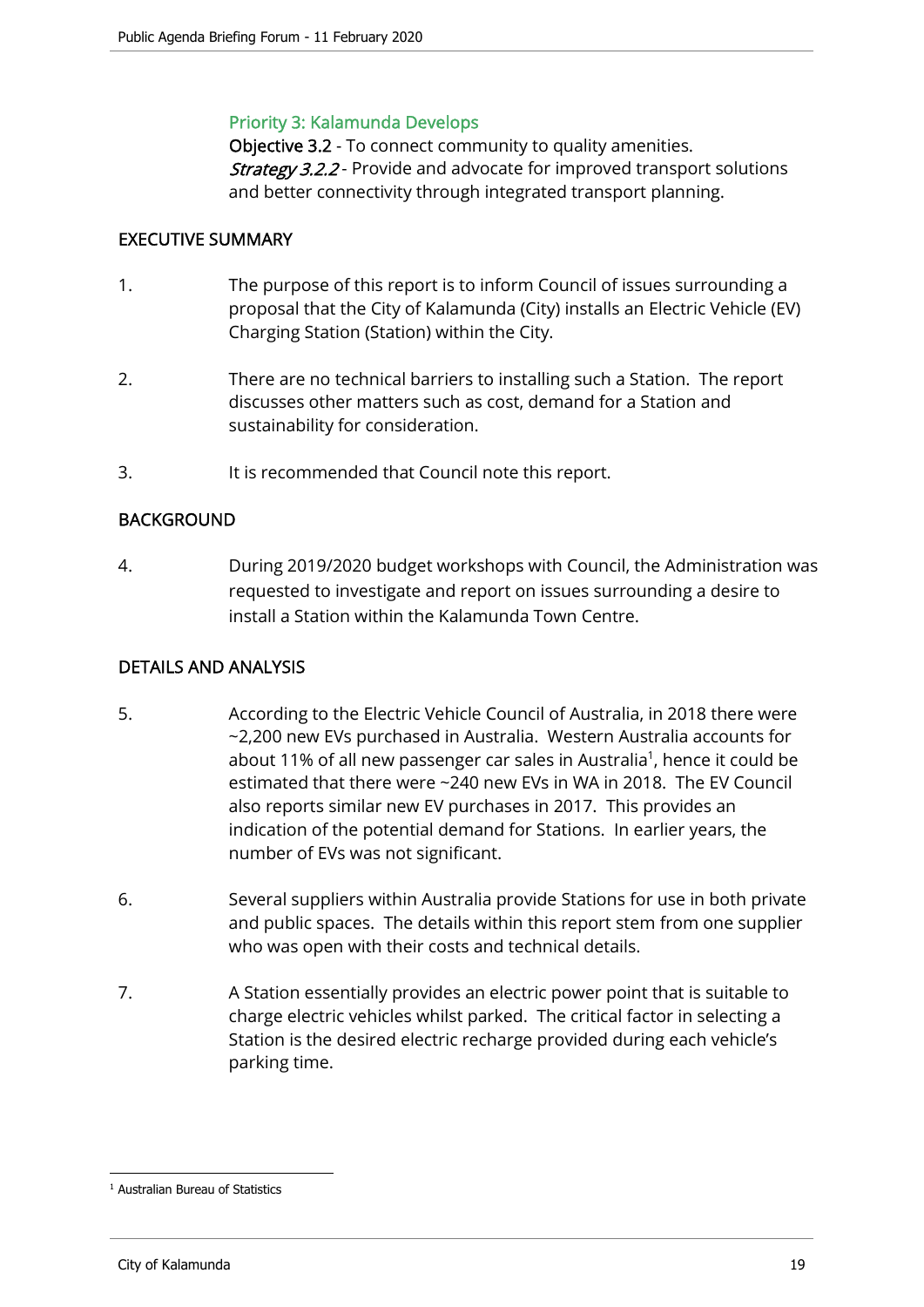8. A typical Station in a public domain looks like:



9. The image below shows the geographic location of Stations in publicly accessible areas, noting that there appear to be none in the immediate proximity to the Kalamunda Town Centre:

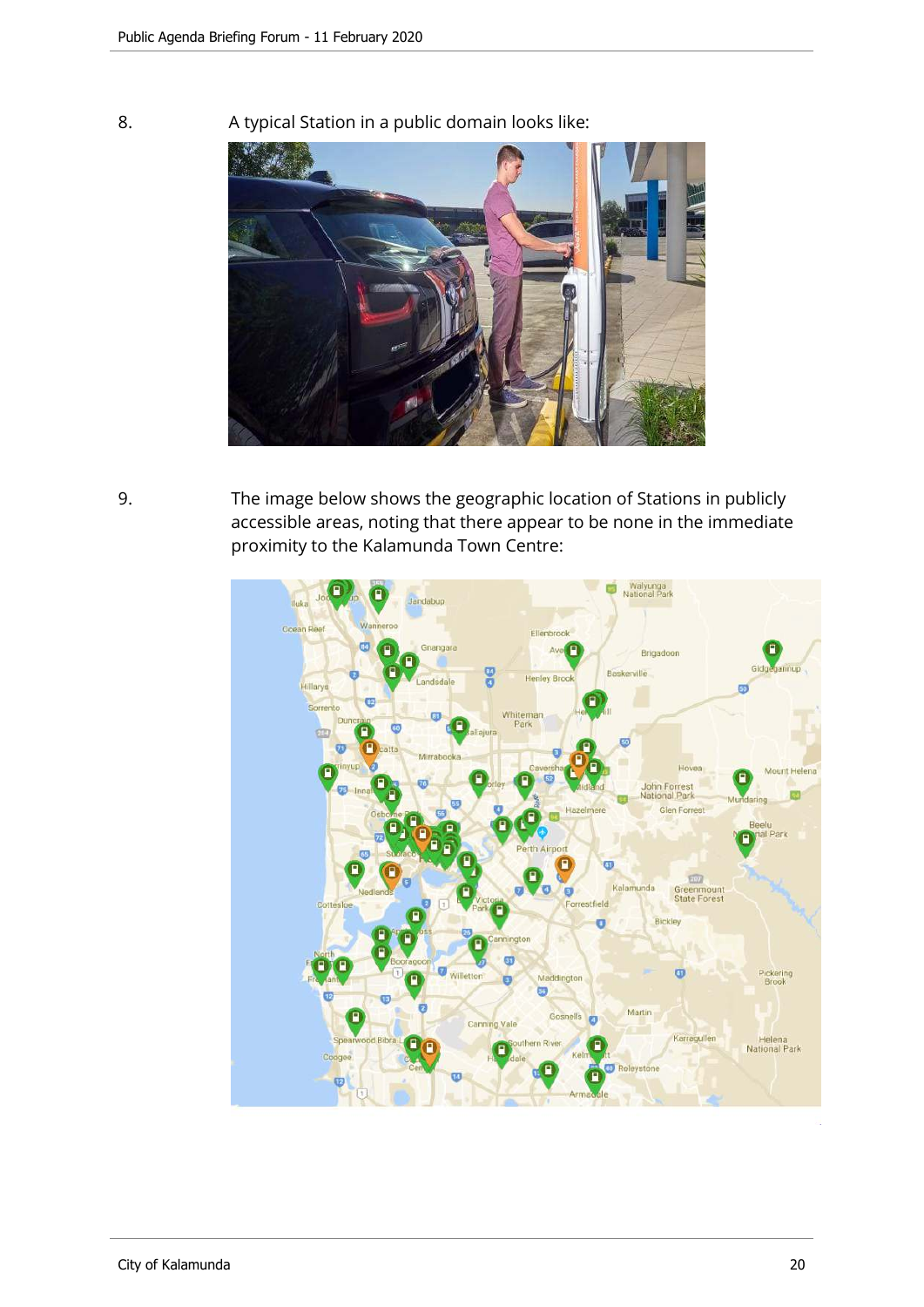- 10. Type 1 Stations are predominantly used in domestic/long term parking areas. They typically would provide enough capacity to recharge a vehicle over an extended (typically 10 hour) parking period.
- 11. Type 2 Stations have higher electrical capacity and could recharge a typical EV in one hour. Some Stations can cater for two vehicle parking bays but used concurrently would double the time to fully charge both vehicles.
- 12. Type 3 Stations provide a rapid 20 to 30 minute full charge for an EV. They usually only service one vehicle at a time.
- 13. Two main costs are involved the supply and installation of the Station itself and Western Power charges to provide sufficient electric capacity at the point of installation. Whilst the former is relatively known and independent of site, the latter is largely dependent on the Western Power network capacity at the proposed location for the Station.
- 14. A proposed site was selected in the public car park adjacent to Kalamunda Library to allow Western Power to provide a high-level cost estimate of their headworks. A Type 2 Station (capable of serving two vehicles concurrently) would cost \$5,500 for the Station and \$13,500 for Western Power headworks at a total cost of \$19,000. These costs are indicative and subject to competitive quotation.
- 15. The City of Swan has installed a Type 3 Station at their Civic Centre. This cost the City of Swan approximately \$47,000.
- 16. In a public space application either a Type 2 or Type 3 station should be used given the expected parking time versus recharge capacity provided. The significant additional costs, both in the Station and Western Power headworks make a Type 3 station significantly more expensive than a Type 2.
- 17. A decision would also need to be taken whether the City was to provide the power free or charge the user. For this purpose, if we assume a Type 2 Station that it is used for two hours per day, seven days per week this equates to an annual cost to the City of electricity consumed of \$4,800 based on a 'public tariff' of \$0.31 per kWh. Suppliers of Stations provide a 'smart card/phone app' compatible billing system for charging users. The City of Swan provide a publicly accessible Station and charge users \$0.40 per kWh. On this comparison, the City's margin for power charge/power cost would be \$1,500 pa.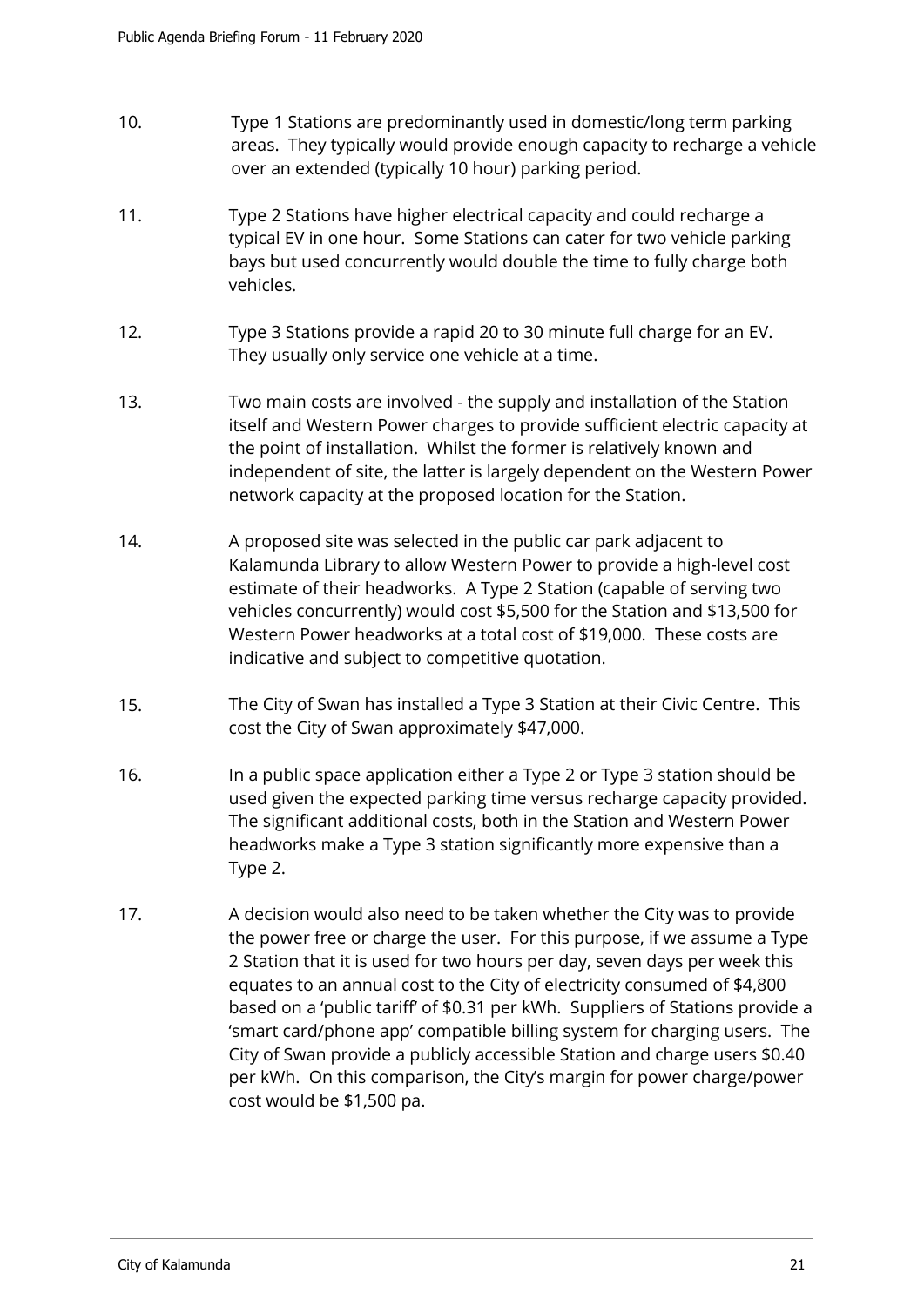- 18. It is believed that there are no grant funded schemes available to fund this project and as such would be solely from Municipal funding. If the City installed a Type 2 Station and charged for consumption the payback would be in the order of 13 years.
- 19. There is no supporting evidence at this time to suggest that there will be a significant take up of the EV charging station.
- 20. Consideration also needs to be given to converting one or two parking bays from 'open' use to 'restrictive' use for EVs only and whether this has unintended consequences of public backlash during busy parking periods.
- 21. Environmental considerations of this matter relate predominantly to the take up of Electric Vehicles over that of fossil fuel (petrol / diesel / LPG) vehicles. Industry reporting suggests that a typical fossil fuelled car emits 250g of  $CO<sub>2</sub>$  per km, whereas an EV requires (electricity from a power station) an equivalent emission of 170g of  $CO<sub>2</sub>$  per km. This figure will reduce as Australia moves further away from fossil fuel power stations towards renewable energy. In New Zealand (for example) where 84% of power generated is renewable, a typical EV requires 15g of  $CO<sub>2</sub>$  emissions from power generation.

## APPLICABLE LAW

22. The Parking and Public Facilities 2019 Local Law governs approvals for certain types of parking stalls.

## APPLICABLE POLICY

23. Nil.

## STAKEHOLDER ENGAGEMENT

24. At this stage of the proposal, no stakeholder engagement is warranted. The City may be able to work with the local businesses to determine if there is feasibility of a partnership approach to installing a Station in a privately operated car park, however this has not been explored as yet.

## FINANCIAL CONSIDERATIONS

25. The potential costs for an EV Station are detailed in the report.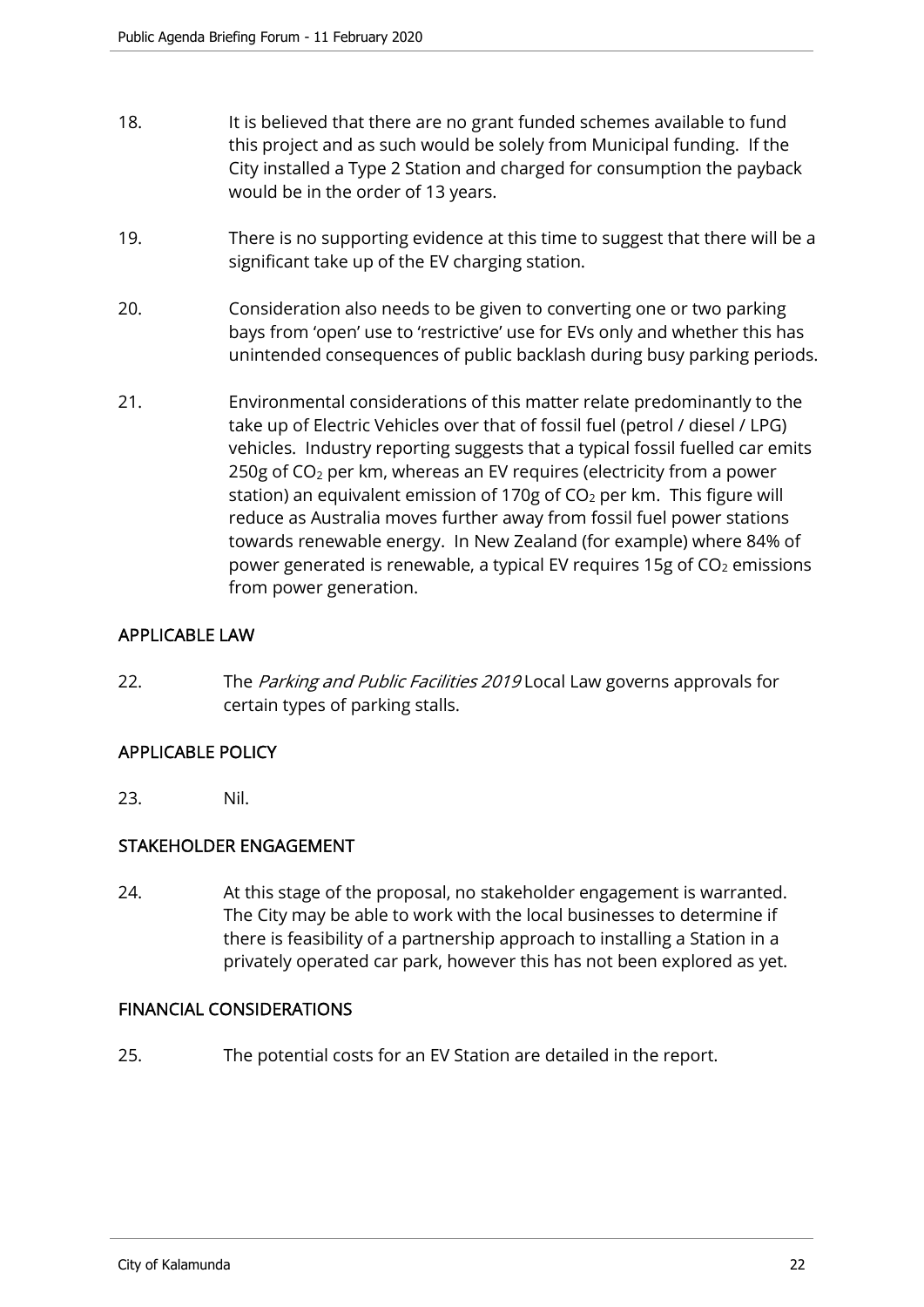## **SUSTAINABILITY**

- 26. It is uncertain if the provision of EV Stations would have any demonstrable benefit to the commercial businesses in the City through increased visitation.
- 27. In itself, the City providing one EV Station does not have reduced carbon footprint benefits for the City. However, if more consumers choose to purchase electric vehicles because of the increasing availability of charging stations throughout the greater Perth region, then there are demonstrable benefits in reduced usage of fossil fuels and greenhouse gases on a broader community scale.

### RISK MANAGEMENT

28. **Risk:** The take up of EV Stations falls below expectations leading to a longer payback period.

| Consequence                  | Likelihood | Rating |  |  |  |  |
|------------------------------|------------|--------|--|--|--|--|
| Insignificant                | Possible   | Low    |  |  |  |  |
| <b>Action/Strategy</b>       |            |        |  |  |  |  |
| This risk is accepted as is. |            |        |  |  |  |  |

## **CONCLUSION**

29. This report outlines the salient financial and environmental issues regarding an EV Station. The project may not be viable solely on financial grounds however consideration of longer-term environmental issues may be relevant.

#### Voting Requirements: Simple Majority

#### RECOMMENDATION

That Council NOTE this report into matters regarding an Electric Vehicle Charging Station for use by the public in the City of Kalamunda.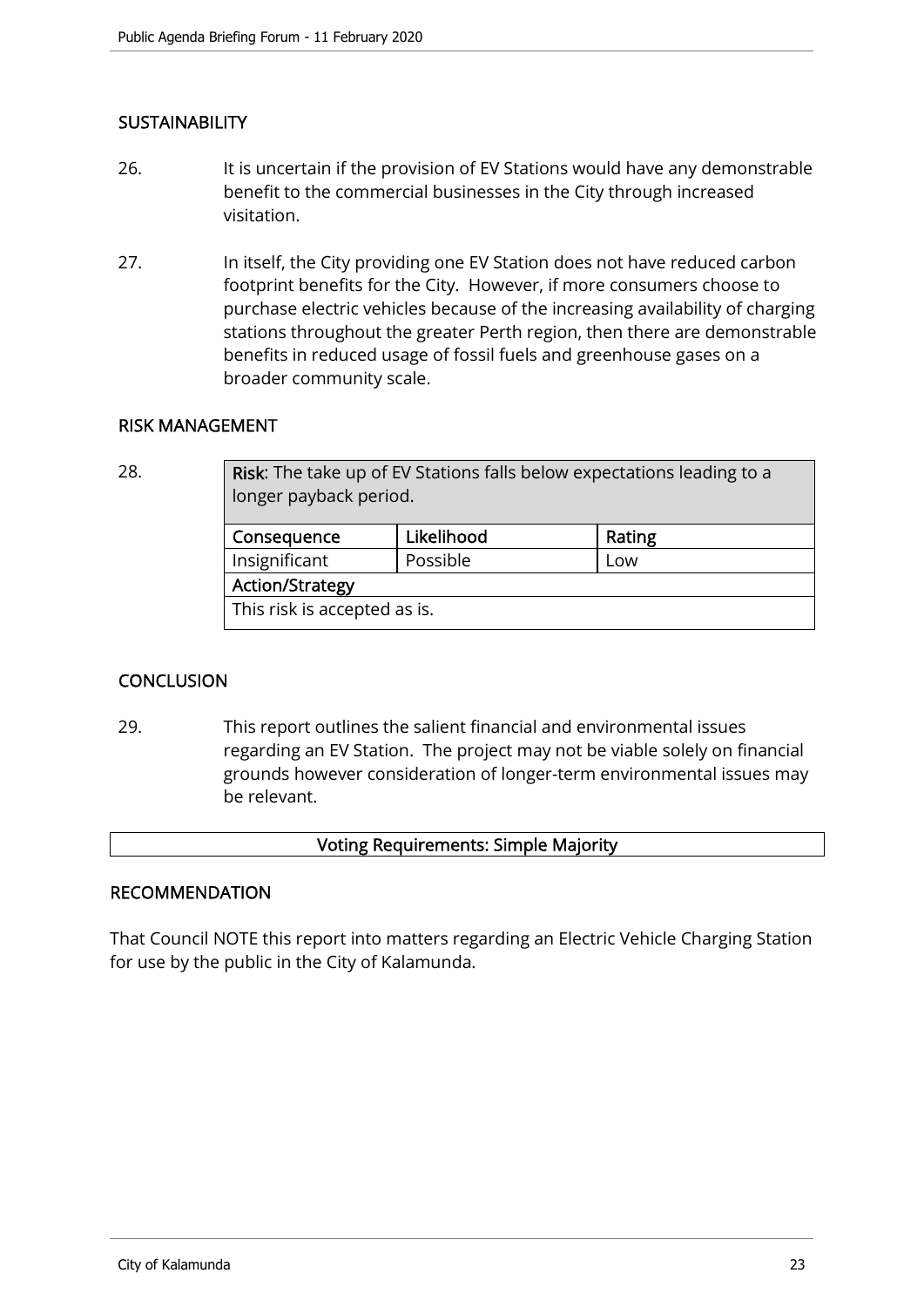## **10.2.2. Pomeroy Road Traffic Assessment**

Declaration of financial / conflict of interests to be recorded prior to dealing with each item.

| Previous             | N/A |                                                                  |
|----------------------|-----|------------------------------------------------------------------|
| <b>Items</b>         |     |                                                                  |
| Directorate          |     | <b>Asset Services</b>                                            |
| <b>Business Unit</b> |     | <b>Asset Planning</b>                                            |
| File Reference       |     | 4.00009238, PM-01/GEN                                            |
| Applicant            | N/A |                                                                  |
| Owner                | N/A |                                                                  |
| <b>Attachments</b>   | 1.  | Proposed Concept Designs - Pomeroy Road [10.2.2.1]<br>$-1$ page] |

## TYPE OF REPORT

|              | Advocacy    | When Council is advocating on behalf of the community to<br>another level of government/body/agency                                                                                                                                                                                                                                                                                                                                |
|--------------|-------------|------------------------------------------------------------------------------------------------------------------------------------------------------------------------------------------------------------------------------------------------------------------------------------------------------------------------------------------------------------------------------------------------------------------------------------|
| $\checkmark$ | Executive   | When Council is undertaking is substantive role of direction<br>setting and oversight (e.g. accepting tenders, adopting plans<br>and budgets                                                                                                                                                                                                                                                                                       |
|              | Information | For Council to note                                                                                                                                                                                                                                                                                                                                                                                                                |
|              | Legislative | Includes adopting Local Laws, Town Planning Schemes and<br>Policies. When Council determines a matter that directly<br>impacts a person's rights and interests where the principles of<br>natural justice apply. Examples include town planning<br>applications, building licences, other permits or licences<br>issued under other Legislation or matters that could be<br>subject to appeal to the State Administrative Tribunal |

## STRATEGIC PLANNING ALIGNMENT

Kalamunda Advancing Strategic Community Plan to 2027

#### Priority 1: Kalamunda Cares and Interacts

Objective 1.2 - To provide a safe and healthy environment for community to enjoy.

Strategy - 1.2.1 Facilitate a safe community environment.

#### Priority 3: Kalamunda Develops

Objective 3.2 - To connect community to quality amenities. **Strategy 3.2.2** - Provide and advocate for improved transport solutions and better connectivity through integrated transport planning.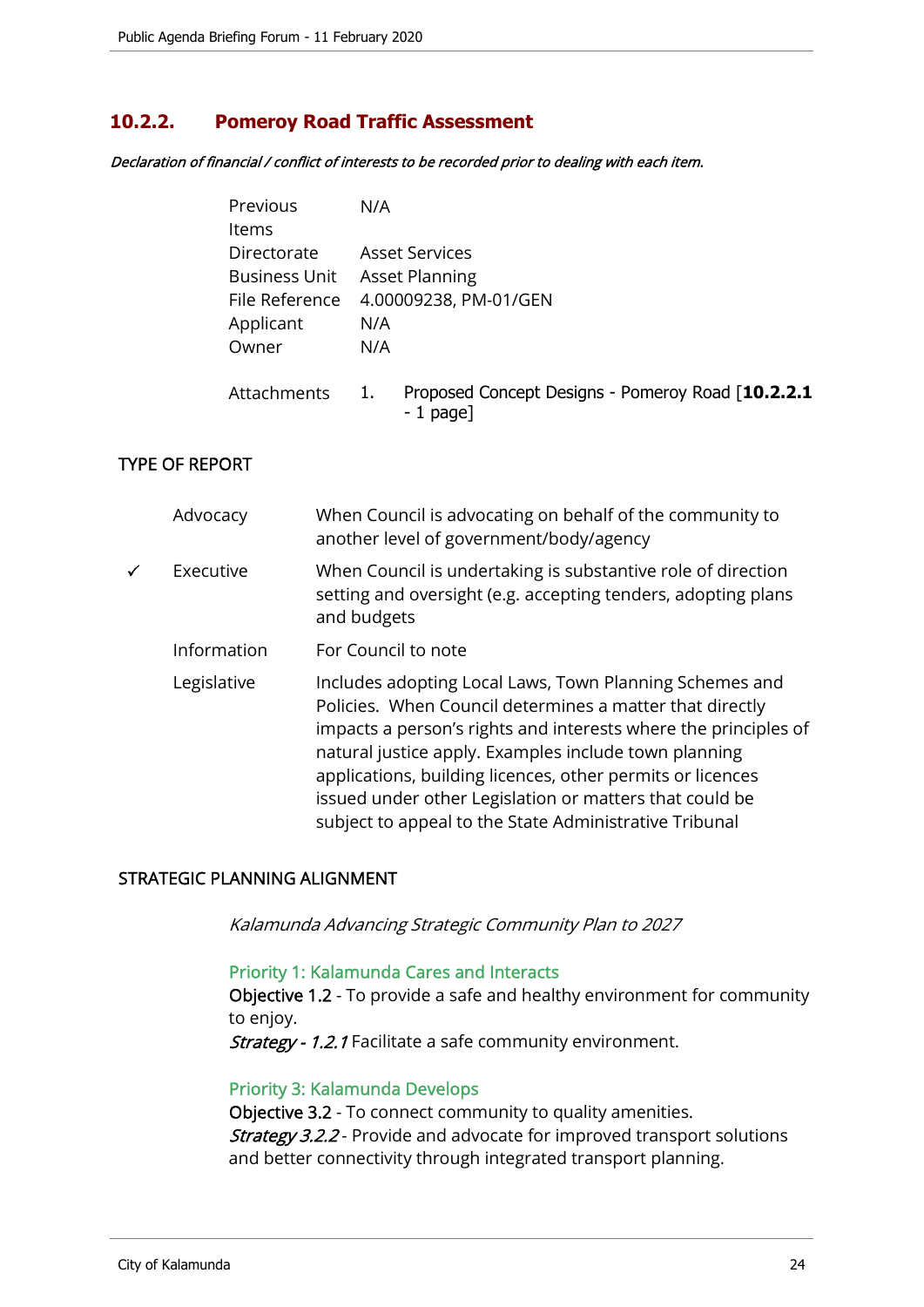## EXECUTIVE SUMMARY

- 1. The purpose of the report is to consider the result of a Traffic Treatments Assessment and subsequent public consultation in the immediate area for proposed traffic treatments on Pomeroy Road, between Welshpool Road East and Canning Road.
- 2. The majority of respondents to the consultation objected to the proposal. As a result of there not being a clear causal factor to the speeding and safety risk, and consequently not a clear solution, the City proposes at this time not to proceed with any treatments.
- 3. It is recommended that Council note the outcomes of this consultation and endorse a recommendation that no further works are listed on forward works programs at this time.

## BACKGROUND

- 4. The City received a single complaint of speeding in July 2018 for Pomeroy Road, between Welshpool Road East and Canning Road.
- 5. Following this complaint and as resources permitted, a standard Traffic Treatments Assessment (TTA) was conducted, resulting in a score of 53 and a recommendation to investigate treatment options. Concept designs were prepared and sent to the surrounding residents for comment.

## DETAILS AND ANALYSIS

- 6. The crash history of Pomeroy Road from 2014 to 2018 includes seven crashes at the Welshpool Road East intersection, four at the Canning Road intersection, one at McNabb Place and three along the road near Welshpool Road East. The Welshpool Road East intersection recently was the subject of a Road Safety Audit with recommendations for actions to improve safety which are in progress.
- 7. The City regularly addresses concerns regarding speeding and hooning by undertaking a TTA. The assessment produces a score after considering the 85<sup>th</sup> percentile speed, traffic volumes, crash history, road geometry, activity generators and the proportion of heavy vehicles using the road. The 85<sup>th</sup> percentile speed limit is used as it is an accepted industrystandard matrix to guide decisions relating to speed, safety and to minimise risk.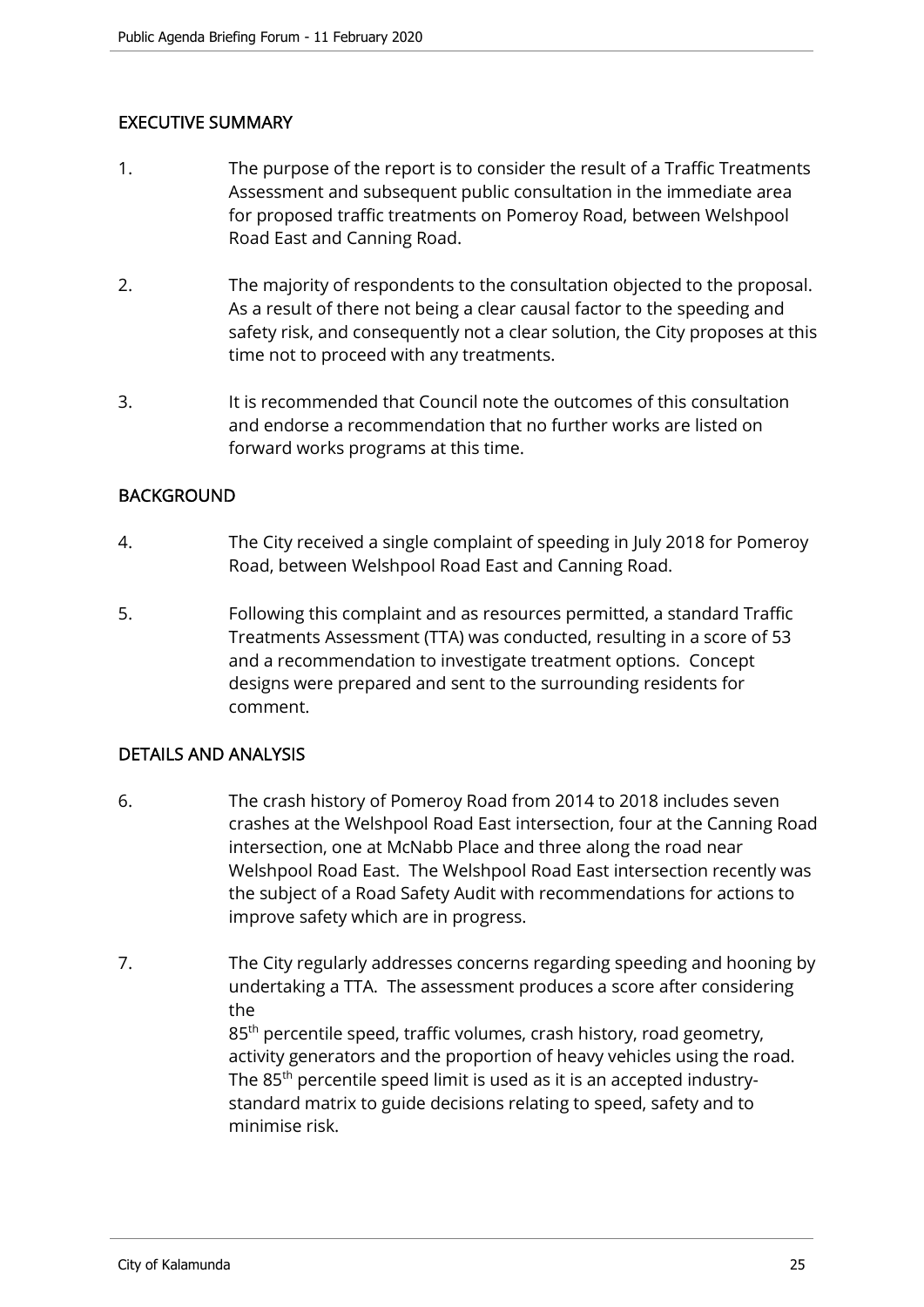- 8. The assessment process recommends a level of treatment based on different thresholds. Scores above 50 identify the priority need for physical traffic treatments, scores ranging between 35 and 50 trigger only low-cost solutions, and scores below 35 do not warrant prioritised action by the City.
- 9. The assessment for Pomeroy Road resulted in a score of 53. The recommendation is that suitable solutions be found to address traffic issues.
- 10. There is no strong evidence to suggest the causes of the speeding so standard traffic calming measures were proposed for consideration.
- 11. Following the assessment, the City arranged for concept designs to be prepared. These are shown in Attachment 1. They show:
	- a) a blister island and traffic island in the centre of Pomeroy Road at the Reid Road intersection;
	- b) a deviation with traffic islands at the Pruiti Crescent intersection;
	- c) a single direction deviation traffic island near the McNabb Place intersection (labelled incorrectly as Rockdale Place); and
	- d) 60 km/hr speed zone sign at Canning Road end (a matching sign was proposed for the Welshpool Road East end).
- 12. To gauge local acceptance of the concepts, the City issued the three concepts listed above as (a) to (c) to the local residents for feedback in August 2019. The speed zoning sign was not sent as this is subject to demonstrated reduction in operating speed and requires separate Main Roads WA approval. Whether or not this would be proceeded with was considered to be a matter for decision at another time, once the traffic treatments had been installed.
- 13. Feedback was received from 26 residents, with 17 objecting to the proposal. The main areas for objection were:
	- a) not needed, lack of perceived effectiveness;
	- b) speeding perceived to be a minor problem with most people obeying the speed limit; and
	- c) longer travel times.
- 14. Generally, the City expects to receive some objections to any design, however the proportion of objections to support were unusually high.
- 15. Following the feedback, the City considered the relative merit of the designs. Although every method of slowing traffic provides benefits to road user safety, the specific designs proposed do not directly influence the causes of prior crashes. When considering the large number of other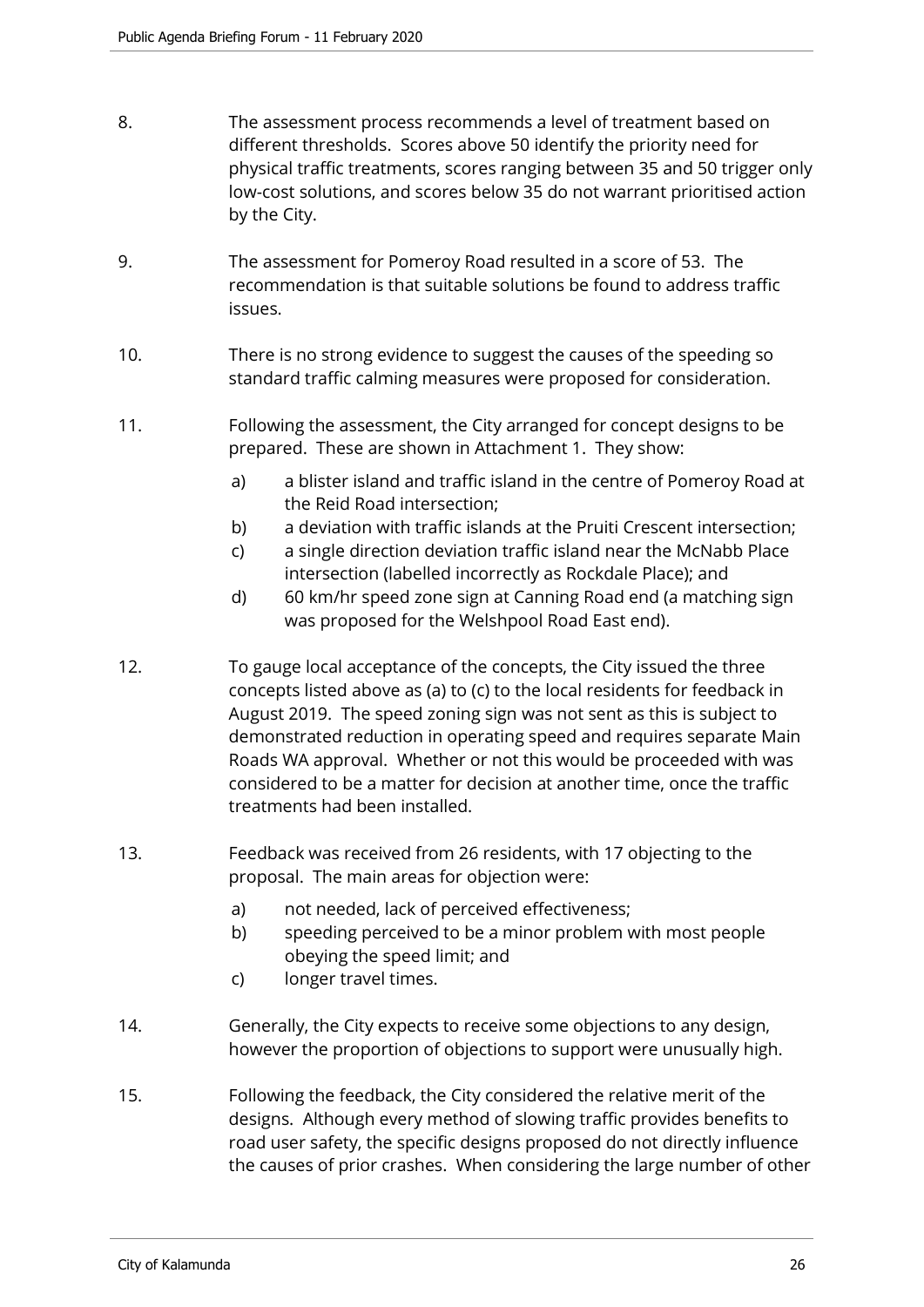roads in the City that have higher TTA scores and more severe crash histories, the City recommends not proceeding with traffic treatments at this time.

## APPLICABLE LAW

- 16. a) Local Government Act (1995),
	- b) Main Roads Act (1930); and
	- c) Road Traffic Code (2000).

## APPLICABLE POLICY

17. There are no policies directly related to this item.

## STAKEHOLDER ENGAGEMENT

18. The proposal was sent to local residents for feedback.

## FINANCIAL CONSIDERATIONS

- 19. At this stage, the proposed designs have not been incorporated into any forward works programs.
- 20. There would be limited sustainability benefits in adopting these works.

## RISK MANAGEMENT

21. **Risk:** There may be crashes in the future that could have been avoided by delivering traffic calming treatments, which lead to reputational damage to the City. Consequence | Likelihood | Rating

| <b>L</b> consequence |                                                                 | LIKEIINOOQ | ROUIS |  |  |  |  |  |
|----------------------|-----------------------------------------------------------------|------------|-------|--|--|--|--|--|
|                      | Moderate                                                        | Rare       | Low   |  |  |  |  |  |
|                      | Action/Strategy                                                 |            |       |  |  |  |  |  |
|                      | The City regularly reviews crash histories and traffic data and |            |       |  |  |  |  |  |
|                      | recommends treatments where feasible.                           |            |       |  |  |  |  |  |
|                      |                                                                 |            |       |  |  |  |  |  |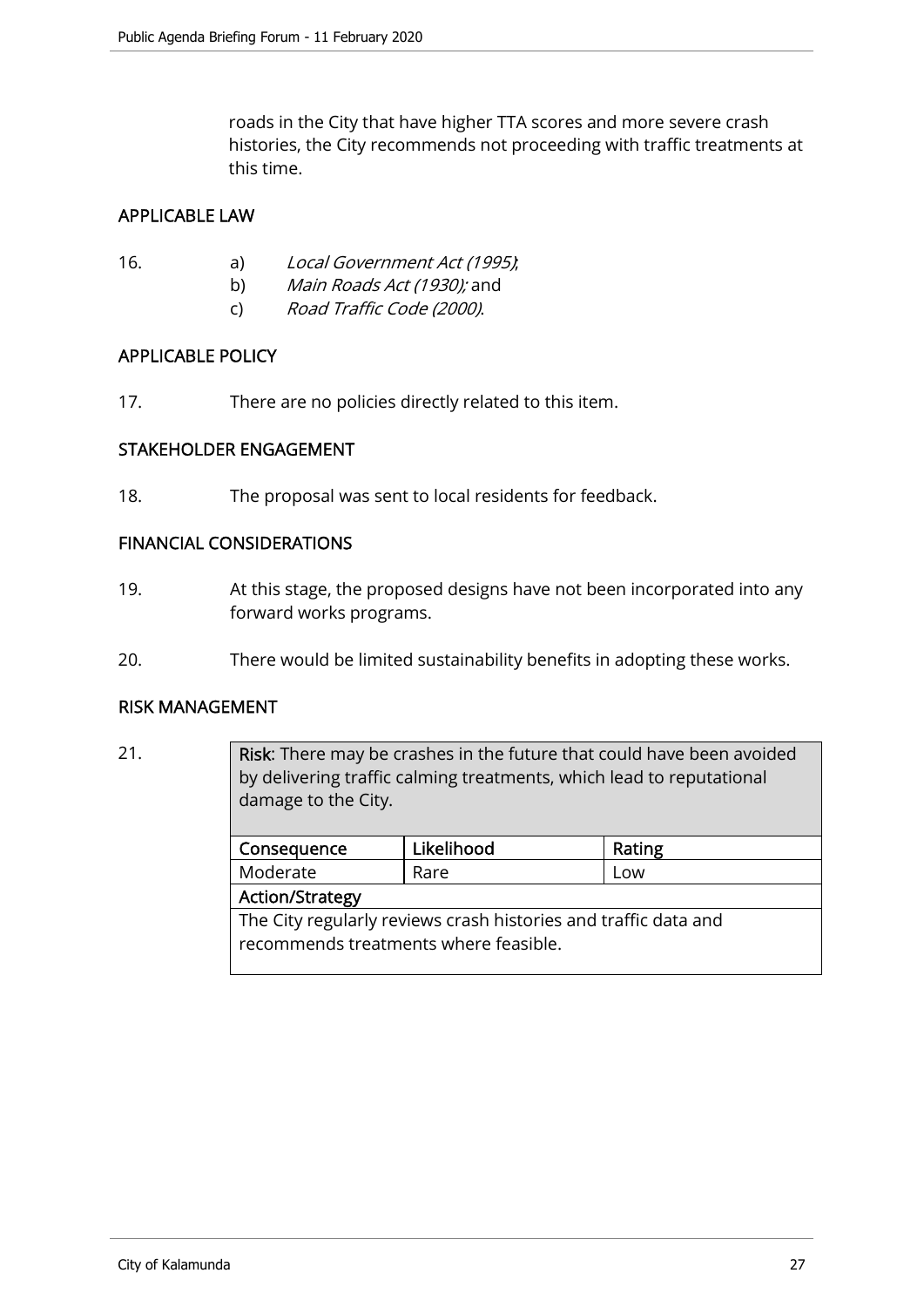## **CONCLUSION**

22. Although it is desirable to dramatically reduce crash risk by lowering operating speeds, it is recognised that this proposal would be considered a low priority and not able to be delivered for many years due to severe funding constraints.

## Voting Requirements: Simple Majority

## **RECOMMENDATION**

That Council ENDORSE the recommendation not to undertake traffic treatments on Pomeroy Road (Welshpool Road East to Canning Road) at this time noting the level of community objections to the proposals.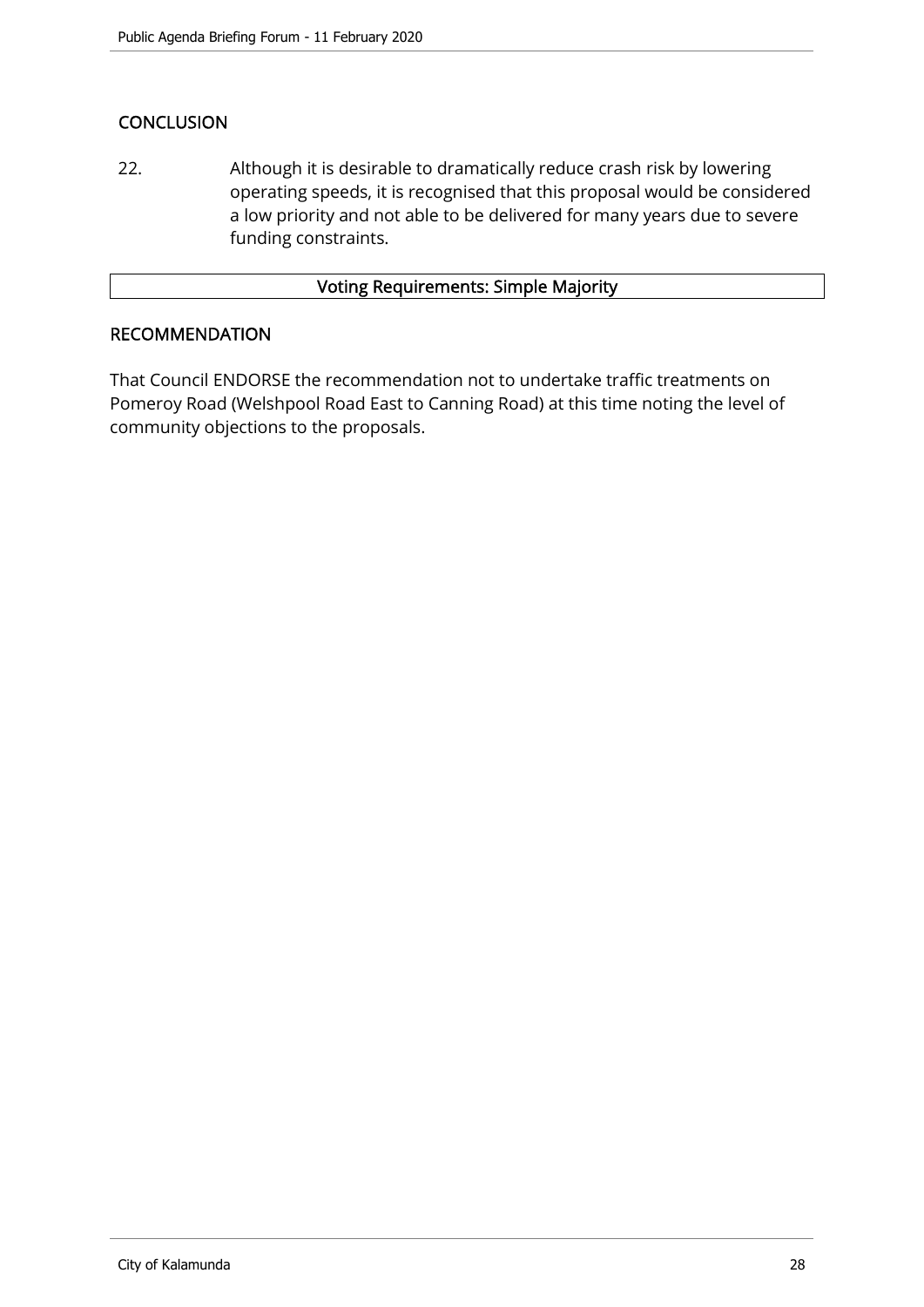## **10.2.3. Consideration of Tenders for Provision of General Electrical Maintenance Services and Provision of Irrigation Electrical Maintenance Services (RFT1907)**

#### Declaration of financial / conflict of interests to be recorded prior to dealing with each item.

| Previous Items             | OCM 06/2015                                                                                                                                                                                                         |
|----------------------------|---------------------------------------------------------------------------------------------------------------------------------------------------------------------------------------------------------------------|
| Directorate                | <b>Asset Services</b>                                                                                                                                                                                               |
| <b>Business Unit</b>       | Asset & Waste Operations                                                                                                                                                                                            |
| File Reference             | AD-TEN-005                                                                                                                                                                                                          |
| Applicant                  | N/A                                                                                                                                                                                                                 |
| Owner                      | City of Kalamunda                                                                                                                                                                                                   |
| Attachments                | Nil                                                                                                                                                                                                                 |
| Confidential<br>Attachment | Reason for Confidentiality: Local Government Act 1995<br>s5.23 (c) "a contract entered into, or which may be<br>entered into, by the local government which relates to a<br>matter to be discussed at the meeting." |
|                            |                                                                                                                                                                                                                     |

## TYPE OF REPORT

|   | Advocacy    | When Council is advocating on behalf of the community to<br>another level of government/body/agency                                                                                                                                                                                                                                                                                                                                 |
|---|-------------|-------------------------------------------------------------------------------------------------------------------------------------------------------------------------------------------------------------------------------------------------------------------------------------------------------------------------------------------------------------------------------------------------------------------------------------|
| ✓ | Executive   | When Council is undertaking is substantive role of direction<br>setting and oversight (e.g. accepting tenders, adopting plans<br>and budgets)                                                                                                                                                                                                                                                                                       |
|   | Information | For Council to note                                                                                                                                                                                                                                                                                                                                                                                                                 |
|   | Legislative | Includes adopting Local Laws, Town Planning Schemes and<br>Policies. When Council determines a matter that directly<br>impacts a person's rights and interests where the principles of<br>natural justice apply. Examples include town planning<br>applications, building licences, other permits or licences<br>issued under other Legislation or matters that could be<br>subject to appeal to the State Administrative Tribunal. |

## STRATEGIC PLANNING ALIGNMENT

Kalamunda Advancing Strategic Community Plan to 2027

## Priority 3: Kalamunda Develops

Objective 3.2 - To connect community to quality amenities. Strategy 3.2.1 - Optimal management of all assets.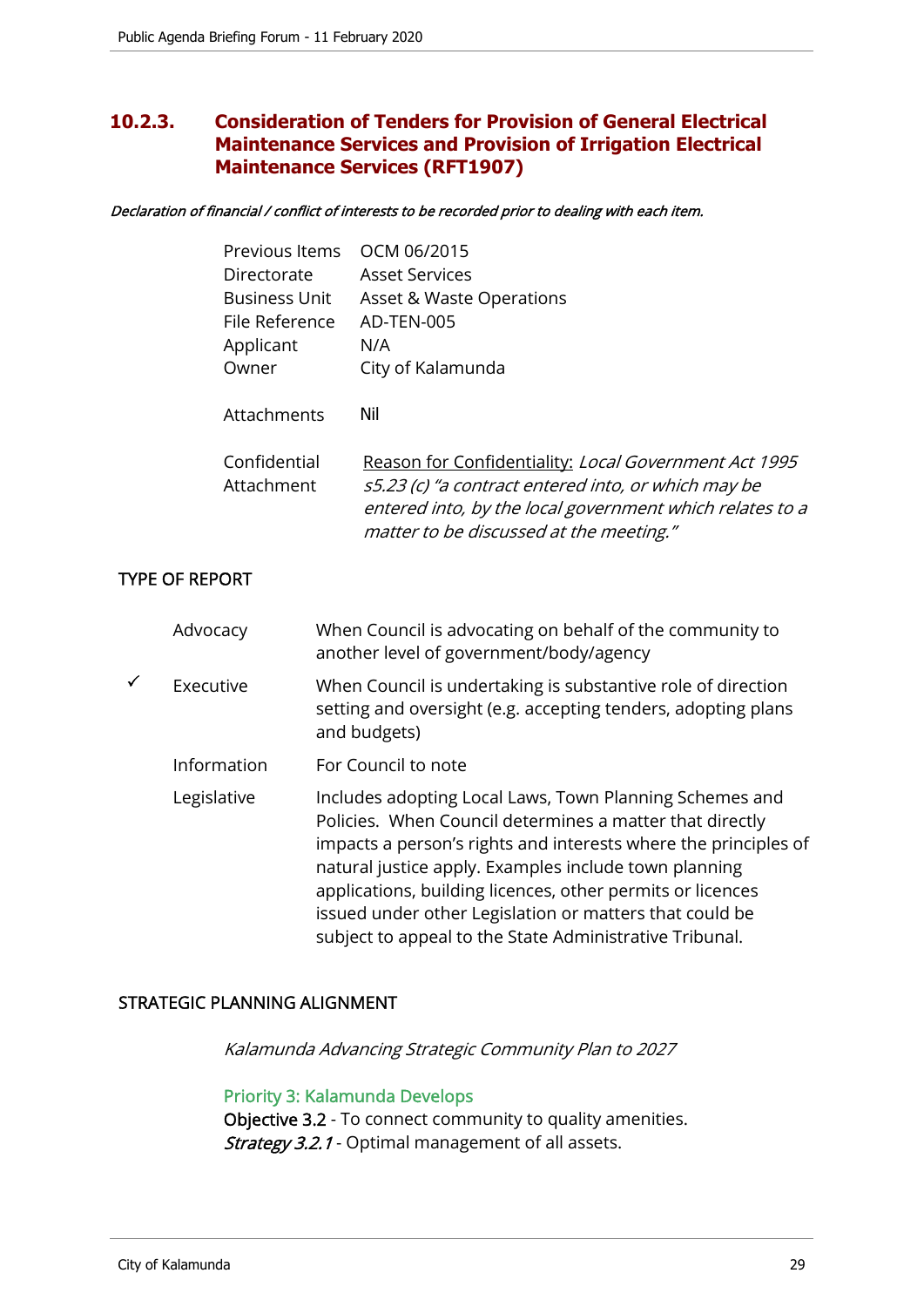## EXECUTIVE SUMMARY

- 1. The purpose of this report is to seek Council approval to award a tender seeking to engage a contractor for the Provision of General Electrical Maintenance Services and Provision of Irrigation Electrical Maintenance Services (RFT 1907).
- 2. This will be a services contract providing labour and materials to undertake a variety of preventative and reactive electrical maintenance tasks in City owned building facilities and electrical systems used for irrigation of open spaces.
- 3. It is recommended Council accept the tender from Burgess Enterprises Australia Pty Ltd, t/a Kalamunda Electrics ACN 159 828 798 based on the schedule of rates for an initial three-year period with the option to extend two one-year options.

## BACKGROUND

4. The Contract Term on the previous Electrical Maintenance Works (Tender RFT 1406) has expired. The City sought Tenders for General Electrical Maintenance Works for the next term as well as the option of Irrigation Electrical Maintenance works in order to improve efficiencies in this area.

## DETAILS AND ANALYSIS

- 5. The City issued RFT 1907 seeking to engage a contractor to provide general electrical and/or irrigation electrical maintenance services for a three-year period, with two optional single year extensions at the City's discretion. Tenders closed on 28 October 2019, with seven tenders received by the closing date.
- 6. Tenders received by the closing date were from the following companies (in alphabetical order):
	- a) Burgess Enterprises Australia Pty Ltd t/a Kalamunda Electrics;
	- b) Electritech Industries;
	- c) Fault Finders WA Pty Ltd;
	- d) Northlake Electrical;
	- e) Ozwire Electrical Pty Ltd;
	- f) Paramount Electrical Services; and
	- g) Pearmans Electrical Mechanical Services.
- 7. An Evaluation Panel was convened of suitable qualified City officers to assess the tenders received.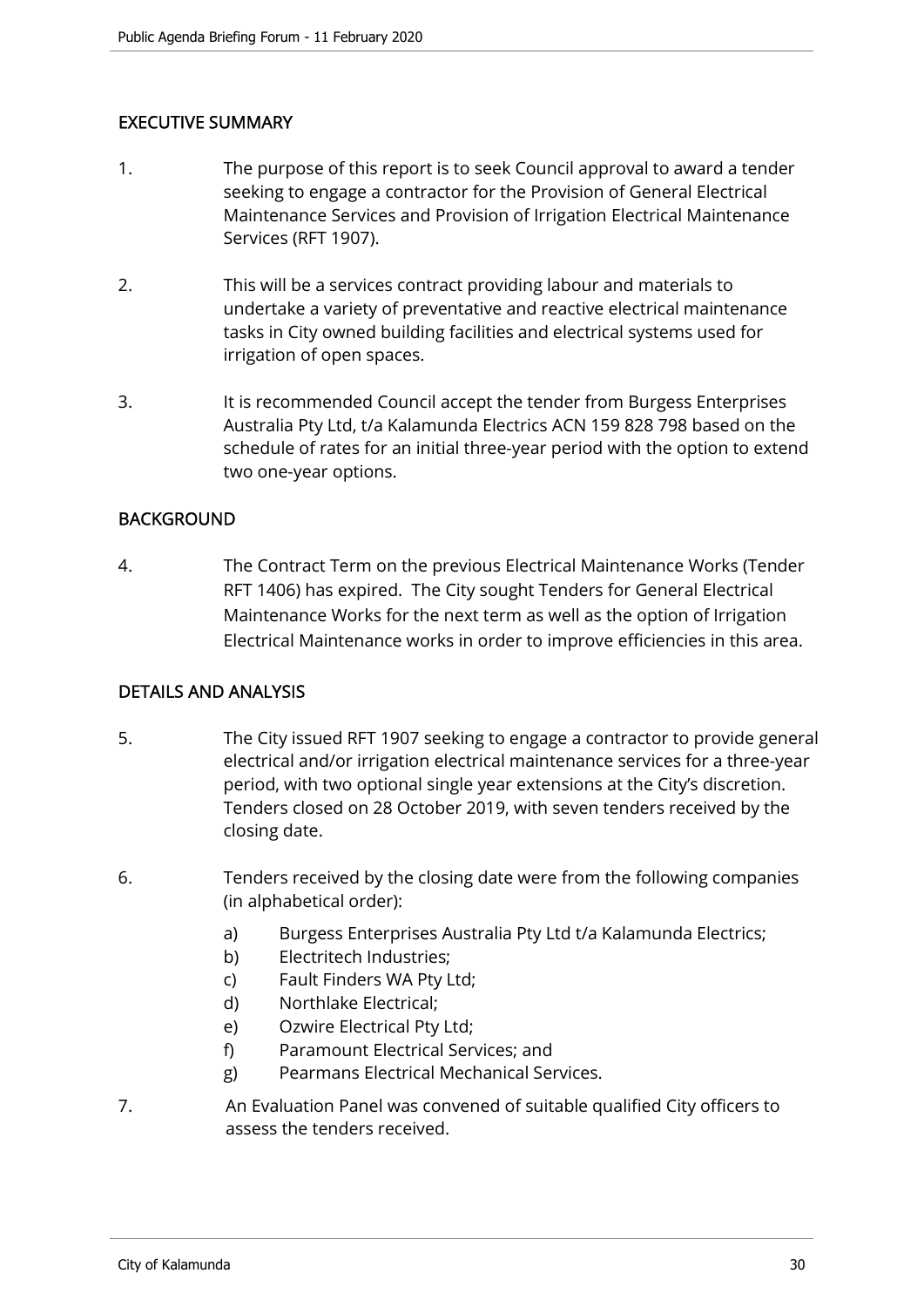8. Tenders were assessed in a staged process of firstly checking for compliance to matters set out in the tender invitation. Compliant tenders were then assessed against qualitative criteria (again set out in the tender invitation). The Qualitative Criteria and weighting were determined as follows:

| Qualitative Criteria                               | Weighting |
|----------------------------------------------------|-----------|
| Relevant Experience                                | 20%       |
| Key Personnel & Subcontractors Skills & Experience | 20%       |
| <b>Tenderer's Resources</b>                        | 20%       |
| Demonstrated Understanding of Tasks                | 20%       |
| Assessment of OH&S processes adopted in typical    | 20%       |
| tasks                                              |           |

- 9. Tenders which met or exceeded the qualitative pass mark of 60% were then assessed for price.
- 10. Four of the seven tender submissions met the required qualitative pass mark.
- 11. The four compliant tenders were ranked as follows regarding the Qualitative Criteria:

| <b>Tenderer</b>                                     | Score | Rank |
|-----------------------------------------------------|-------|------|
| Burgess Enterprises Australia Pty Ltd t/a Kalamunda | 76%   |      |
| Electrics                                           |       |      |
| Northlake Electrical                                | 72%   | 2    |
| <b>Pearmans Electrical Mechanical Services</b>      | 62%   | 3    |
| Electritech Industries                              | 60%   |      |

- 12. A price assessment was then undertaken for these four tenders to determine the best value for money outcome for the City.
- 13. The Tender Evaluation Report is provided as Confidential Attachment 1 to this report. This Attachment also assesses the anticipated costs for labour for the range of tasks anticipated by the City each year.
- 14. The recommended tender best satisfied the City's requirements in terms of:
	- a) meeting or exceeding the qualitative assessment benchmark;
	- b) proven capacity and capability to undertake the work;
	- c) satisfying reference checks from previous clients;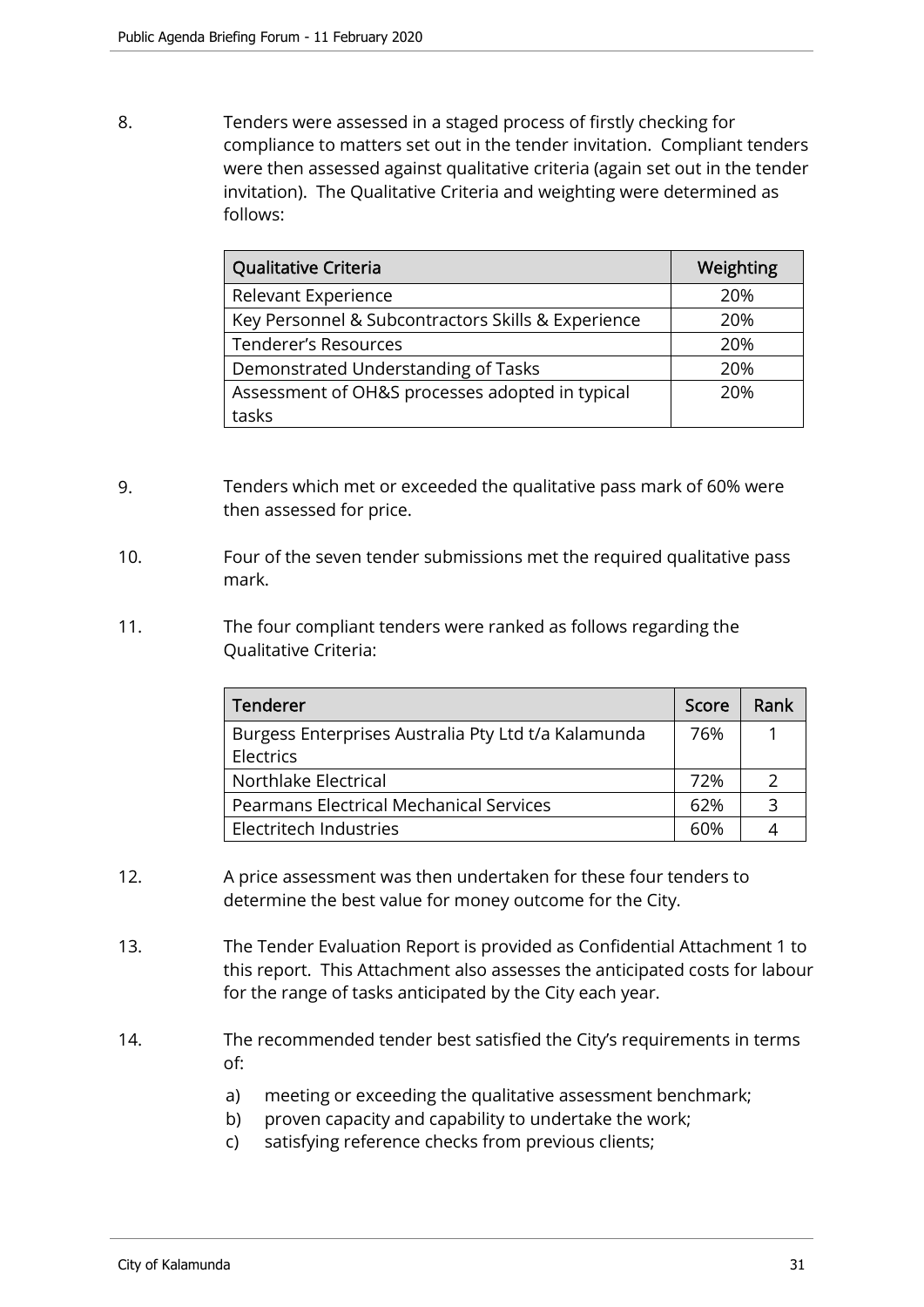- d) satisfying independent financial reference checks of the proposed contractor; and
- e) providing the best value for money outcome.
- 15. The contract term is proposed to be an initial three-year term with two further one-year extensions at the City's discretion. The schedule of rates will increase annually by CPI. It is estimated that the spend in the first year will be \$450,000 pa and generally similar amounts in subsequent years.

## APPLICABLE LAW

16. Section 3.57 of *Local Government Act 1995*. Part 4 of the Local Government (Functions and General) Regulations 1996.

## APPLICABLE POLICY

17. Policy C-PP01 – Purchasing, has been followed and complied with.

## FINANCIAL CONSIDERATIONS

18. It is estimated that this Contract will be in the order of \$450,000 pa. Expenditure allocations will be funded from within operational and capital works budgets.

## **SUSTAINABILITY**

19. Nil.

## RISK MANAGEMENT

20. Risk: The Contractor fails to fulfil the requirements of the contract, leading to increased costs to the City through re-tendering.

| Likelihood<br>Consequence |                                                                 | Rating   |     |
|---------------------------|-----------------------------------------------------------------|----------|-----|
|                           | Insignificant                                                   | Unlikely | Low |
|                           | <b>Action/Strategy</b>                                          |          |     |
| a)                        | Corporate scorecard confirms financial viability of contractor. |          |     |
| b)                        | Formal and detailed Qualitative criteria within Tender minimise |          |     |
|                           | risk.                                                           |          |     |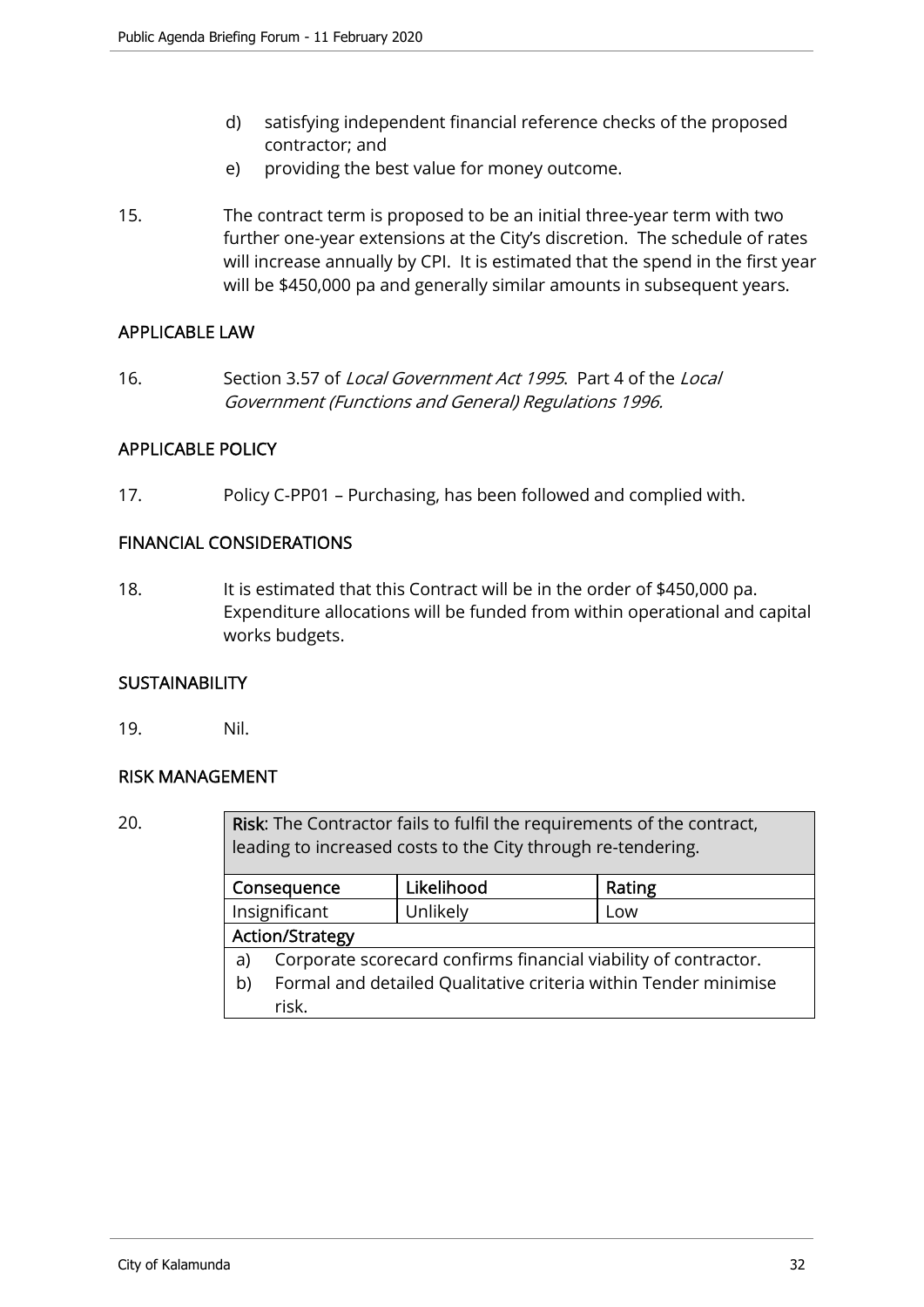## **CONCLUSION**

21. After evaluating all the submissions from the various suppliers and taking all the risks into consideration, it is believed that Kalamunda Electrics will be the best suitable supplier to provide the City with General Electrical Maintenance Services and Irrigation Maintenance Services.

## Voting Requirements: Simple Majority

## RECOMMENDATION

That Council ACCEPT the tender for both Part A & B – General Electrical Maintenance Services and Irrigation Electrical Maintenance Services (RFT 1907) from Burgess Enterprises Australia Pty Ltd t/as Kalamunda Electrics ACN 159 828 798, as per the schedule of rates set out in Confidential Attachment 1 to this report for an initial threeyear term with two further one-year extensions at the City's discretion.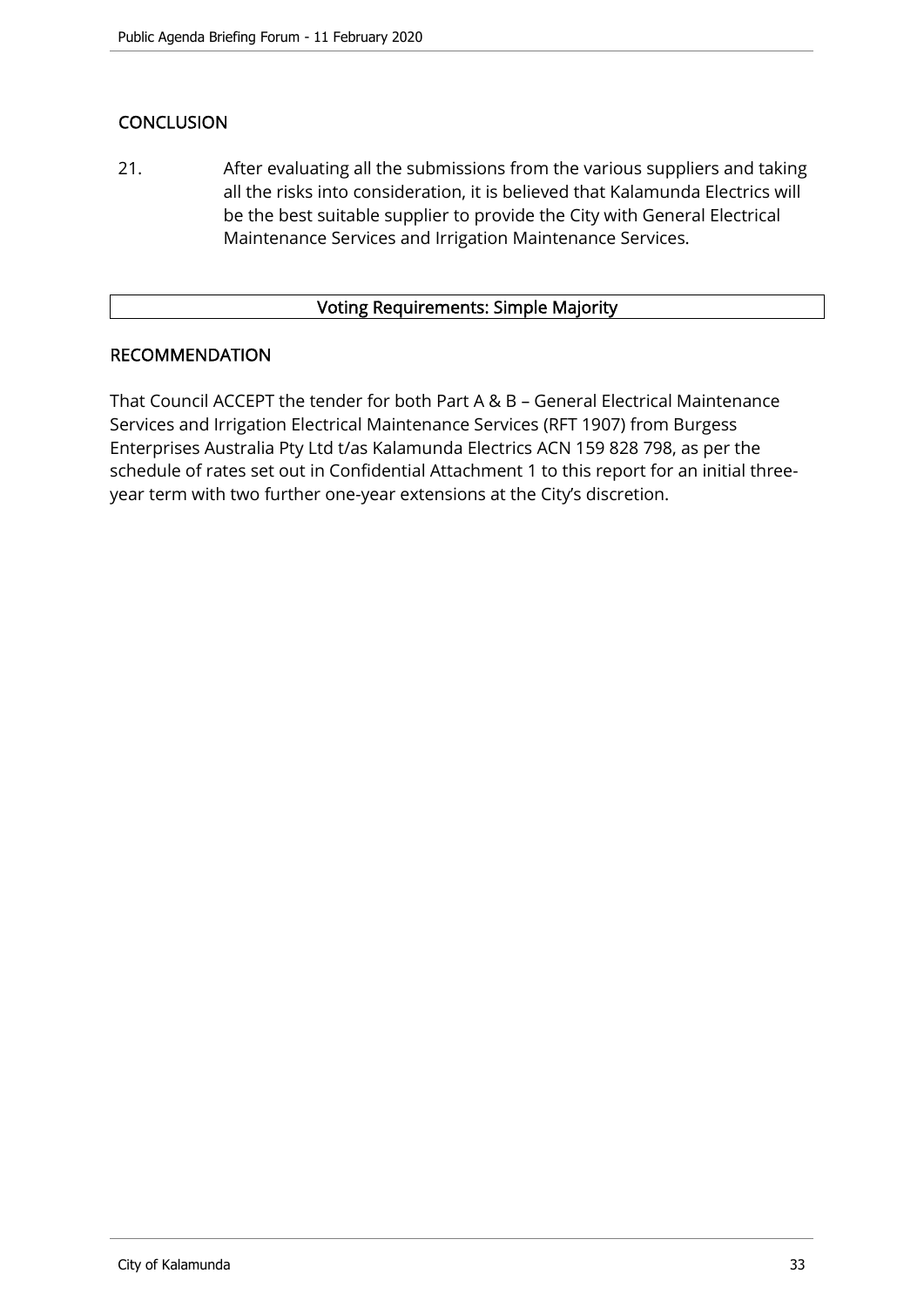## **10.2.4. Consideration of Tenders for General Tree Services (RFT 1912)**

Declaration of financial / conflict of interests to be recorded prior to dealing with each item.

| Previous Items       | OCM 127/2016                                             |
|----------------------|----------------------------------------------------------|
| Directorate          | <b>Asset Services</b>                                    |
| <b>Business Unit</b> | Parks & Environmental Services                           |
| File Reference       | AD-TEN-005                                               |
| Applicant            | N/A                                                      |
| Owner                | City of Kalamunda                                        |
|                      |                                                          |
| Attachments          | Nil                                                      |
|                      |                                                          |
| Confidential         | Reason for Confidentiality: Local Government Act 1995    |
| Attachment           | s5.23 (c) "a contract entered into, or which may be      |
|                      | entered into, by the local government which relates to a |
|                      | matter to be discussed at the meeting."                  |

## TYPE OF REPORT

| Advocacy    | When Council is advocating on behalf of the community to<br>another level of government/body/agency                                                                                                                                                                                                                                                                                                                                |
|-------------|------------------------------------------------------------------------------------------------------------------------------------------------------------------------------------------------------------------------------------------------------------------------------------------------------------------------------------------------------------------------------------------------------------------------------------|
| Executive   | When Council is undertaking is substantive role of direction<br>setting and oversight (e.g. accepting tenders, adopting plans<br>and budgets                                                                                                                                                                                                                                                                                       |
| Information | For Council to note                                                                                                                                                                                                                                                                                                                                                                                                                |
| Legislative | Includes adopting Local Laws, Town Planning Schemes and<br>Policies. When Council determines a matter that directly<br>impacts a person's rights and interests where the principles of<br>natural justice apply. Examples include town planning<br>applications, building licences, other permits or licences<br>issued under other Legislation or matters that could be<br>subject to appeal to the State Administrative Tribunal |

## STRATEGIC PLANNING ALIGNMENT

Kalamunda Advancing Strategic Community Plan to 2027

Priority 1: Kalamunda Cares and Interacts Objective 1.2 - To provide a safe and healthy environment for community to enjoy. Strategy - 1.2.1 Facilitate a safe community environment. Priority 2: Kalamunda Clean and Green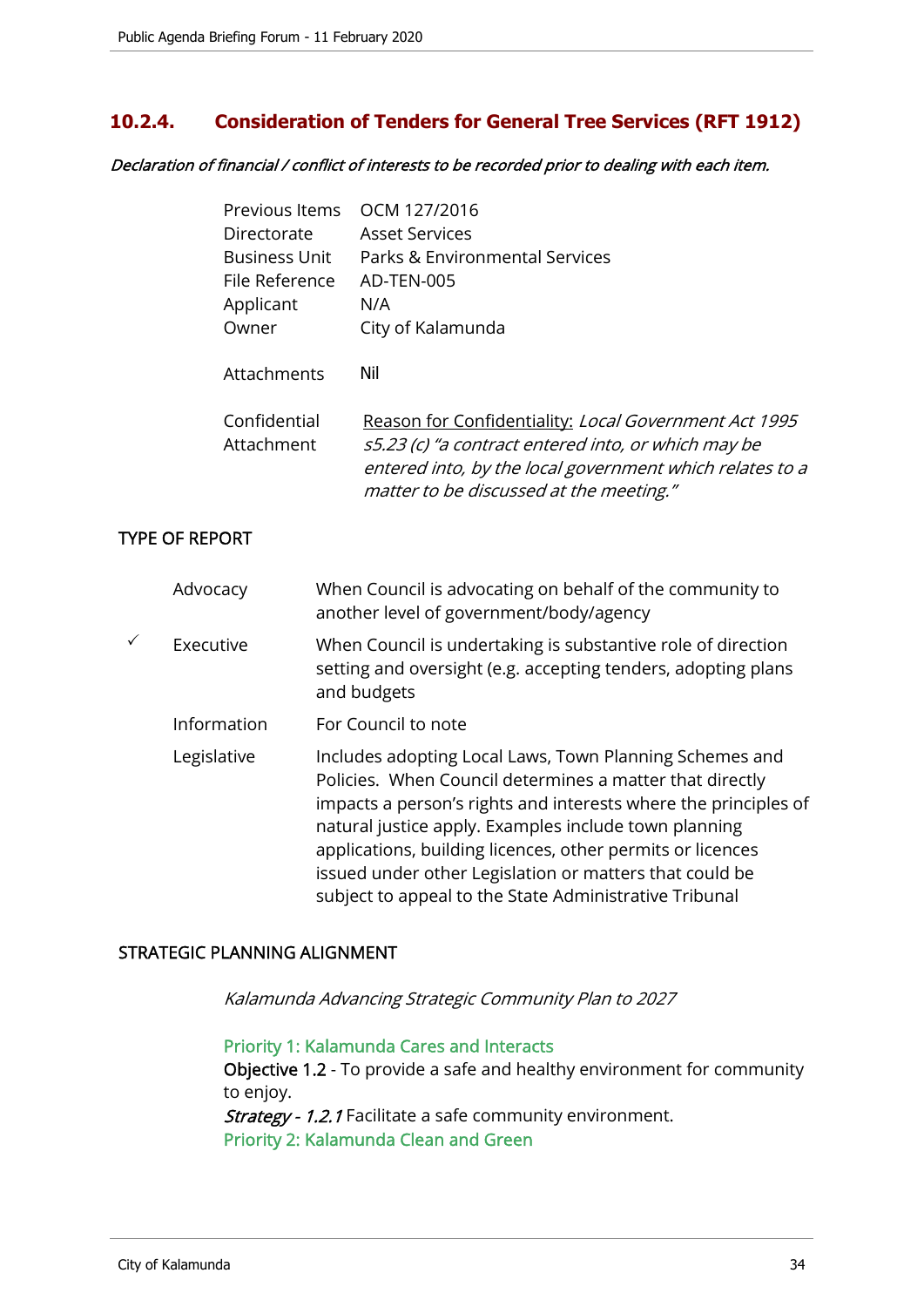Objective 2.1 - To protect and enhance the environmental values of the City.

## Strategy 2.1.1 Enhance our bushland, natural areas, waterways and reserves.

Priority 3: Kalamunda Develops

Objective 3.2 - To connect community to quality amenities. Strategy 3.2.1 - Optimal management of all assets.

## EXECUTIVE SUMMARY

- 1. The purpose of this report is to seek Council approval to award a tender seeking to engage a contractor to provide General Tree Services (RFT 1912).
- 2. This will be a services contract providing labour and materials to undertake general tree services including, target pruning, tree removal, chipping and stump grinding throughout the City of Kalamunda.
- 3. It is recommended Council accept the tender from Beaver Tree Services Aust Pty Ltd ACN 093 584 788, based on the schedule of rates for an initial three-year period with the option to extend for two single year options.

## BACKGROUND

- 4. The City undertakes tree maintenance of all cultured trees and some naturally occurring trees growing within its streetscapes, public open spaces and conservation areas. The volume of work in this area has necessitated the use of contractors to supplement the available inhouse staff and plant.
- 5. The contract Term for the previous General Tree Services (Tender RFT 1604) has expired. The City sought Tenders for General Tree Services.
- 6. This Tender is separate from the Powerline Vegetation Management (RFT 1909) recently awarded by Council that primarily deals with clearing vegetation away from electrical powerlines which requires different resourcing and expertise in working near powerlines.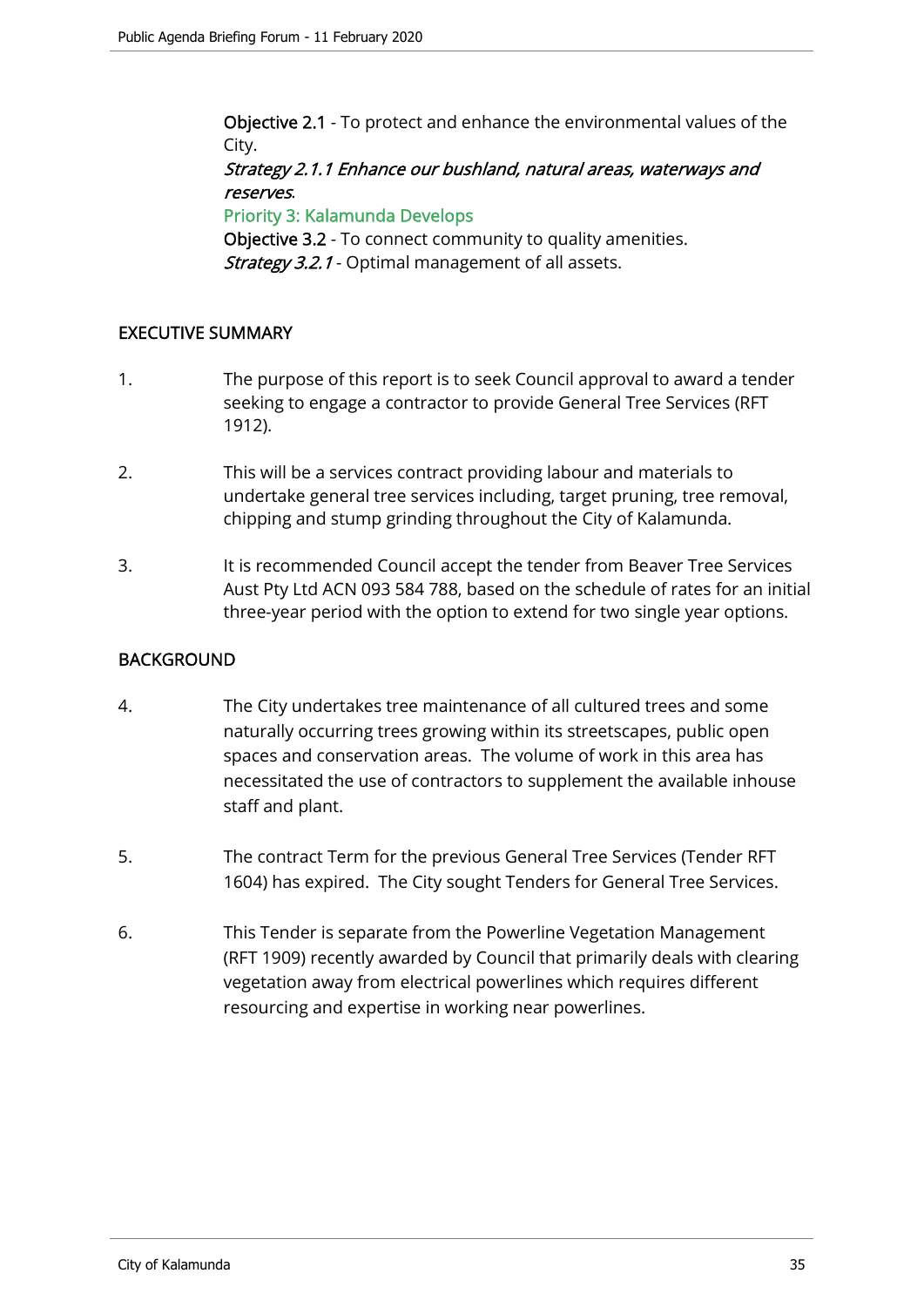## DETAILS AND ANALYSIS

- 7. The City issued RFT 1912 seeking to engage a contractor to provide general tree services including, target pruning, tree removal, chipping and stump grinding, for a three-year period, with two optional single year extensions at the City's discretion. Tenders closed on 26 September 2019, with seven tenders received by the closing date.
- 8. Tenders received by the closing date were from the following companies (in alphabetical order):
	- a) Beaver Tree Services Aust Pty Ltd;
	- b) Geoff's Tree Service Pty Ltd;
	- c) Kennedys Tree Services;
	- d) MPK Tree Services;
	- e) Total Tree Services;
	- f) Tree Care Pty Ltd; and
	- g) WA Tree Works
- 9. An Evaluation Panel was convened of suitable qualified City officers to assess the tenders received.
- 10. Tenders were assessed in a staged process of firstly checking for compliance to matters set out in the tender invitation. Compliant tenders were then assessed against qualitative criteria (again set out in the tender invitation). The Qualitative Criteria and weighting were determined as follows:

| Qualitative Criteria                          | Weighting |
|-----------------------------------------------|-----------|
| Ability to Carry Out the Work                 | 40%       |
| Tenderer's Resources                          | 40%       |
| Occupational Safety and Health, Environmental | 20%       |
| Management                                    |           |

- 11. Tenders which met or exceeded the qualitative pass mark of 60% were then assessed for price.
- 12. Five of the seven tender submissions met the required Qualitative Pass Mark (QPM).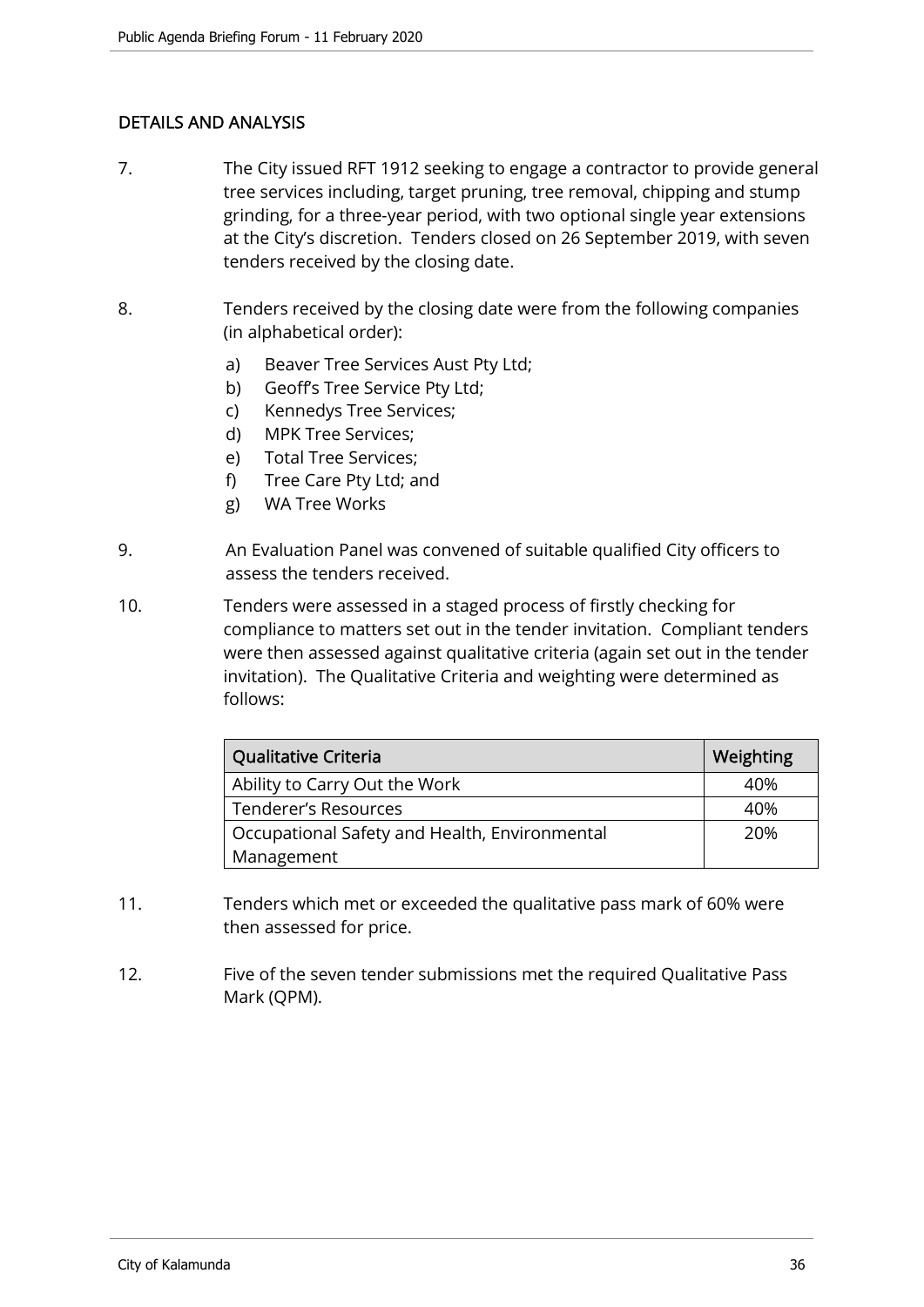13. The five compliant tenders were ranked as follows regarding the Qualitative Criteria:

| <b>Tenderer</b>                   | Score | Rank |
|-----------------------------------|-------|------|
| Kennedys Tree Services            | 78%   |      |
| Geoff's Tree Service Pty Ltd      | 76%   |      |
| Tree Care Pty Ltd                 | 72%   |      |
| Beaver Tree Services Aust Pty Ltd | 70%   |      |
| <b>MPK Tree Services</b>          | 70%   |      |

- 14. This contract is a schedule of rates contract relating to tree removal (depending on size of tree), stump removal (depending on size of tree), limb / branch services (depending on height), emergency call out, termite control and traffic management.
- 15. It was decided to tabulate the schedule of rates for each service from each tender passing the QPM as the means of price assessment.
- 16. The tender assessment report is provided as Confidential Attachment 1 to this report.
- 17. The recommended tender best satisfied the City's requirements in terms of:
	- a) meeting or exceeding the qualitative assessment benchmark;
	- b) proven capacity and capability to undertake the work;
	- c) satisfying reference checks from previous clients;
	- d) satisfying independent financial Corporate Scorecard check; and
	- e) providing the best value for money outcome.
- 18. The Evaluation Panel recommend that Beaver Tree Services Aust Pty Ltd as the preferred tender for RFT 1912 based on their tender schedule of rates.
- 19. Section 3.57 of *Local Government Act 1995*. Part 4 of the *Local* Government (Functions and General) Regulations 1996.

## APPLICABLE POLICY

20. Policy C-PP01 – Purchasing, has been followed and complied with.

## FINANCIAL CONSIDERATIONS

21. It is estimated that this Contract will be in the order of \$500,000 annually depending on approved budgets in each Financial Year.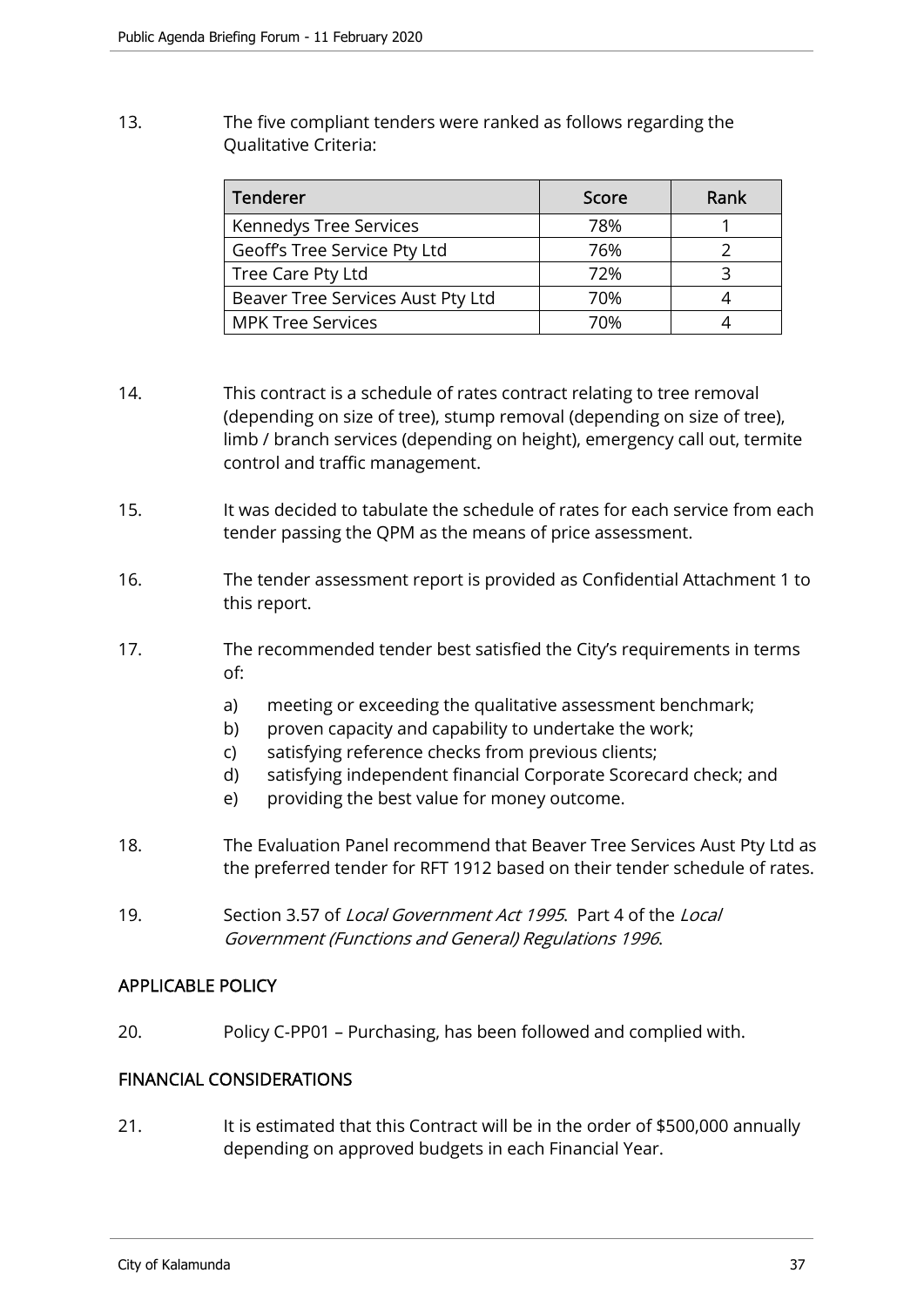## **SUSTAINABILITY**

22. Effective tree management provides for sustainable environmental outcomes from having well maintained and healthy trees.

## RISK MANAGEMENT

23. Risk: The Contractor fails to fulfil the requirements of the contract, leading to increased costs to the City through re-tendering.

|    | Consequence                                                     | Likelihood | Rating |  |  |
|----|-----------------------------------------------------------------|------------|--------|--|--|
|    | Insignificant                                                   | Unlikely   | Low    |  |  |
|    | <b>Action/Strategy</b>                                          |            |        |  |  |
| a) | Corporate scorecard confirms financial viability of contractor. |            |        |  |  |
| b) | Formal and detailed Qualitative criteria within Tender minimise |            |        |  |  |
|    | risk.                                                           |            |        |  |  |

## **CONCLUSION**

24. After evaluating all the submissions from the various tenderers and taking all the risks into consideration, it is believed that Beaver Tree Services Aust Pty Ltd proved to be the best value for money for the provision of General Tree Services for the City of Kalamunda.

## Voting Requirements: Simple Majority

## RECOMMENDATION

That Council ACCEPT the tender for General Tree Services (RFT 1912) from Beaver Tree Services Aust Pty Ltd ACN 093 584 788, as per the schedule of rates set out in Confidential Attachment 1 to this report for an initial three-year term with two further one-year extensions at the City's discretion.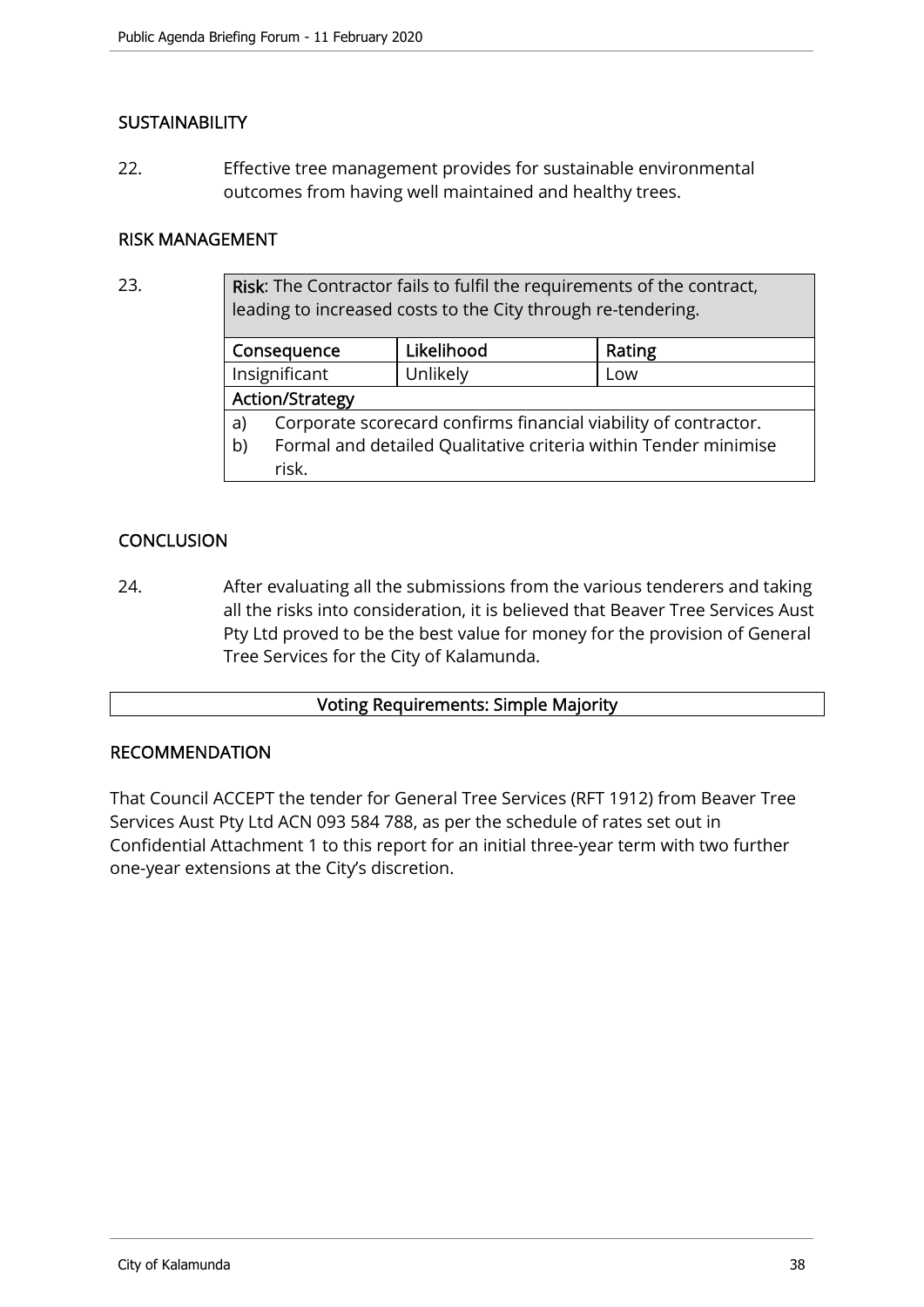## **10.2.5. Consideration of Tenders for the Provision of Extruded Concrete Kerbing Services (RFT 1919)**

Declaration of financial / conflict of interests to be recorded prior to dealing with each item.

| Previous Items             | OCM 65/2016                                                                                                                                                                                                         |
|----------------------------|---------------------------------------------------------------------------------------------------------------------------------------------------------------------------------------------------------------------|
| Directorate                | <b>Asset Services</b>                                                                                                                                                                                               |
| Business Unit              | <b>Asset Delivery</b>                                                                                                                                                                                               |
| File Reference             | AD-TEN-005                                                                                                                                                                                                          |
| Applicant                  | N/A                                                                                                                                                                                                                 |
| Owner                      | N/A                                                                                                                                                                                                                 |
| Attachments                | Nil                                                                                                                                                                                                                 |
| Confidential<br>Attachment | Reason for Confidentiality: Local Government Act 1995<br>s5.23 (c) "a contract entered into, or which may be<br>entered into, by the local government which relates to a<br>matter to be discussed at the meeting." |

## TYPE OF REPORT

|   | Advocacy    | When Council is advocating on behalf of the community to<br>another level of government/body/agency                                                                                                                                                                                                                                                                                                                                |
|---|-------------|------------------------------------------------------------------------------------------------------------------------------------------------------------------------------------------------------------------------------------------------------------------------------------------------------------------------------------------------------------------------------------------------------------------------------------|
| ✓ | Executive   | When Council is undertaking its substantive role of direction<br>setting and oversight (e.g. accepting tenders, adopting plans<br>and budgets)                                                                                                                                                                                                                                                                                     |
|   | Information | For Council to note                                                                                                                                                                                                                                                                                                                                                                                                                |
|   | Legislative | Includes adopting Local Laws, Town Planning Schemes and<br>Policies. When Council determines a matter that directly<br>impacts a person's rights and interests where the principles of<br>natural justice apply. Examples include town planning<br>applications, building licences, other permits or licences<br>issued under other Legislation or matters that could be<br>subject to appeal to the State Administrative Tribunal |

## STRATEGIC PLANNING ALIGNMENT

Kalamunda Advancing Strategic Community Plan to 2027

## Priority 3: Kalamunda Develops

Objective 3.2 - To connect community to quality amenities. **Strategy 3.2.1** - Optimal management of all assets. Strategy 3.2.2 - Provide and advocate for improved transport solutions and better connectivity through integrated transport planning.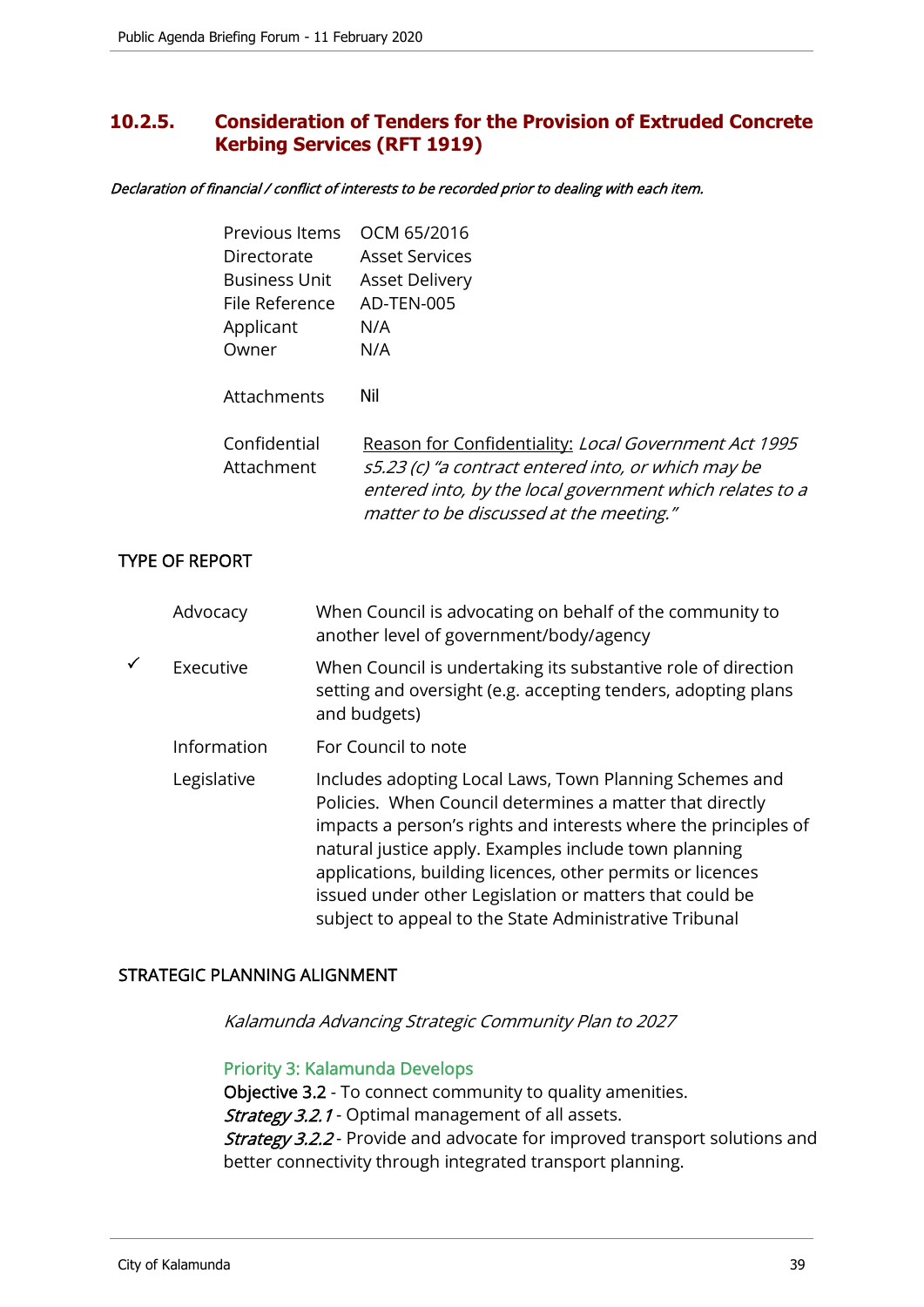## EXECUTIVE SUMMARY

- 1. The purpose of this report is to consider the acceptance of a tender for the provision of extruded concrete kerbing services for the City of Kalamunda (City).
- 2. The City issued a Request for Tender seeking to engage a contractor for Extruded Concrete Kerbing Services (RFT 1919).
- 3. It is recommended Council accept the schedule of rates tender from Glenview Machine Kerbing ACN 058 552 908 for a two-year period, with one single year option for extension.

## BACKGROUND

- 4. The provision of extruded concrete kerbing services is currently undertaken under Contract 1605 which commenced on 26 April 2016 and is due to expire on 26 April 2020.
- 5. The scope of works for this tender is for the provision of extruded concrete services of various kerbing profiles for a period of two years with an option to extend by one year as per specification and drawings to areas directed by the City for both operational (maintenance) and capital works.
- 6. It would not be as cost effective for the City to undertake these works in house given the specialist plant required and the 'ad hoc' nature of the works.

## DETAILS AND ANALYSIS

- 7. The City issued RFT 1919 seeking to engage a suitably experienced and qualified Civil Contractor to undertake the provision of extruded concrete kerbing services to areas directed by the City. Tenders closed on 3 January 2020, with three tenders received by the closing date.
- 8. Tenders received by the closing date were from the following companies (in alphabetical order):
	- a) Allstate Kerbing and Concrete;
	- b) Glenview Machine Kerbing; and
	- c) Hooza Pty Ltd the Trustee for the McCartney Family Trust t/as Kerb Doctor.
- 9. An Evaluation Panel was convened of suitable qualified City Officers to assess the tenders received.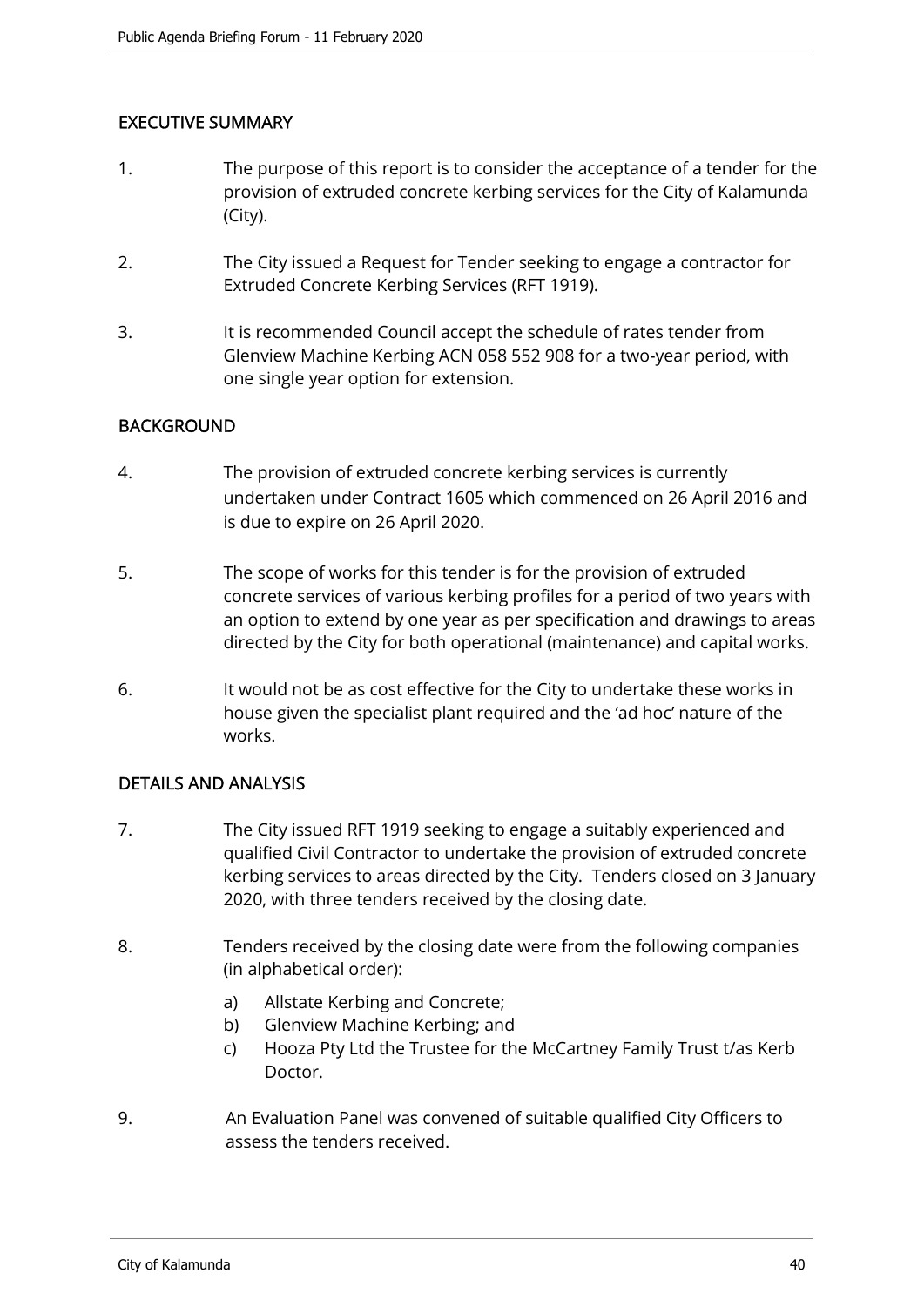10. Tenders were assessed in a staged process of firstly checking for compliance to matters set out in the tender invitation. Compliant tenders were then assessed against qualitative criteria (again set out in the tender invitation). The Qualitative Criteria and weighting were determined as follows:

| Qualitative Criteria                              | Weighting |
|---------------------------------------------------|-----------|
| Relevant Experience                               | 30%       |
| Tenderer's Resources                              | 20%       |
| Key Personnel Skills & Experience                 | 20%       |
| Demonstrated Understanding of the<br>Requirements | 30%       |

- 11. Compliant tenders which met or exceeded the qualitative pass mark of 60% were then assessed for price.
- 12. The three compliant tenders were ranked as follows regarding the Qualitative Criteria:

| Tenderer                        | Score | Rank |
|---------------------------------|-------|------|
| Allstate Kerbing and Concrete   | 68%   |      |
| <b>Glenview Machine Kerbing</b> | 60%   |      |
| Kerb Doctor                     | 55%   |      |

- 13. Two tenders achieved the required minimum of 60% as a Qualitative Pass Mark (QPM). The remaining tenderer below the required QPM was eliminated from further assessment.
- 14. A price assessment was then undertaken for the remaining two tenders to determine the best value for money outcome for the City.
- 15. The tender evaluation report is provided as Confidential Attachment 1 to this report.
- 16. The recommended tender best satisfied the City's requirements in terms of:
	- a) meeting or exceeding the qualitative assessment benchmark;
	- b) proven capacity and capability to the undertake the work;
	- c) satisfying reference checks from previous clients;
	- d) satisfying independent financial reference checks of the proposed contractor; and
	- e) providing the best value for money outcome.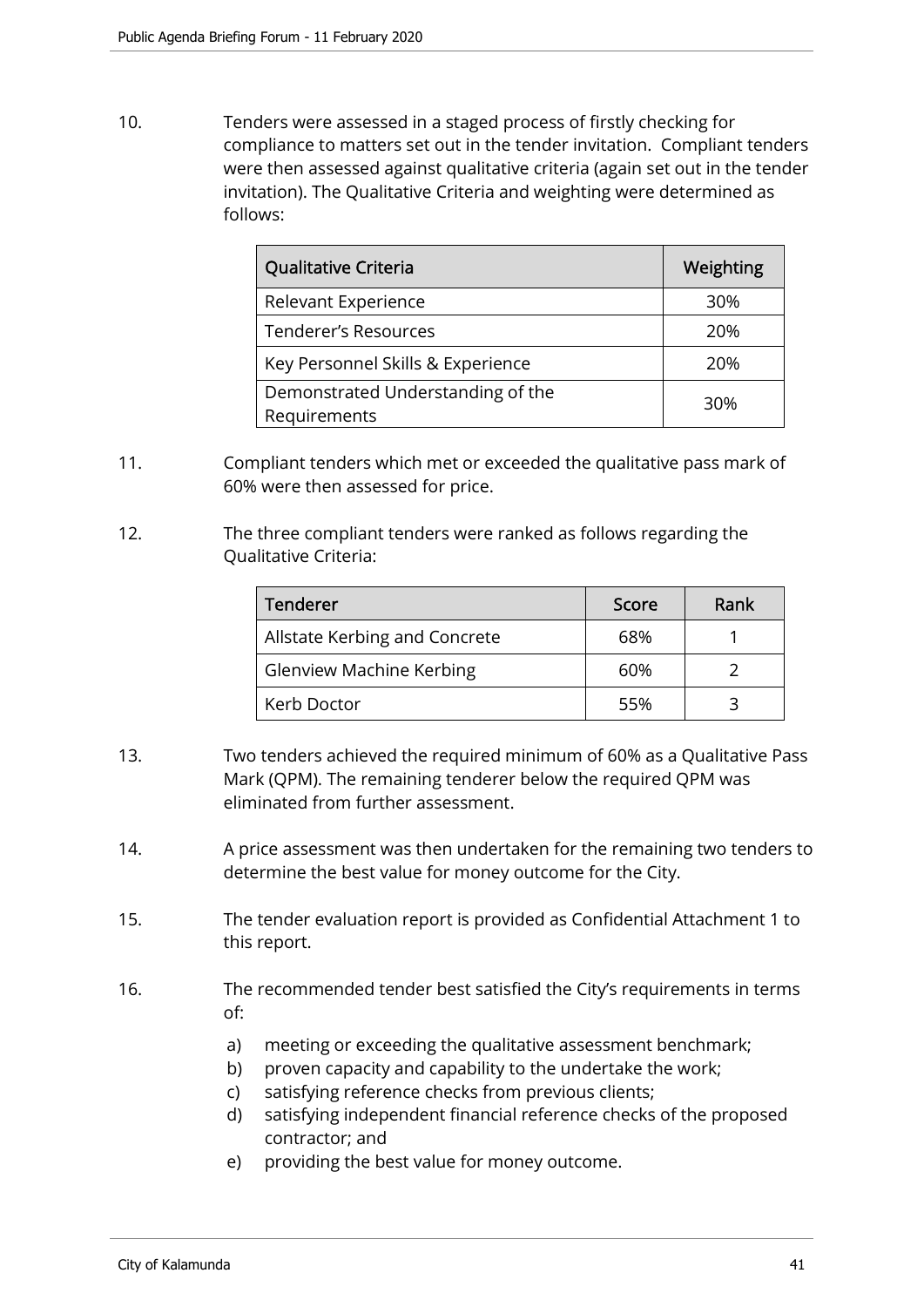- 17. The Evaluation Panel has recommended Glenview Machine Kerbing as the preferred Tenderer based on having best satisfied all criteria in the Evaluation Process and having submitted the most competitive price for their services.
- 18. The basis of the contract is to engage the Contractor on an agreed set of rates to undertake works as needed and within budget provisions. As such, given the effort in scoping the necessary works from year to year, this is the preferred and most efficient way of undertaking works.
- 19. The contract is proposed to be for an initial term of two years with a further one-year extension option at the discretion of the City. Escalation of the schedule of rates has been set as changes in CPI for each year of the contract.

## APPLICABLE LAW

20. Section 3.57 of Local Government Act 1995. Part 4 of the Local Government (Functions and General) Regulations 1996.

## APPLICABLE POLICY

21. Policy C-PP01 – Purchasing, has been followed and complied with.

## FINANCIAL CONSIDERATIONS

22. It is estimated that the annual spend on extruded concrete kerbing services will be in the order of \$100,000 to \$175,000 depending on the approved capital works infrastructure program and the extent of kerbing maintenance works. This cost forms part of the overall annual budget for both operational (maintenance) and capital works.

## **SUSTAINABILITY**

23. Nil.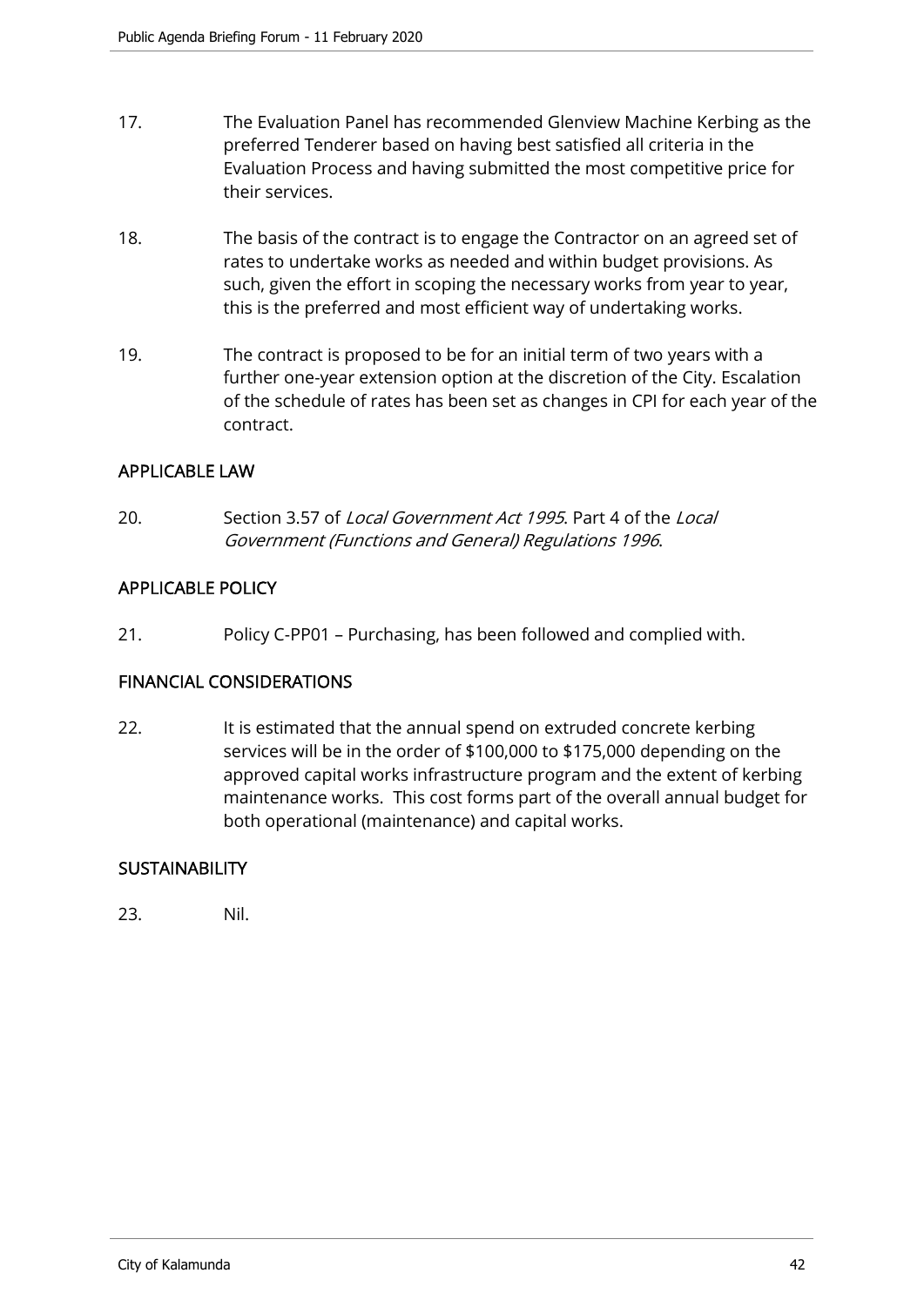## RISK MANAGEMENT

24. Risk: The Contractor fails to fulfill the requirements of the contract, leading to increased cost to the City or delays in completing the works.

| Consequence                                                                  |  | Likelihood | Rating |  |
|------------------------------------------------------------------------------|--|------------|--------|--|
| Unlikely                                                                     |  | Moderate   | Low    |  |
| <b>Action/Strategy</b>                                                       |  |            |        |  |
| Corporate Scorecard confirms financial viability of Contractor<br>a)         |  |            |        |  |
| Formal and detailed qualitative criteria within tender minimises risk.<br>b) |  |            |        |  |
|                                                                              |  |            |        |  |

## **CONCLUSION**

25. Setting in place a contract with known costs for kerbing services for a potential three-year period is an effective and efficient process which overcomes the administrative burden of having to seek quotes on an ongoing basis for both ad hoc and programmed works.

## Voting Requirements: Simple Majority

## RECOMMENDATION

That Council ACCEPT the tender for the Provision of Extruded Concrete Kerbing Services (RFT 1919) from Glenview Machine Kerbing ACN 058 552 908 as per the schedule of rates set out in Confidential Attachment 1 for a two-year period from 26 April 2020, with the option of a one-year extension at the City's discretion.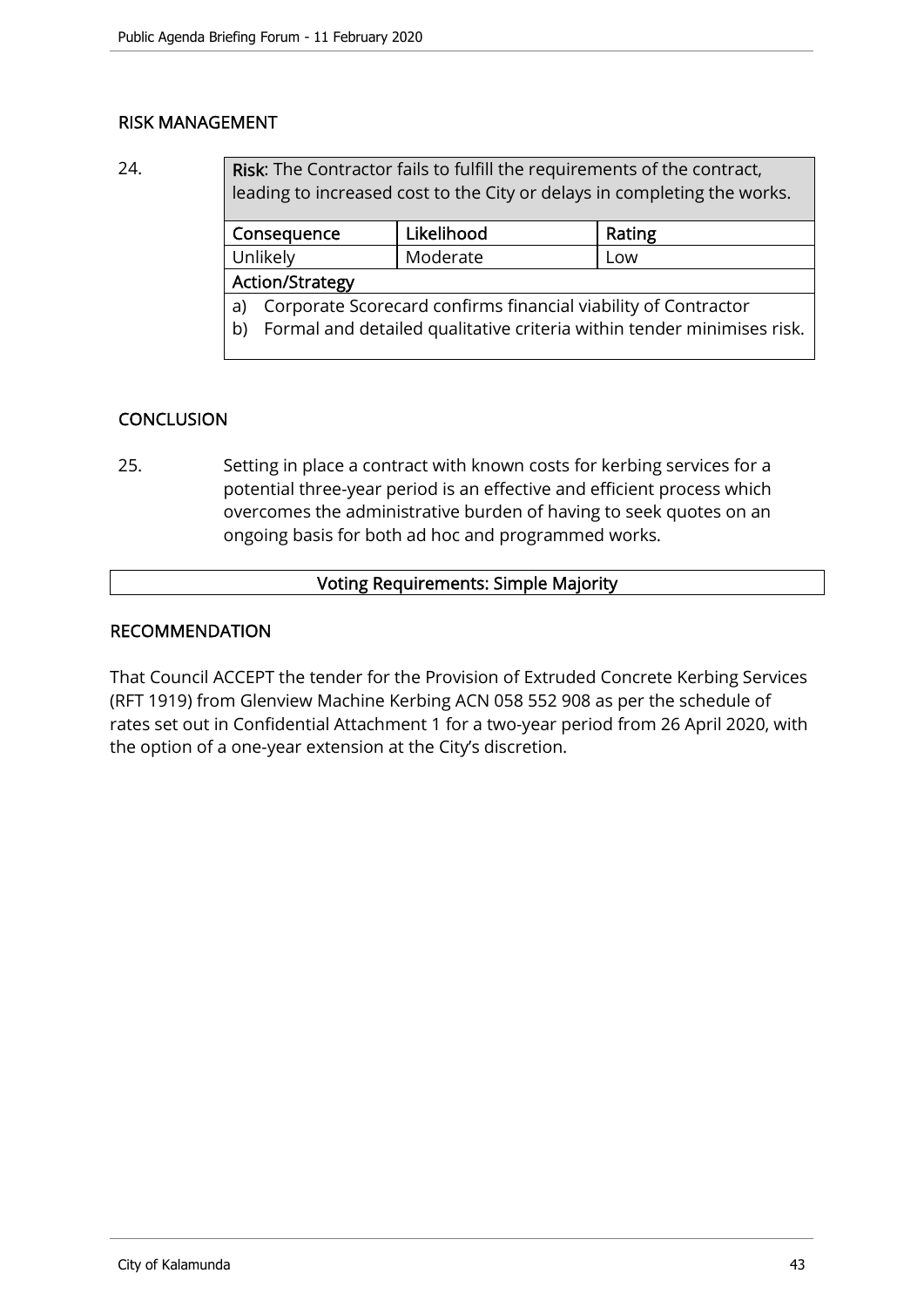## **10.3. Corporate Services Reports**

## **10.3.1. Proposed Road Reserve Realignment - Canning Road and Canning Mills Road, Carmel/Canning Mills**

Declaration of financial / conflict of interests to be recorded prior to dealing with each item.

| Previous       | OCM 58/2013; OCM 115/2019; OCM 177/2019              |
|----------------|------------------------------------------------------|
| Items          |                                                      |
| Directorate    | Corporate Services                                   |
|                | Business Unit Commercial and Cultural Services       |
| File Reference | CN-01/GEN; CN-02/GEN                                 |
| Applicant      | City of Kalamunda                                    |
| Owner          | State of Western Australia                           |
|                |                                                      |
| Attachments    | Canning Road and Canning Mills Road Land Acquisition |

Plans [**10.3.1.1** - 4 pages]

## TYPE OF REPORT

|   | Advocacy    | When Council is advocating on behalf of the community to<br>another level of government/body/agency                                                                                                                                                                                                                                                                                                                                |
|---|-------------|------------------------------------------------------------------------------------------------------------------------------------------------------------------------------------------------------------------------------------------------------------------------------------------------------------------------------------------------------------------------------------------------------------------------------------|
|   | Executive   | When Council is undertaking is substantive role of direction<br>setting and oversight (e.g. accepting tenders, adopting plans<br>and budgets)                                                                                                                                                                                                                                                                                      |
|   | Information | For Council to note                                                                                                                                                                                                                                                                                                                                                                                                                |
| ✓ | Legislative | Includes adopting Local Laws, Town Planning Schemes and<br>Policies. When Council determines a matter that directly<br>impacts a person's rights and interests where the principles of<br>natural justice apply. Examples include town planning<br>applications, building licences, other permits or licences<br>issued under other Legislation or matters that could be<br>subject to appeal to the State Administrative Tribunal |

## STRATEGIC PLANNING ALIGNMENT

Kalamunda Advancing Strategic Community Plan to 2027

#### Priority 3: Kalamunda Develops

Objective 3.1 - To plan for sustainable population growth. **Strategy 3.1.1** - Plan for diverse and sustainable housing, community facilities and industrial development to meet changing social and economic needs.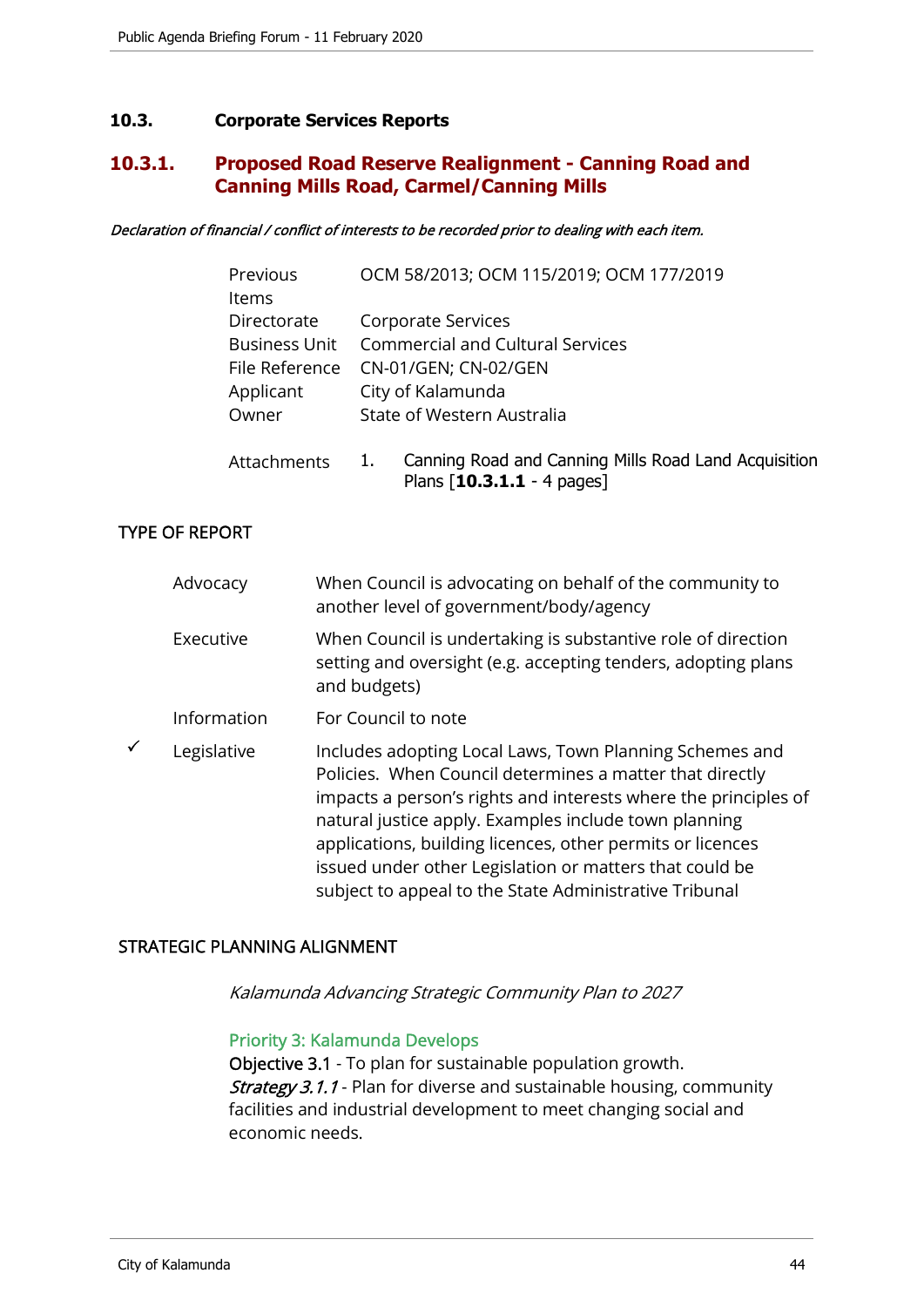## Priority 3: Kalamunda Develops

Objective 3.2 - To connect community to quality amenities. Strategy 3.2.1 - Optimal management of all assets.

## EXECUTIVE SUMMARY

1. The purpose of this report is to provide Council with a progress report outline on OCM 177/2019, including timeframes, as required by paragraph 7 of OCM 177/2019.

## BACKGROUND

2. On 23 July 2019, Council resolved as follows (OCM 177/2019):

#### That Council:

- 1. REQUEST the Minister for Lands to permanently close those portions of the Canning Road and Canning Mills Road road reserve shown delineated and marked as "Proposed Future – Divested" on the plans attached to this report as Attachment 1, pursuant to section 58 of the Land Administration Act 1997 (WA).
- 2. REQUEST the Minister for Lands to excise and dedicate those portions of land shown delineated and marked as "Proposed Future – Acquired" on the plans attached to this report as Attachment 1, pursuant to section 56 of the Land Administration Act 1997 (WA).
- 3. CONFIRM the City of Kalamunda has complied with section 58(3) of the Land Administration Act 1997 (WA).
- 4. UNDERTAKE to comply with sections 56(2) and 58(2) of the Land Administration Act 1997 (WA).
- 5. AGREE that it will indemnify and keep indemnified the State of Western Australia, the Department of Planning, Lands and Heritage and the Minister for Lands (Indemnified Parties) and hold them harmless from and against all liabilities, obligations, costs, expenses or disbursements of any kind including, without limitation, compensation payable to any party under the Land Administration Act 1997 (WA) and/or the Native Title Act 1993 (Cth) which may be imposed on, or incurred by the Indemnified Parties relating to or arising directly or indirectly from the dedication of those portions of land shown delineated and marked as "Proposed Future – Acquired" on the plans attached to this report as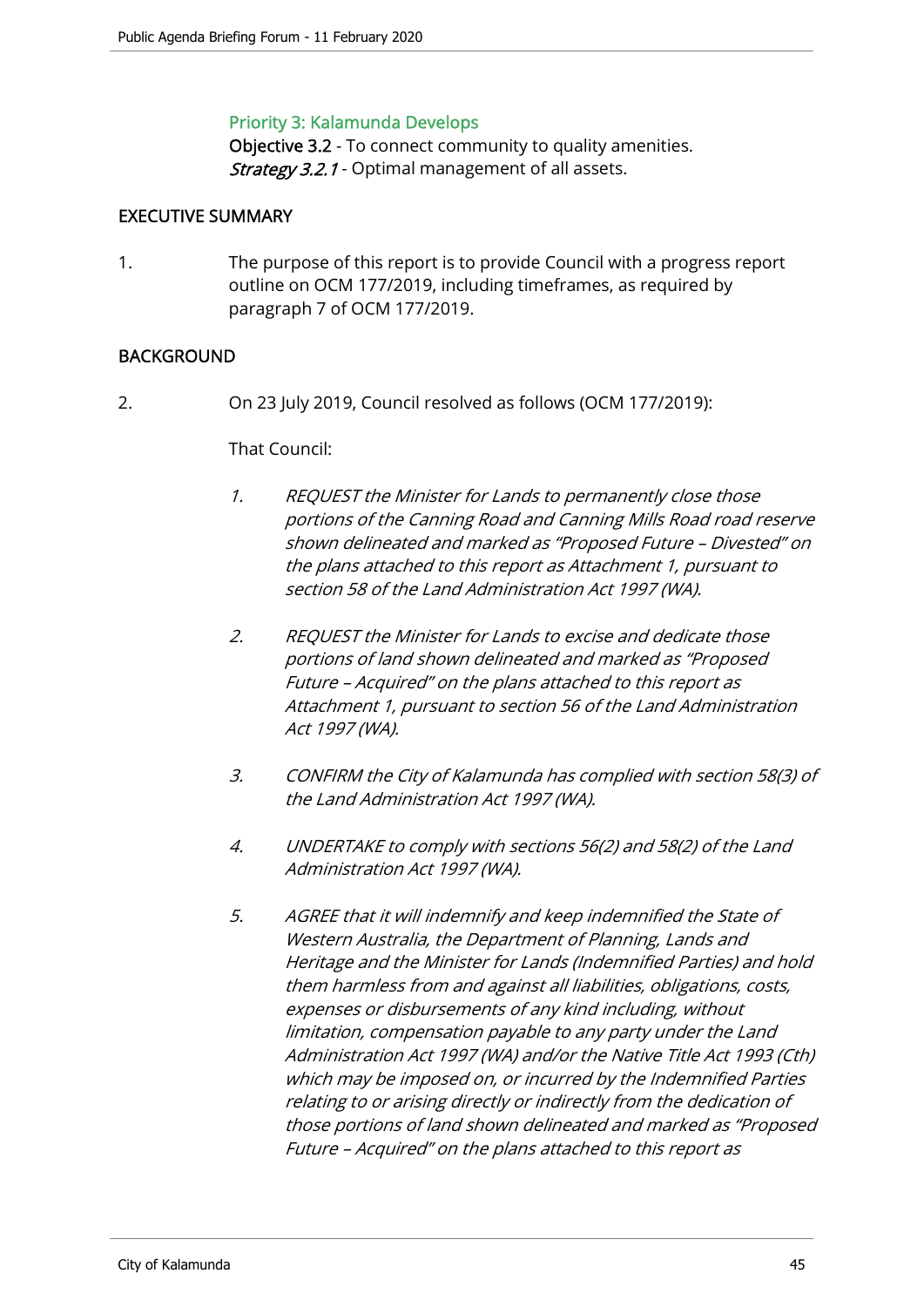Attachment 1 pursuant to section 56 of the Land Administration Act 1997 (WA).

- 6. NOTE the dimensions and areas on the land acquisition plans (Attachment 1) are approximate. The deposited plans (Attachment 2) contain exact dimensions and areas.
- 7. REQUEST the Chief Executive Officer prepare a progress report outline on OCM 177/2019 including timeframes.

## DETAILS AND ANALYSIS

- 3. By letter dated 9 September 2019, the City requested the Department of Planning, Lands & Heritage (DPLH) to realign the Canning Road and Canning Mills Road road reserve. The City also requested an outline of the process that the DPLH needs to undertake in order to complete this matter, including estimated timeframes.
- 4. On 22 November 2019, the City followed up its request for an outline of the process.
- 5. The DPLH provided the requested information to the City on 27 November 2019. Details provided in the Stakeholder Engagement section of this report.

## APPLICABLE LAW

6. Section 56 of the *Land Administration Act 1997* (WA) relates to the dedication of land as road. Section 56(1)-(2) states as follows:

## 56. Dedication of land as road

- (1) If in the district of a local government  $-$ 
	- (a) land is reserved or acquired for use by the public, or is used by the public, as a road under the care, control and management of the local government; or
	- (b) in the case of land comprising a private road constructed and maintained to the satisfaction of the local government —
		- (i) the holder of the freehold in that land applies to the local government, requesting it to do so; or
		- (ii) those holders of the freehold in rateable land abutting the private road, the aggregate of the rateable value of whose land is greater than one half of the rateable value of all the rateable land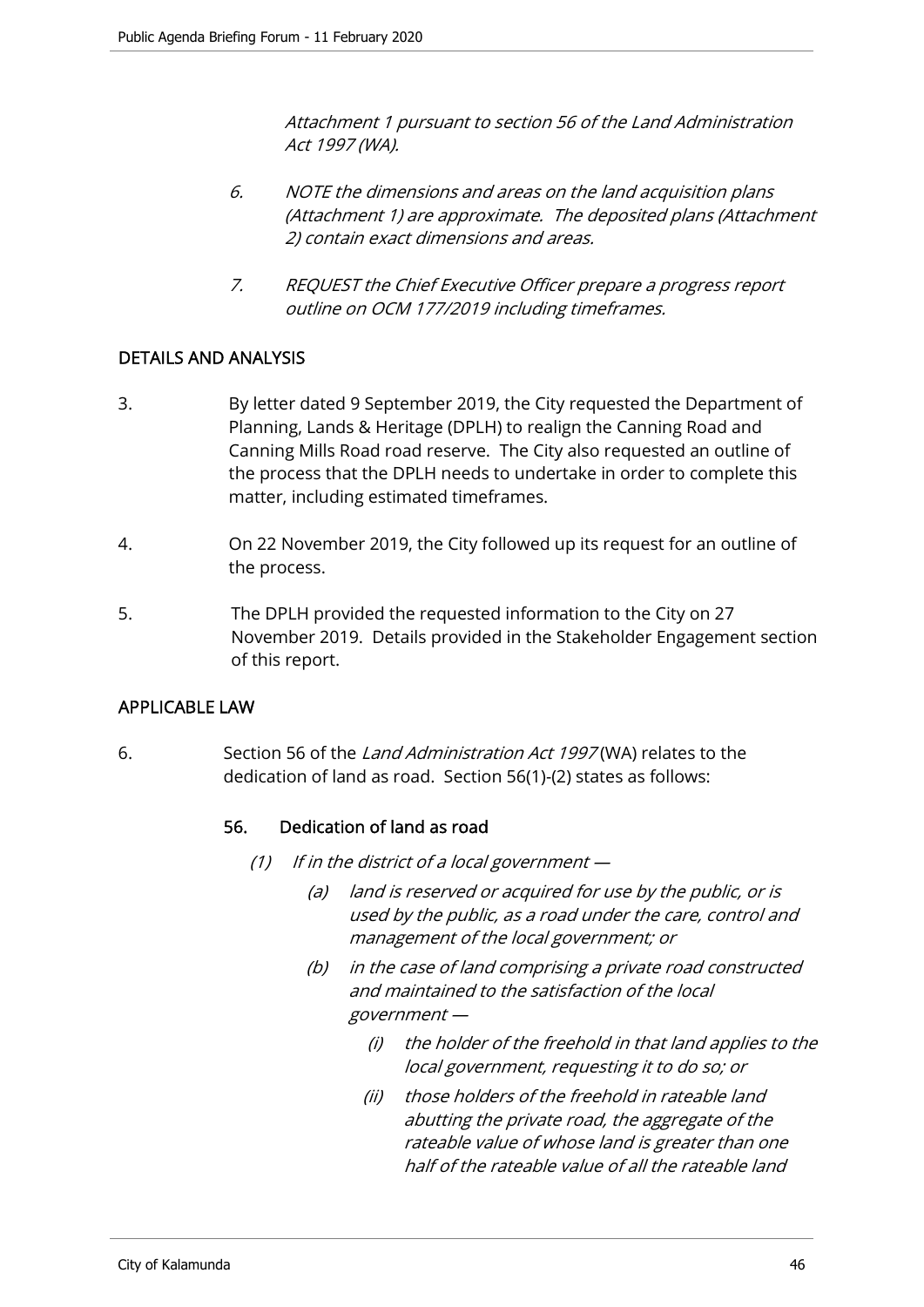abutting the private road, apply to the local government, requesting it to do so;

or

 (c) land comprises a private road of which the public has had uninterrupted use for a period of not less than 10 years,

 and that land is described in a plan of survey, sketch plan or document, the local government may request the Minister to dedicate that land as a road.

- (2) If a local government resolves to make a request under subsection (1), it must —
	- (a) in accordance with the regulations prepare and deliver the request to the Minister; and
	- (b) provide the Minister with sufficient information in a plan of survey, sketch plan or document to describe the dimensions of the proposed road.
- 7. Section 58 of the Land Administration Act 1997 (WA) relates to closing roads. Section 58(1)-(3) states as follows:

## 58. Closing roads

- (1) When a local government wishes a road in its district to be closed permanently, the local government may, subject to subsection (3), request the Minister to close the road.
- (2) When a local government resolves to make a request under subsection (1), the local government must in accordance with the regulations prepare and deliver the request to the Minister.
- (3) A local government must not resolve to make a request under subsection (1) until a period of 35 days has elapsed from the publication in a newspaper circulating in its district of notice of motion for that resolution, and the local government has considered any objections made to it within that period concerning the proposals set out in that notice.

## APPLICABLE POLICY

8. *Council Policy: Service 4: Asset Management* provides that "[i]n strategically managing the City's asset portfolio, the City will… "[m]anage assets to support optimised service delivery."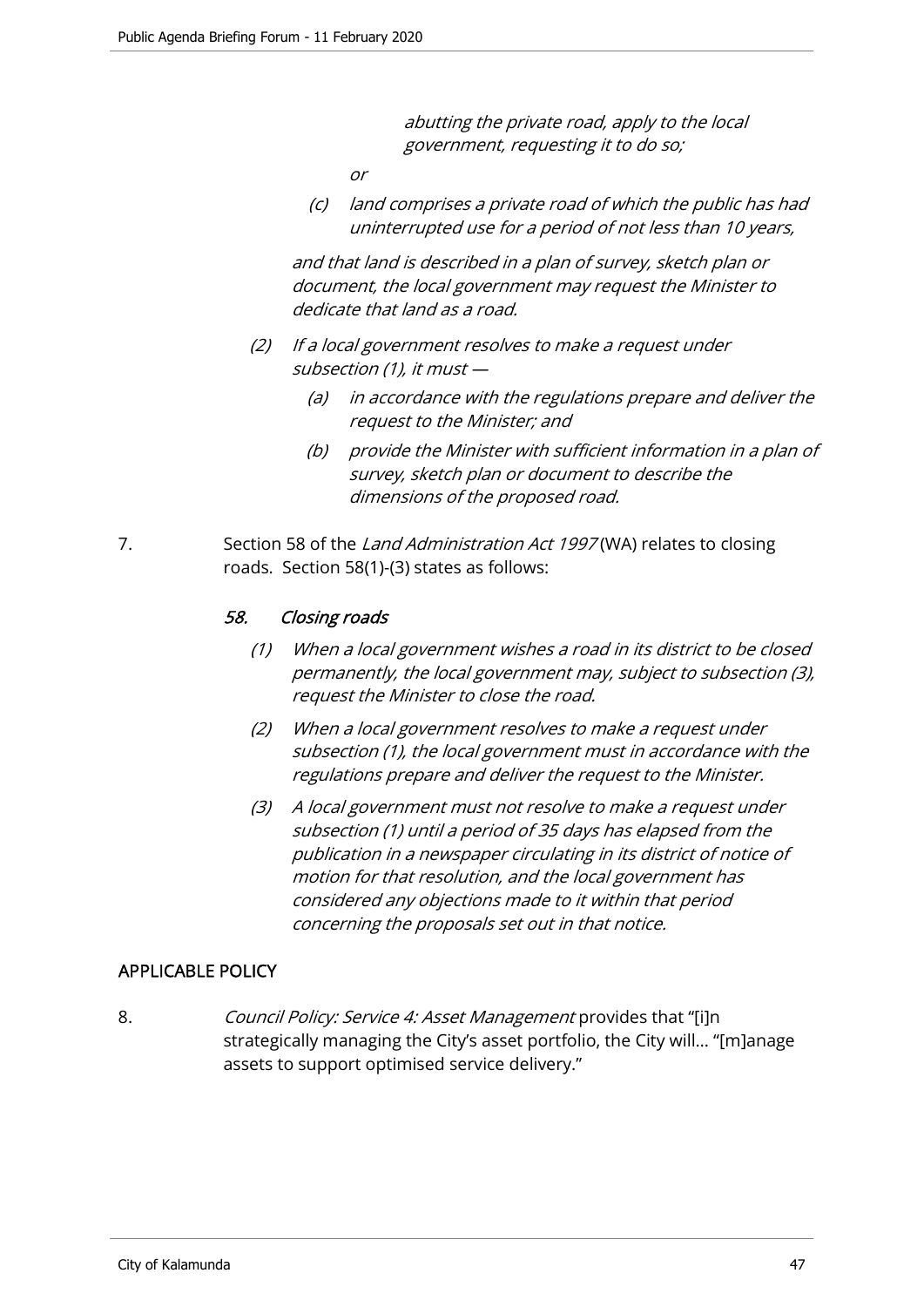- 9. This proposal represents good asset management as:
	- a) the portions of road reserve no longer required as road are proposed to be closed; and
	- b) the portions of land required as road are proposed to be dedicated.

#### STAKEHOLDER ENGAGEMENT

- 10. Council's request for a progress report outline for this proposal was referred to the DPLH.
- 11. The DPLH advised the City as follows:

The overarching proposal to realign Canning and Canning Mills Roads have been split into a number of different cases as they relate to differing tenure and have different requirements.

Job 152329 (Class 'A' Korung National Park) – Parts D, E, F, G, H Now that the Council Resolution and indemnity has been provided, Land Use Management is awaiting the return of comments concerning both the closure and dedication of the new road sections. Once returned, the next steps will include:

- Section 24KA notification process Approximately 1 month;
- Briefing Note to the Director General requesting authorisation for advertising and subsequent advertisement in The West Australian inviting public comment – Approximately 2 months;
- Letters sent to local MPs;
- Submission to the Minister for Lands in anticipation of being tabled before both houses of Parliament – Approximately 3 – 6 months depending on Parliamentary schedule.

## Job 1902923 – Parts A and B

The Department is awaiting confirmation from the City that the Water Corporation (as Management Body) consents to the excision of the two portions of Reserve 10601 as registered over Lot 3462. Once received the next steps will include:

- Internal and external referrals for comment 1 to 2 months;
- (If s. 24KA process is required add a month);
- City to nominate a surveyor, survey instructions are issued and the deposited plan is lodged at Landgate – 3 months;
- Road is dedicated and Deposited Plan approved 1 month

## Job 1902925 – Part C

The land subject to the excision (Lot 502 on Deposited Plan 412755, now Reserve 53447) has recently been vested pursuant to s. 152 of the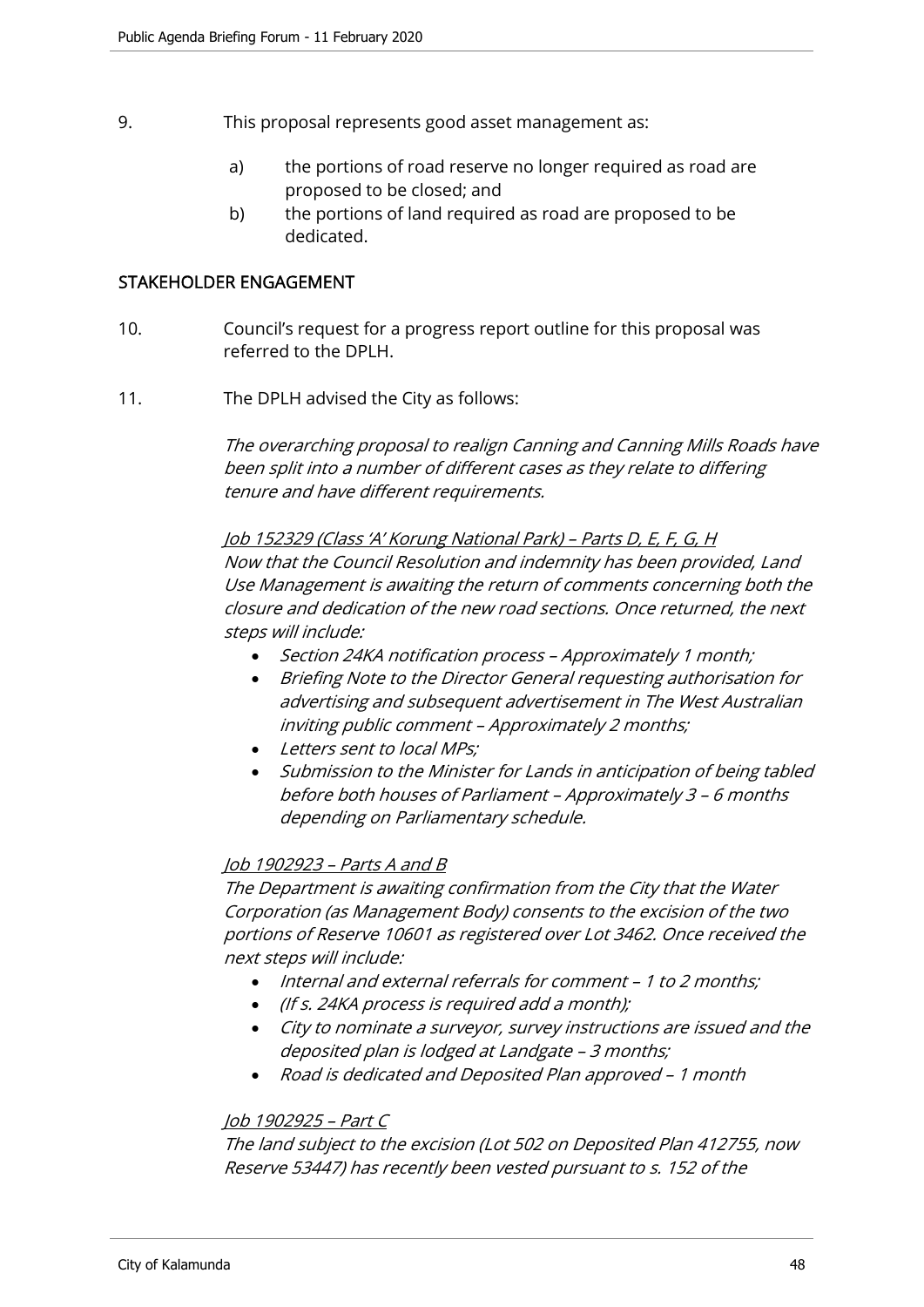Planning and Development Act 2005 and I understand that [a] Management Order in favour of the City is in the process of being granted. However, excisions not exceeding 5% of the total area are generally permitted for road or public utility purposes being consistent with this proposal.

- Internal and external referrals for comment 1 to 2 months;
- (If s. 24KA process is required add a month);
- City to nominate a surveyor, survey instructions are issued and the deposited plan is lodged at Landgate – 3 months;
- Road is dedicated and Deposited Plan approved 1 month

Please note that these timeframes are indicative and may be subject to change dependent on a variety of factors. [DPLH] will keep you updated on the progress of these.

- 12. Plans showing the land referred to above are attached to this report as Attachment 1.
- 13. In respect of Job 1902923 (Parts A and B), the DPLH has commented above that it is awaiting confirmation from the City that the Water Corporation (as Management Body) consents to the excision of the two portions of Reserve 10601. The City subsequently received the Water Corporation's consent and provided it to the DPLH.
- 14. In respect of Job 152329 (Class 'A' Korung National Park) (Parts D, E, F, G, H), the DPLH has commenced the s. 24KA notification process.
- 15. In respect of Job 1902923 (Parts A and B) and Job 1902925 (Part C), the DPLH has stated above that "If s. 24KA process is required add a month". The DPLH has subsequently confirmed that Job 1902923 (Parts A and B) will be subject to s. 24KA of the Native Title Act 1993 (Cth), which will require notification that the DPLH will begin the process of undertaking. Job 1902925 (Part C), on the other hand, will not be subject to s. 24KA of the Native Title Act 1993 (Cth).
- 16. In respect of Job 1902923 (Parts A and B) and Job 1902925 (Part C), the DPLH has advised above that deposited plans are required to be prepared by the City's nominated surveyor. The City's nominated surveyor has already completed the deposited plans. These plans will still need to be reviewed by the DPLH and may require amendment. However, the survey process is unlikely to take as long as the 3-month period indicated above given that the bulk of the survey work has been completed.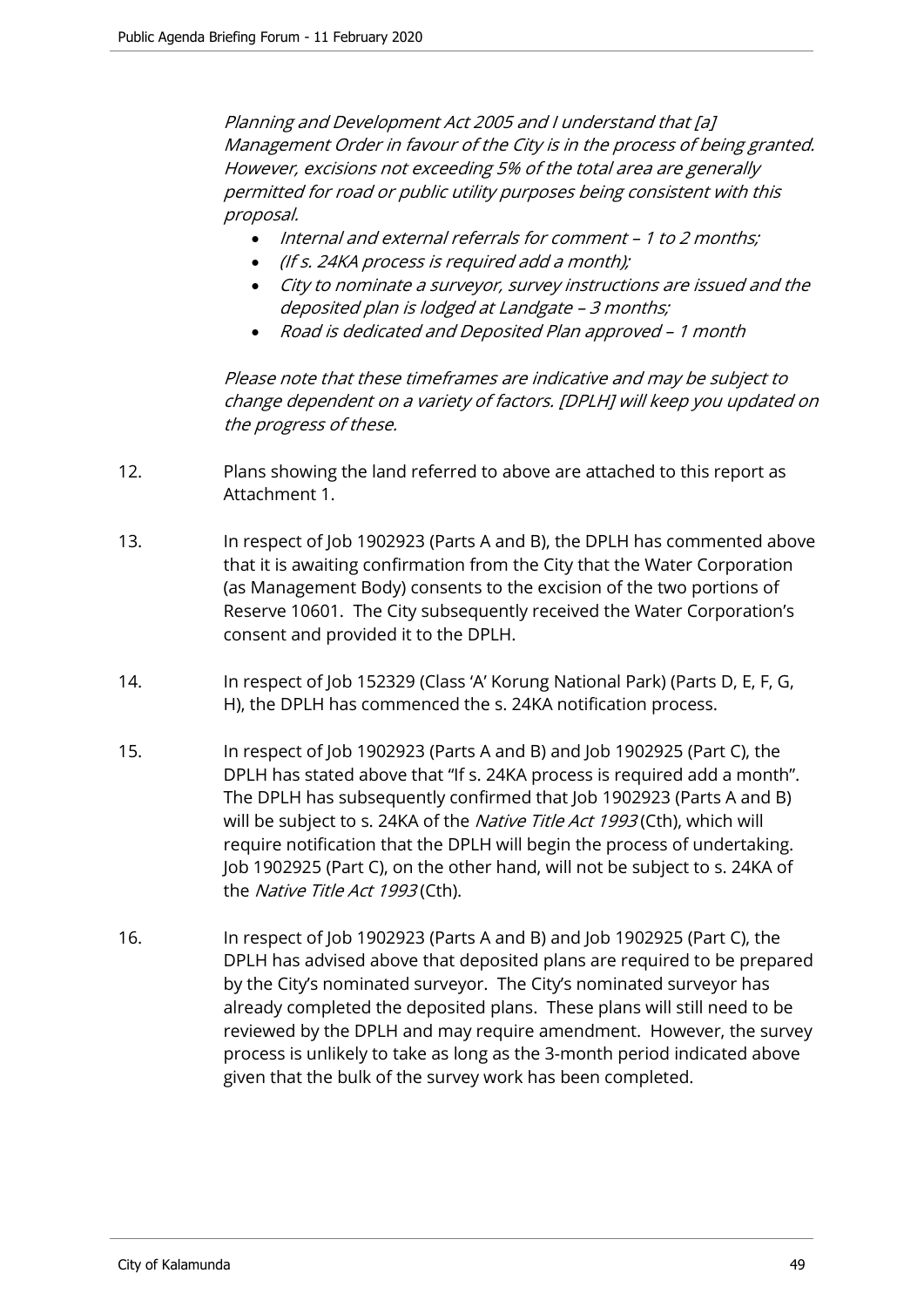17. Deposited plans have already been lodged at Landgate in respect of Job 152329 (Class 'A' Korung National Park) (Parts D, E, F, G, H). Once this Job has been approved by Parliament, the DPLH will lodge further documents at Landgate to enable the road closures and road dedications the subject of this Job to occur.

#### FINANCIAL CONSIDERATIONS

- 18. The costs of this proposal are outlined in the officer report for OCM 177/2019.
- 19. No costs are associated with the provision of this progress report outline.

## **SUSTAINABILITY**

## Social Implications

- 20. The proposed road reserve realignment will ensure the road reserve matches the constructed road.
- 21. The proposal will also enable the upgrade of the Canning Mills Road/Canning Road intersection, which will provide improved road alignment and sight lines at the intersection.

#### Economic Implications

22. The economic lives of residents will not be impacted by this proposal.

## Environmental Implications

- 23. This proposal will have minimal environmental impact. Some trees will need to be removed to accommodate the proposed construction works.
- 24. Once the required road dedications have occurred, the design of the proposed realignment of the Canning Mills Road/Canning Road intersection and car parking area for the proposed roadside memorial at this intersection will be reviewed, with an application for a clearing permit to be made thereafter. The application will require a vegetation assessment to be undertaken in support, with this identifying the type and quantum of vegetation impacted.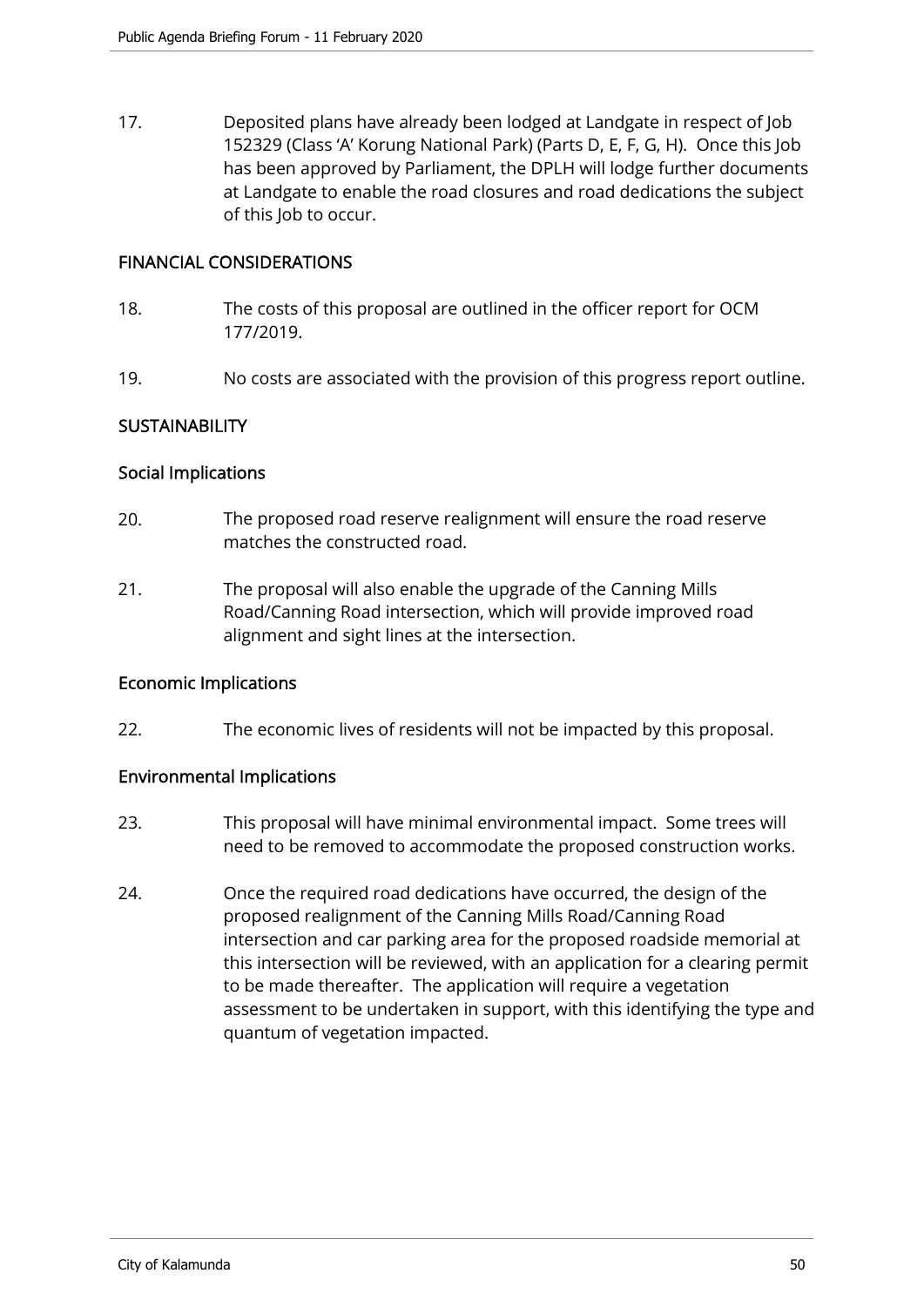## RISK MANAGEMENT

25. **Risk:** Main Roads Western Australia is not willing to consider transfer of portions of Canning Road and Welshpool Road East due to the constructed road not being wholly situated within the dedicated road reserve. Consequence Likelihood Rating

| <b>CONSCRUCITLE</b>                                 | ---------   | 114115 |  |  |
|-----------------------------------------------------|-------------|--------|--|--|
| Possible                                            | Significant | High   |  |  |
| <b>Action/Strategy</b>                              |             |        |  |  |
| Proceed with the road reserve realignment proposal. |             |        |  |  |

## **CONCLUSION**

- 26. The purpose of this report is to provide Council with a progress report outline on OCM 177/2019, including timeframes, as required by paragraph 7 of OCM 177/2019.
- 27. The requested progress report outline is provided in the Stakeholder Engagement section of this report.
- 28. It is recommended that Council note the progress report outline.

#### Voting Requirements: Simple Majority

#### RECOMMENDATION

That Council NOTE the progress report outline, including estimated timeframes, in respect of the proposed realignment of the Canning Road and Canning Mills Road road reserve (OCM 177/2019).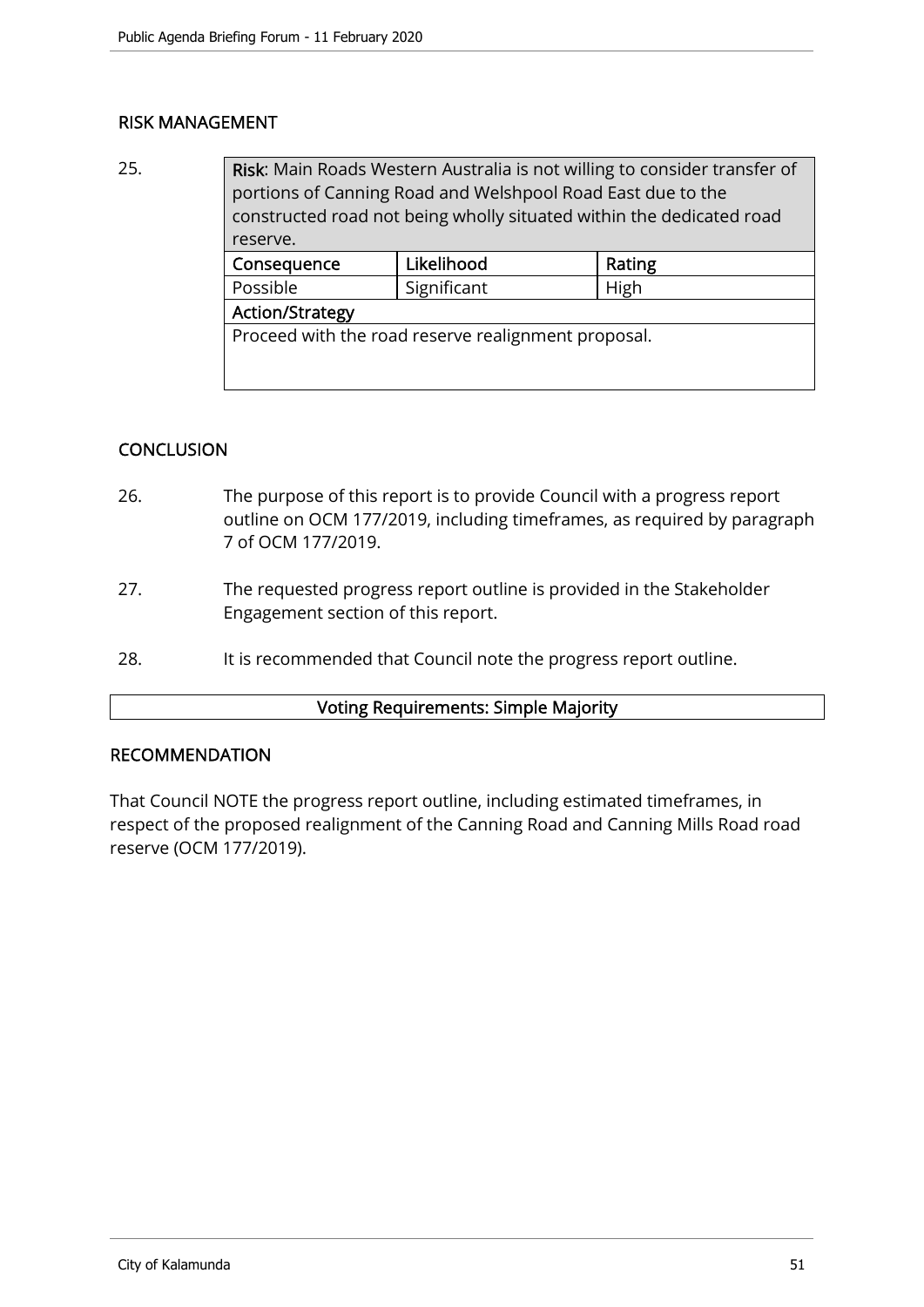## **10.3.2. Establishment of the Economic Development Advisory Group and Adoption of Terms of Reference**

Declaration of financial / conflict of interests to be recorded prior to dealing with each item.

| <b>Previous</b><br>ltems                            | OCM 306/2019                                                       |
|-----------------------------------------------------|--------------------------------------------------------------------|
| Directorate<br>File Reference<br>Applicant<br>Owner | Corporate Services<br><b>Business Unit</b> Commercial and Cultural |
| Attachments                                         | KEDAC Terms of Reference [10.3.2.1 - 5 pages]                      |

## TYPE OF REPORT

|   | Advocacy    | When Council is advocating on behalf of the community to<br>another level of government/body/agency                                                                                                                                                                                                                                                                                                                                |
|---|-------------|------------------------------------------------------------------------------------------------------------------------------------------------------------------------------------------------------------------------------------------------------------------------------------------------------------------------------------------------------------------------------------------------------------------------------------|
|   | Executive   | When Council is undertaking its substantive role of direction<br>setting and oversight (e.g. accepting tenders, adopting plans<br>and budgets)                                                                                                                                                                                                                                                                                     |
|   | Information | For Council to note                                                                                                                                                                                                                                                                                                                                                                                                                |
| ✓ | Legislative | Includes adopting Local Laws, Town Planning Schemes and<br>Policies. When Council determines a matter that directly<br>impacts a person's rights and interests where the principles of<br>natural justice apply. Examples include town planning<br>applications, building licences, other permits or licences<br>issued under other Legislation or matters that could be<br>subject to appeal to the State Administrative Tribunal |

## STRATEGIC PLANNING ALIGNMENT

Kalamunda Advancing Strategic Community Plan to 2027

## Priority 1: Kalamunda Cares and Interacts

Objective 1.3 - To support the active participation of local communities. **Strategy 1.3.1** - Support local communities to connect, grow and shape the future of Kalamunda.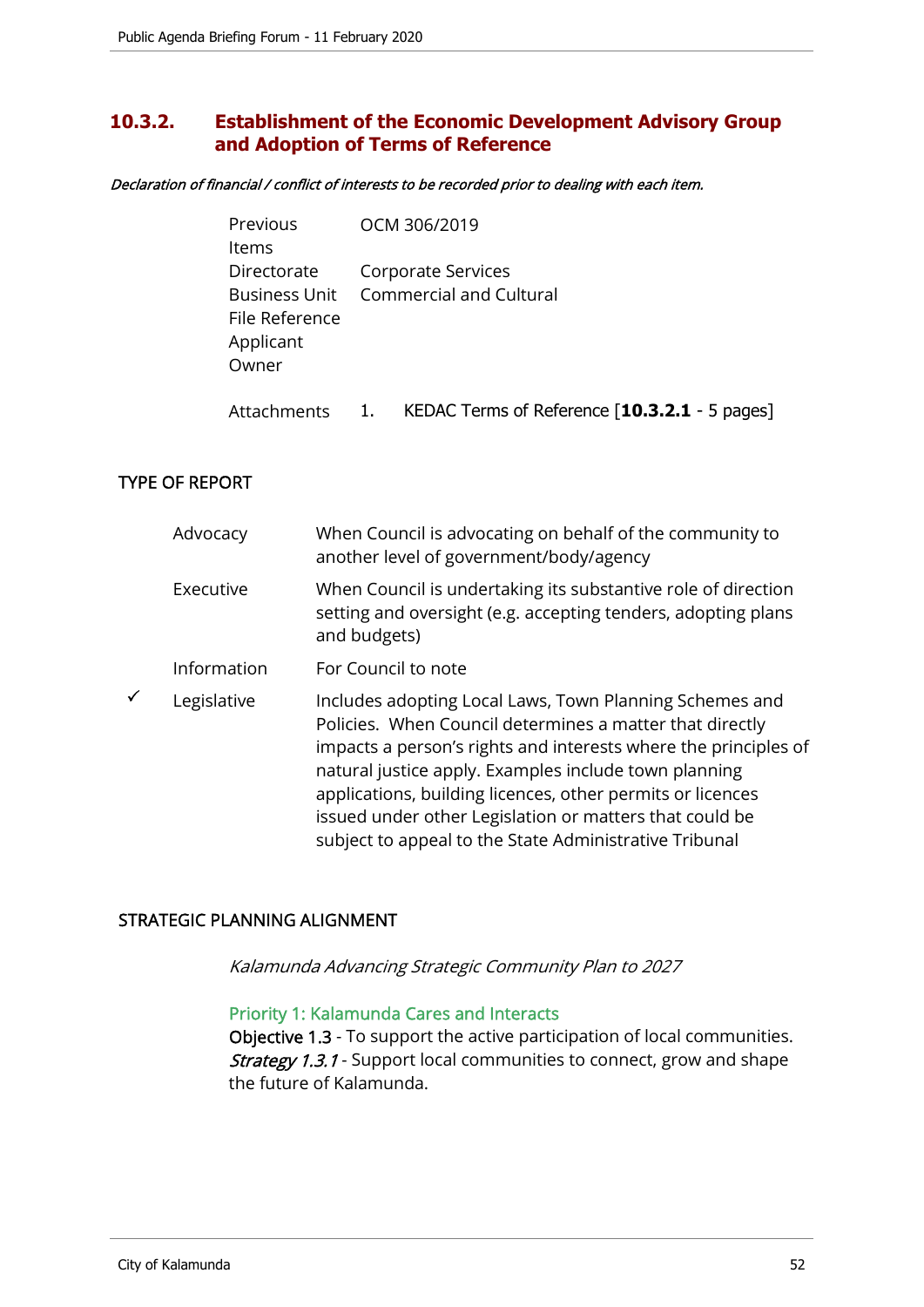## Priority 3: Kalamunda Develops

Objective 3.3 - To develop and enhance the City's economy. **Strategy 3.3.1** - Facilitate and support the success and growth of industry and businesses.

## Priority 4: Kalamunda Leads

Objective 4.2 - To proactively engage and partner for the benefit of community.

**Strategy 4.2.1** - Actively engage with the community in innovative ways. **Strategy 4.2.2** - Increase advocacy activities and develop partnerships to support growth and reputation.

## EXECUTIVE SUMMARY

- 1. The purpose of this report is for Council to:
	- 1. ESTABLISH the Economic Development Advisory Committee.
	- 2. ADOPT the Economic Development Advisory Committee Draft Terms of Reference.
	- 3. NOMINATE two elected members to the committee.
	- 4. REQUEST that the CEO commence the process for advertising for nominations from businesses and the community and provide a report to Council on the recommended nominees for approval.

## BACKGROUND

- 2. Council has the ability, under the Local Government Act 1995, to establish Advisory Committees to assist in the provision of advice on various matters.
- 3. Advisory Committees provide an effective collaborative forum between the City and the Community.
- 4. At the Ordinary Council Meeting of 17 December 2019, Council requested the CEO present a report in respect to the formation of an Economic Development Advisory Committee which is inclusive of a draft Terms of Reference and a process for implementation of the committee (OCM 306/2019).

## DETAILS AND ANALYSIS

5. The City of Kalamunda has an existing five-year Economic Development Strategy (EDS) which was endorsed by Council in December 2017 and is currently being implemented within the Corporate Services Directorate. The EDS expires in December 2023.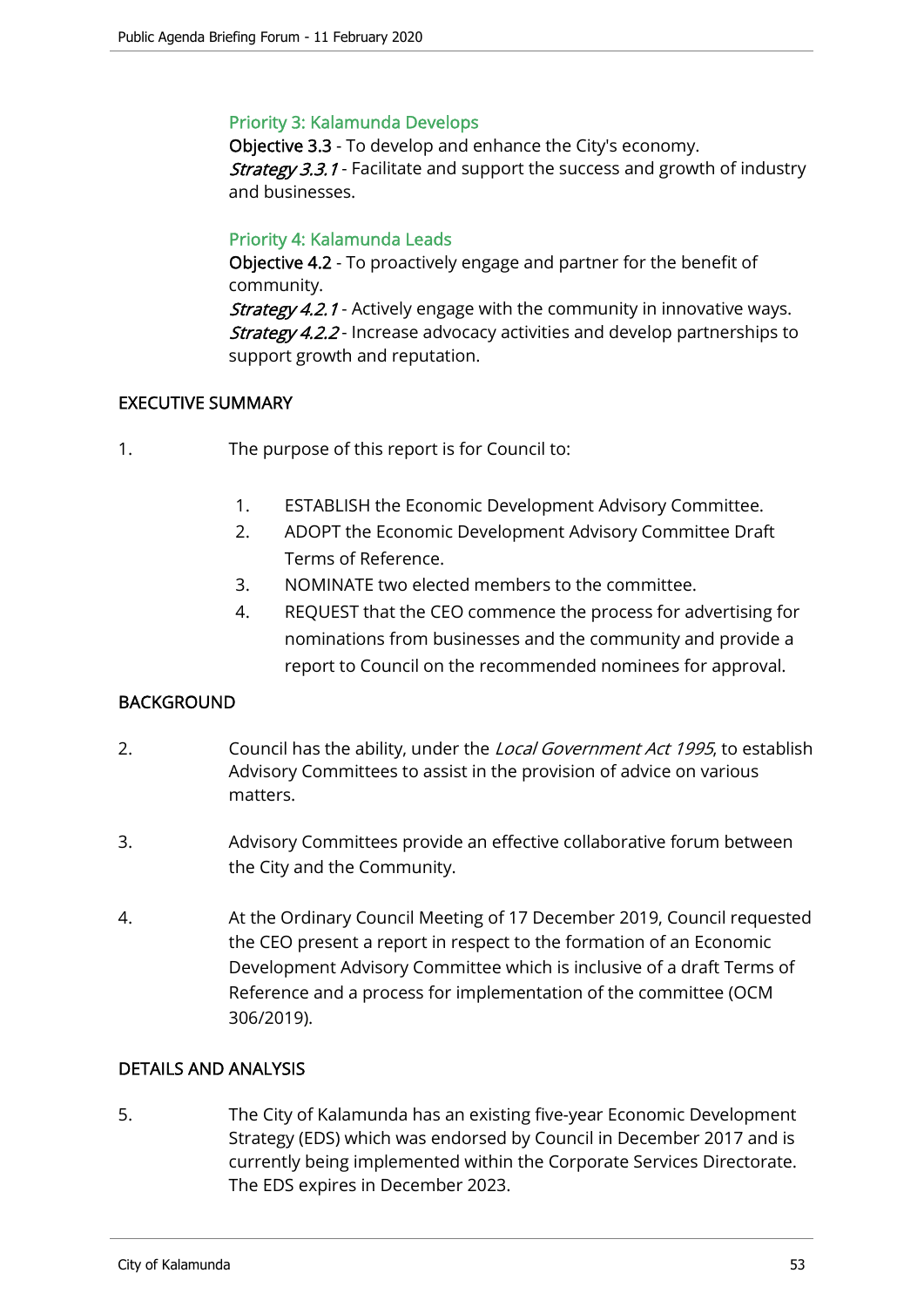6. Within our city's community there are a wide range of skilled businesses and residents whose views may assist the City of Kalamunda in the delivery of its' current Economic Development Strategy and also assist in the development of future strategies.

## APPLICABLE LAW

7. Section 5.8 of the Local Government Act 1995 – Establishment of Committees

Section 5.9(2)(c) of the *Local Government Act 1995* – Types of Committees

Section 5.11 (2)(d) of the *Local Government Act 1995* – Tenure of Committee Membership.

## APPLICABLE POLICY

8. Council Policy Governance 13: Appointment of Community Members to Advisory Committees and Reference Groups.

> The application of this Policy ensures transparency in the selection and appointment of Community Members to the Economic Development Advisory Committee.

#### STAKEHOLDER ENGAGEMENT

9. Following Council approval of the establishment of the Committee and Terms of Reference, a call for expressions of interest will be advertised via media channels, the City's home page and by invitation, for a minimum of three weeks.

#### FINANCIAL CONSIDERATIONS

10. It is estimate that the financial cost to the City of providing resources to support an advisory committee of Council is \$5,000 which will be funded from existing resources.

## **SUSTAINABILITY**

#### Social Implications

11. Advisory Committees provide an effective collaborative forum between the City and the Community.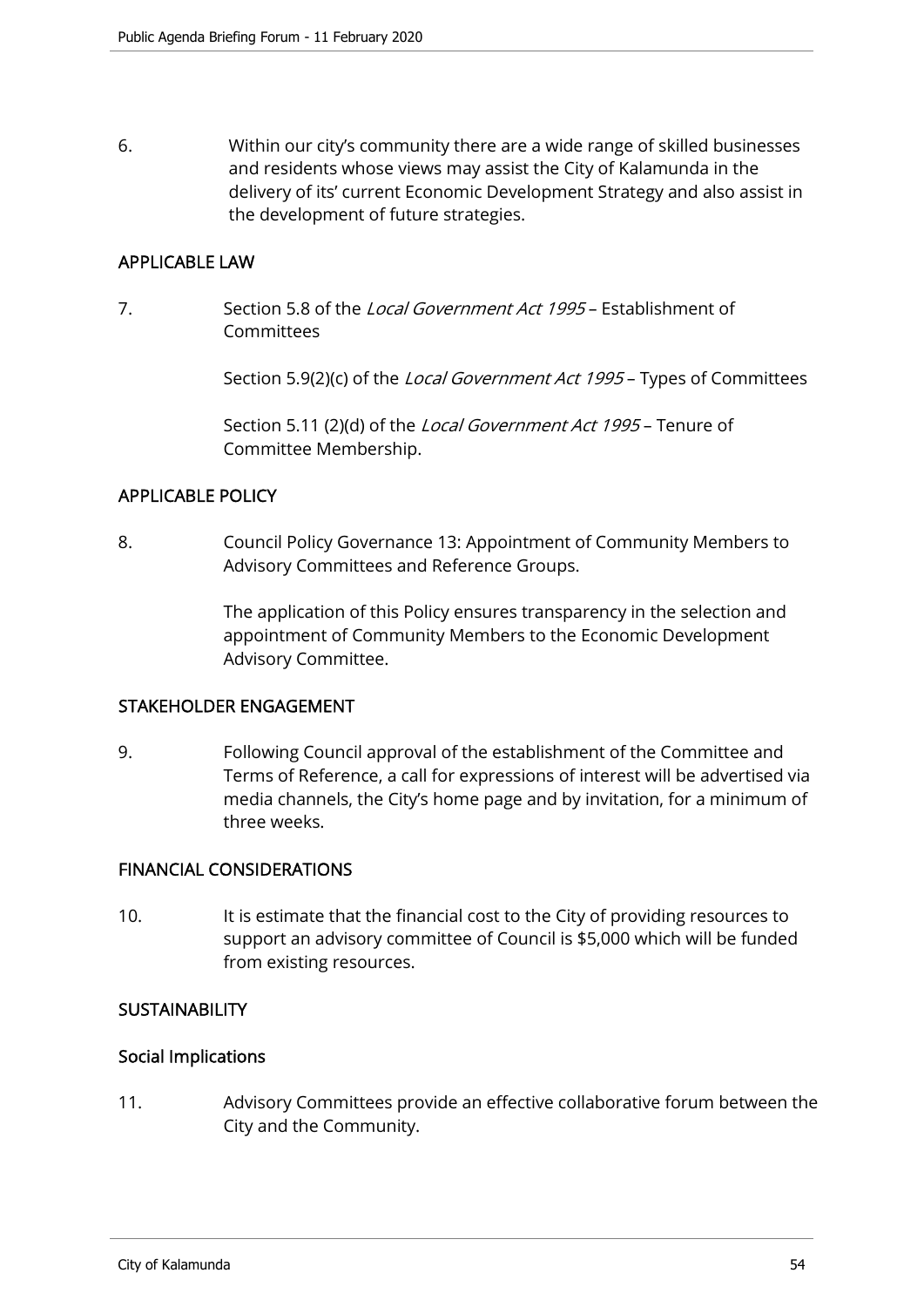## Economic Implications

12. The formation of an Economic Development Advisory Committee will assist the City officers in their role of delivering the current Economic Development Strategy. The Economic Development Strategy is designed to support and facilitate economic growth.

## Environmental Implications

13. Nil.

## RISK MANAGEMENT

14. **Risk:** The establishment of the Economic Development Advisory Committee fails to attract suitably skilled community members. Consequence | Likelihood | Rating Insignificant Unlikely Low Action/Strategy Appointment of community members to the Economic Development

Advisory Committee is advertised and appointments are made against selection criteria

15. **Risk:** Committee goals are not aligned with the City's Economic Development Strategy goals and objectives.

| Likelihood                                                       | Rating |  |  |  |
|------------------------------------------------------------------|--------|--|--|--|
| Possible                                                         | Medium |  |  |  |
| <b>Action/Strategy</b>                                           |        |  |  |  |
| Confirm Terms of Reference and roles and responsibilities of the |        |  |  |  |
| Advisory Committee.                                              |        |  |  |  |
|                                                                  |        |  |  |  |

## **CONCLUSION**

- 16. The City of Kalamunda has a current Five Year Economic Development Strategy that is being implemented. The Strategy expires in December 2023.
- 17. The formation of an Economic Development Advisory Committee will provide an opportunity for business and community input which will assist the City officers in their role of delivering relevant initiatives within the current Economic Development Strategy and for developing future strategies.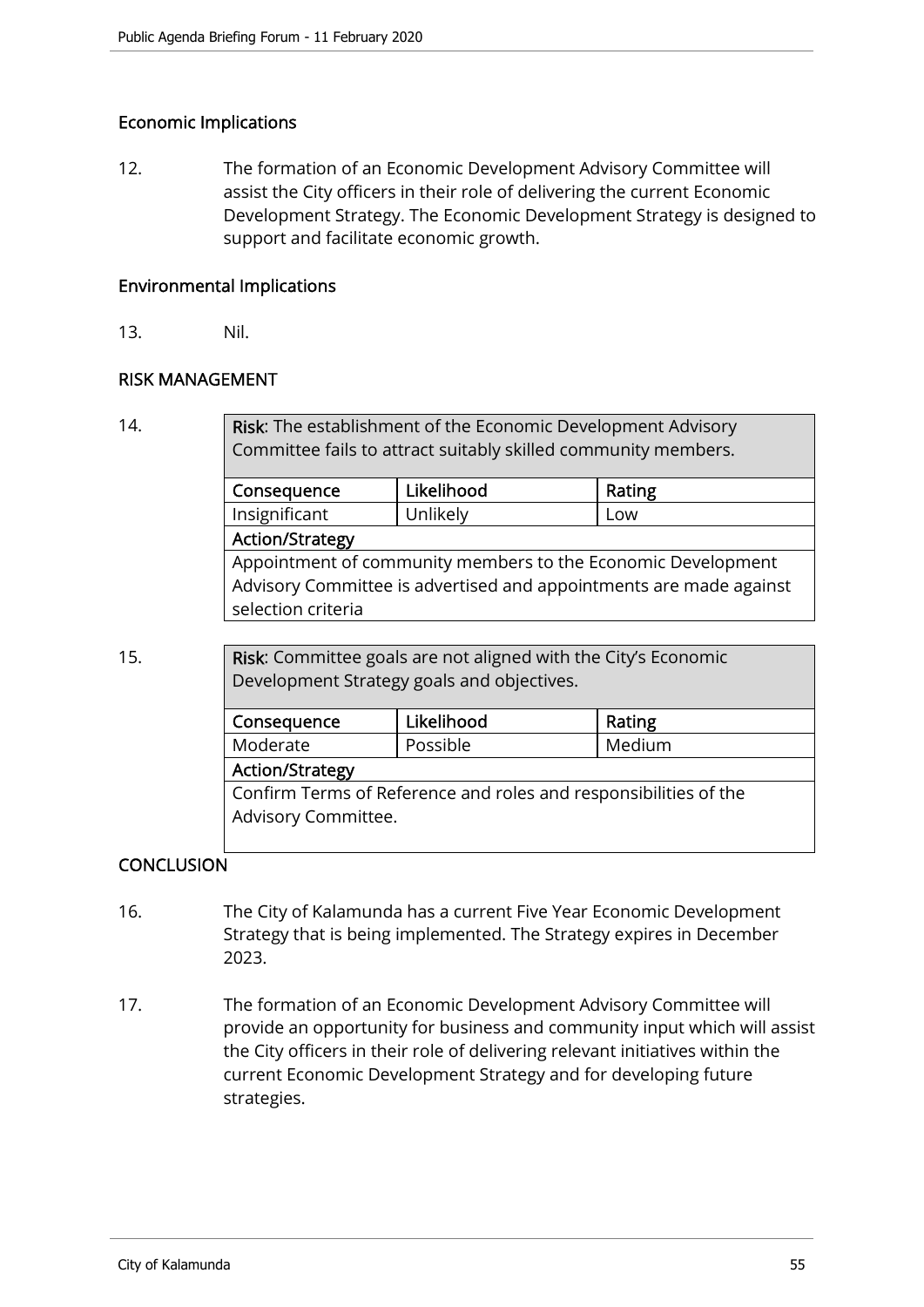18. Upon adoption by Council of the Terms of Reference and the establishment of the Economic Development Advisory Committee, advertisements seeking nominations from business and the community will be sought. Following this, a report will be brought to Council at the next available ordinary council meeting to formalise the appointments with the first meeting to be held as per the required notice period.

## Voting Requirements: **Absolute Majority**

## RECOMMENDATION

That Council:

- 1. ESTABLISH the Economic Development Advisory Committee.
- 2. ADOPT the Economic Development Advisory Committee Draft Terms of Reference.
- 3. APPOINT Cr and Cr as the two elected members to the Economic Development Advisory Committee.
- 4. REQUEST that the Chief Executive Officer commence the process for advertising for nominations from businesses and the community and provide a report to Council on the recommended nominees for approval as members of the Economic Development Advisory Committee.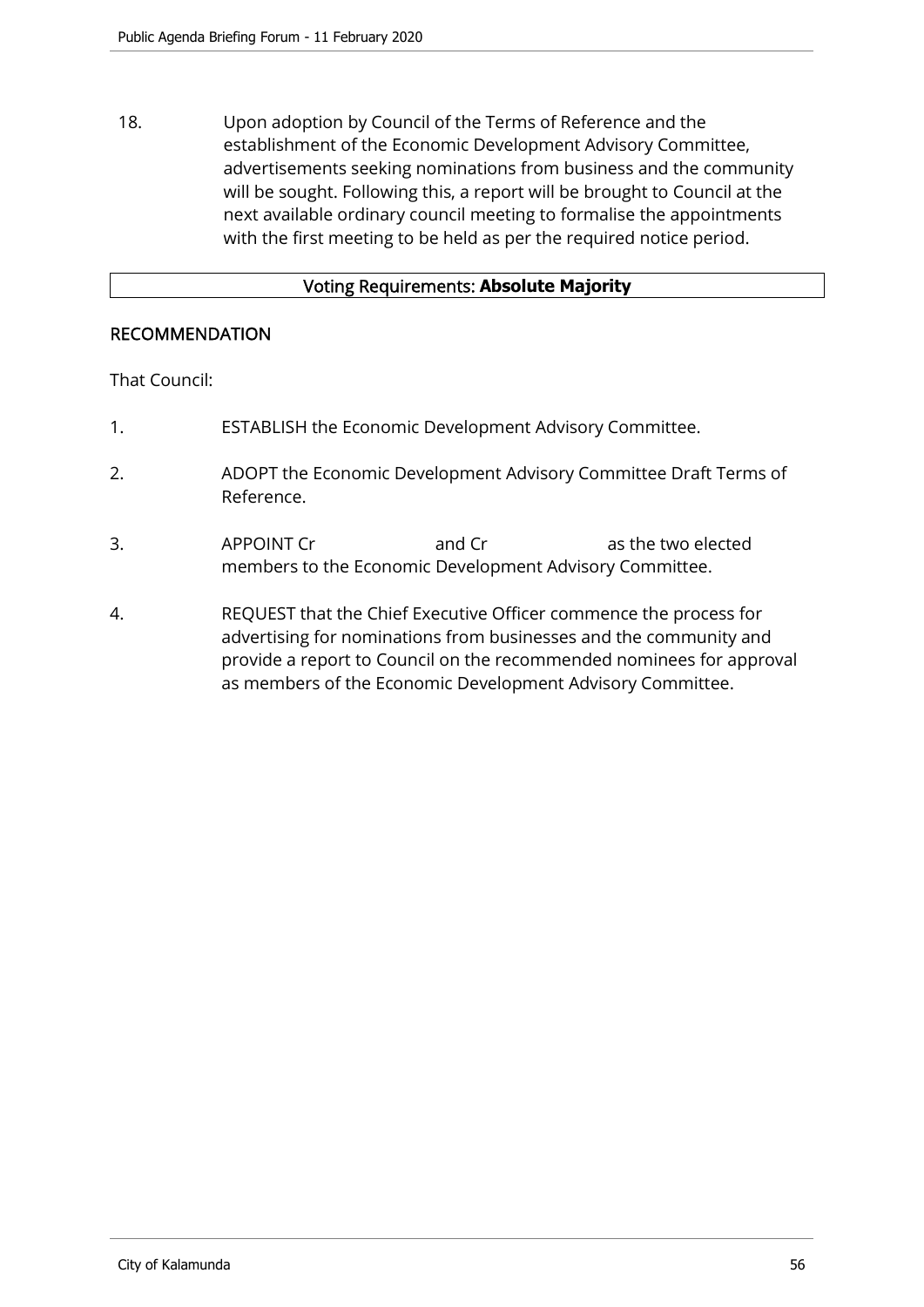## **10.4. Office of the CEO Reports**

## **10.4.1. Scott Reserve Draft Master Plan**

Declaration of financial / conflict of interests to be recorded prior to dealing with each item.

| Previous       |                                |  |
|----------------|--------------------------------|--|
| <b>Items</b>   |                                |  |
| Directorate    | Office of the CEO              |  |
|                | Business Unit Leisure Planning |  |
| File Reference |                                |  |
| Applicant      | City of Kalamunda              |  |
| Owner          | City of Kalamunda              |  |
|                |                                |  |

 Attachments 1. Scott Reserve MP Draft Report 22012020 FINAL - Attachment One [**10.4.1.1** - 97 pages]

## EXECUTIVE SUMMARY

- 1. The purpose of this report is to receive the draft Scott Reserve Master Plan (the Plan) for the purpose of seeking public comment (Attachment One).
- 2. The Plan outlines development opportunities and recommendations in terms of facility provision, and other future sport and recreation requirements to guide the sustainable development of Scott Reserve.

#### 3. It is recommended that Council:

- a) Endorses the Draft Scott Reserve Master Plan (Attachment One) for the purposes of public advertising.
- b) Notes the community engagement process and strategy.

## BACKGROUND

- 4. Scott Reserve is located on Newburn Road in High Wycombe, on Crown Land vested with the City for purposes of recreation. The reserve is approximately 7.12 ha in size.
- 5. Scott Reserve consists of two playing fields, a sports pavilion, High Wycombe Community Recreation Centre (HWCRC) and supporting infrastructure that services a diverse range of user groups and the local community. Edney Primary School also has a shared use agreement with the City for use of a portion of the reserve.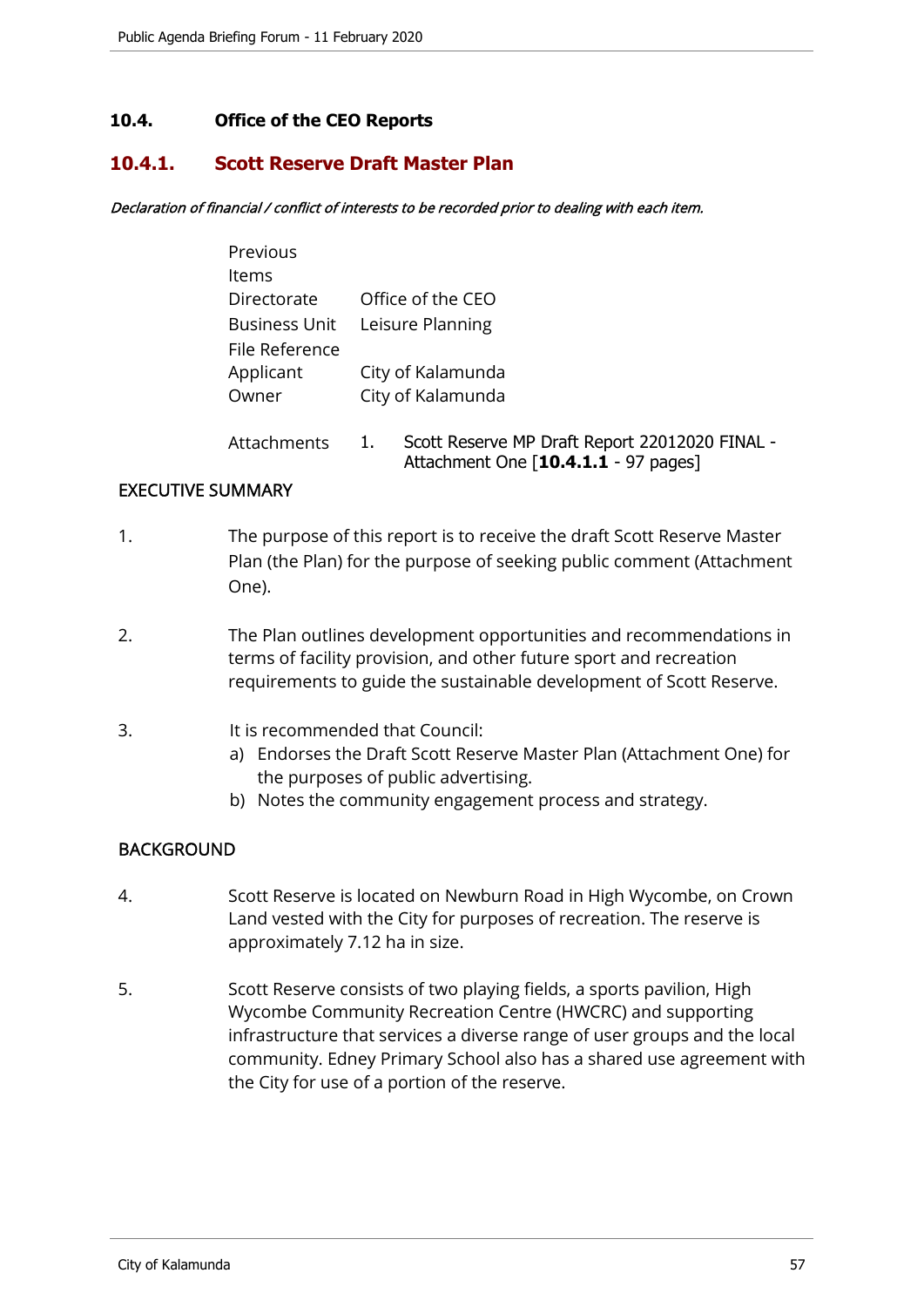- 6. The key factors providing the catalyst for the development of the Plan include:
	- a) An increasing number of requests from user groups to improve and upgrade their facilities;
	- b) The ageing nature and functionality of the sports pavilion, HWCRC and supporting infrastructure;
	- c) The need to cater for increasing usage demands on the reserve;
	- d) The need to investigate potential options to maximise the efficient usage of the existing playing fields, sports pavilion, HWCRC and supporting facilities; and
	- e) The need to undertake a coordinated approach toward any future developments at Scott Reserve.
- 7. The Public Open Space Strategy, adopted by Council at the Ordinary Council Meeting 22 May 2018, indicated that High Wycombe has a Public Open Space shortfall for sporting reserves and that Scott Reserve serves as the primary sporting reserve for the suburb.
- 8. In June 2018, the City received a Community Sporting and Recreation Facilities Fund (CSRFF) grant of \$16,666 from the Department of Local Government, Sport and Cultural Industries to engage a consultant to assist in undertaking the Plan.
- 9. ABV Consultancy (the Consultant) were engaged in July 2018 to develop the Plan. The Plan is now presented to Council for consideration and endorsing for the purpose of seeking public comment.

## DETAILS

- 11. The Plan aims to provide a clear framework and objectives to assist the City in planning, developing, implementing and evaluating sustainable sport and recreation facilities at Scott Reserve into the future.
- 12. During the development of the Plan, an audit and review of facilities was undertaken, involving a visual inspection of the sports pavilion, HWCRC and other supporting infrastructure. The information obtained from the audit has been analysed to determine future facility requirements and upgrades at the Reserve.
- 13. A summary of the key proposed improvements which have been recommended, in response to the issues identified are outlined below:
	- a) Construction of a new sports pavilion and community centre;
	- b) Relocation and extension of cricket practice nets.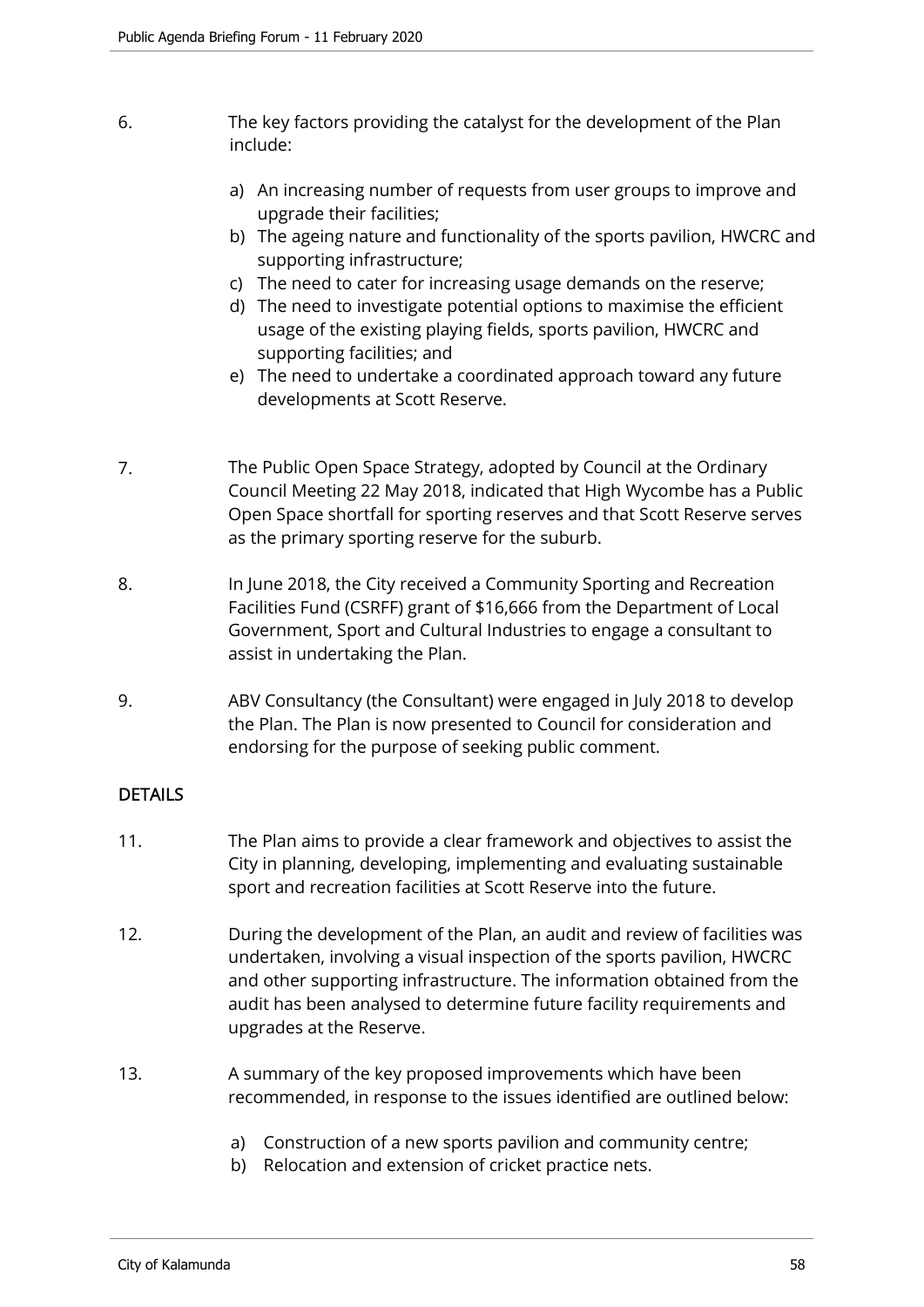- c) Expansion of car parking;
- d) Improved youth and play spaces;
- e) Upgrades sports floodlighting; and
- f) Refurbishment of playing fields.

## STATUTORY AND LEGAL CONSIDERATIONS

14. Local Government Act 1995 Section 3.18 (c) - Effective Management of Local Government Services and Facilities.

## POLICY CONSIDERATIONS

- 15. Cash-in-lieu Assessment Criteria (FAC22) provides strategic direction to Council's decision-making on proposed cash in lieu projects.
- 16. Capital Grants Clubs & Community Groups (COMR21) provides key principles, priorities, needs and assessment criteria for future upgrades or new community and recreation infrastructure.
- 17. Reserve Sports Floodlighting Policy (FAC23) provides guidance on the provision and operational impact of sports floodlighting on the City's sporting reserves.

## COMMUNITY ENGAGEMENT REQUIREMENTS

#### Internal Referrals

18. The Consultant obtained input and feedback from various service areas within the City including Parks, Environment, Development Services, Asset Services and Asset Delivery.

> The Consultant presented a summary of key consultation themes, demand analysis and potential proposals to Councillors in March, April and November 2019.

#### External Referrals

- 19. The following engagement strategy and process was undertaken in developing the Plan:
	- a) A community survey was prepared for the broader community;
	- b) Two community drop-in sessions;
	- c) A community workshop;
	- d) Individual user group surveys;
	- e) Interviews with regular user groups of the Reserve;
	- f) Received comments through the City's website and Facebook page.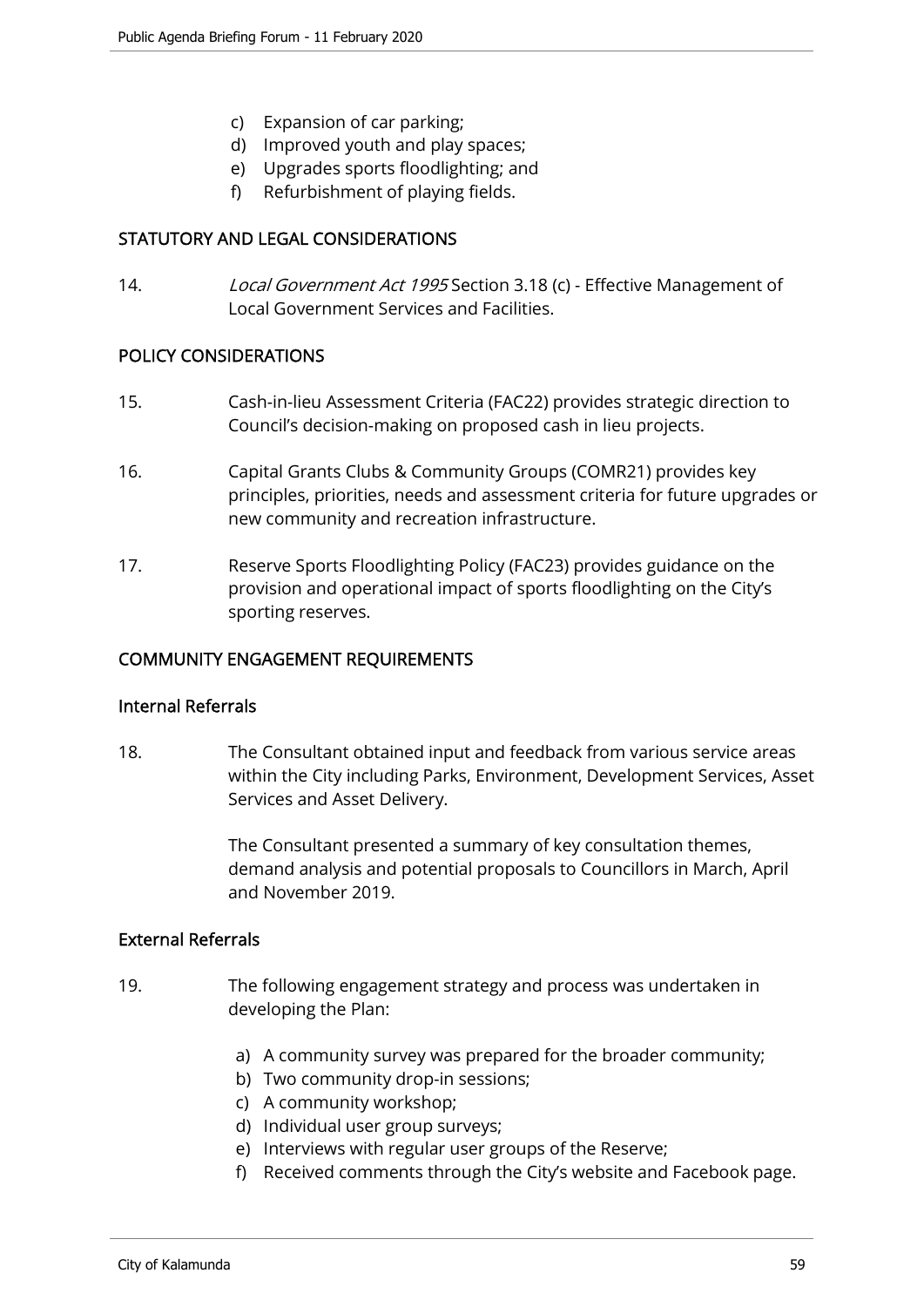## 20. Following on from the initial consultation phase, the potential proposals were refined through further consultation including:

- a) A facilities site tour with the sporting user groups;
- b) Four additional workshops and / or meetings with the sporting user groups;
- c) One additional workshop with the HWCRC user groups; and
- d) Two HWCRC gym member drop-in sessions.

## FINANCIAL CONSIDERATIONS

- 21. The overall cost of implementing the recommendations outlined within the Plan is estimated at \$10.74 million. It should be noted that at this stage these figures are high level indicative costs only, inclusive of preliminaries, contingencies and professional fees. Detailed capital and whole of life costings will be developed prior to the implementation of each project identified within the Plan.
- 22. Implementation of components of the Plan will be considered as part of Council's Long Term Financial Plan and will continue to be subject to annual budget deliberation processes and competing priorities.
- 23. In order to implement the Plan an advocacy campaign will be developed in consultation with the user groups to help attract significant external funding.
- 24. It is reasonable to expect that a 15 year timeframe may be required to complete the implementation of the Plan, with the schedule of works being staged in such a manner that will ensure maximum opportunity for the City to leverage external funding through such sources as:
	- a) Lotterywest 'Community Spaces Outdoor', 'Community and Workplace Buildings' and 'Furniture and Equipment' grants;
	- b) Department of Local Government, Sport and Cultural Industries CSRFF;
	- c) Department of Planning, Lands and Heritage Cash in Lieu Funding;
	- d) Sport Australia Community Sport Infrastructure Grants; and
	- e) Other State/Federal Government Advocacy, potential contribution from user groups of the reserve.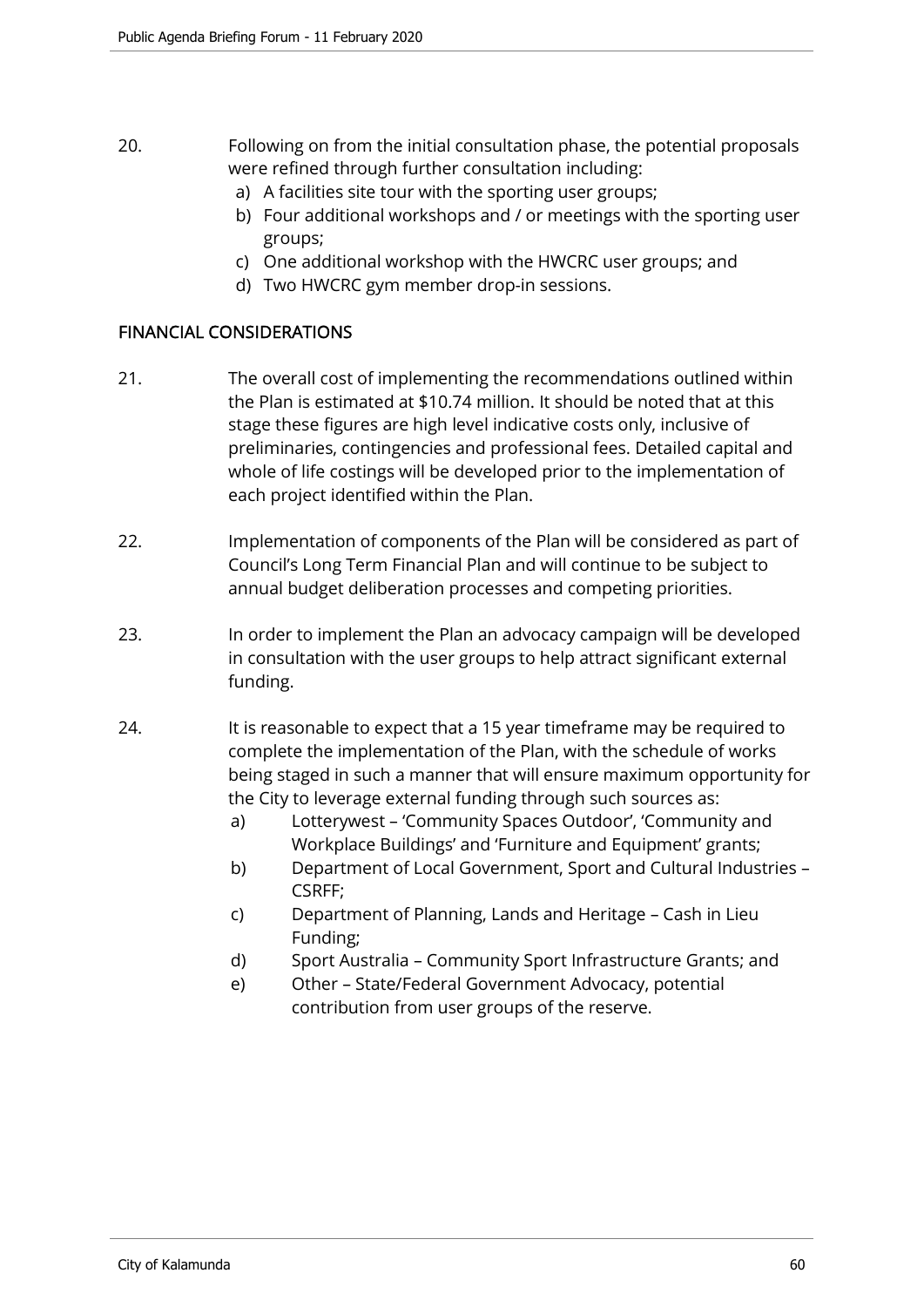## STRATEGIC COMMUNITY PLAN

#### Strategic Planning Alignment

26. Kalamunda Advancing: Strategic Community Plan to 2027

## Priority 1: Kalamunda Cares and Interacts

Objective 1.2 - To provide a safe and healthy environment for community to enjoy.

**Strategy** - 1.2.3 Provide high quality and accessible recreational and social spaces and facilities.

**Strategy 1.2.2** - Advocate and promote healthy lifestyle choices by encouraging the community to become more physically active.

#### Priority 2: Kalamunda Clean and Green

Objective 2.1 - To protect and enhance the environmental values of the City.

Strategy 2.1.2 - Support the conservation and enhancement of our biodiversity.

#### Priority 2: Kalamunda Clean and Green

Objective 2.2 - To achieve environmental sustainability through effective natural resource management effective natural resource management. **Strategy 2.2.1** - Facilitate the appropriate use of water and energy supplies for the City.

#### Priority 3: Kalamunda Develops

Objective 3.1 - To plan for sustainable population growth. **Strategy 3.1.1** - Plan for diverse and sustainable housing, community facilities and industrial development to meet changing social and economic needs.

#### **SUSTAINABILITY**

#### Social Implications

- 27. The Plan has identified current and future community needs in respect to sport and recreation infrastructure based on sport participation data and a community demographic analysis. The Plan will provide strategic direction, guidance and a long-term sustainable approach to the provision of sport and recreation facilities within the region.
- 28. Investment in Scott Reserve with updated sport and recreation facilities increases the value of the City's assets, provides benefits to the local community, improves community safety and enhances the user and player experiences for their training and competitions.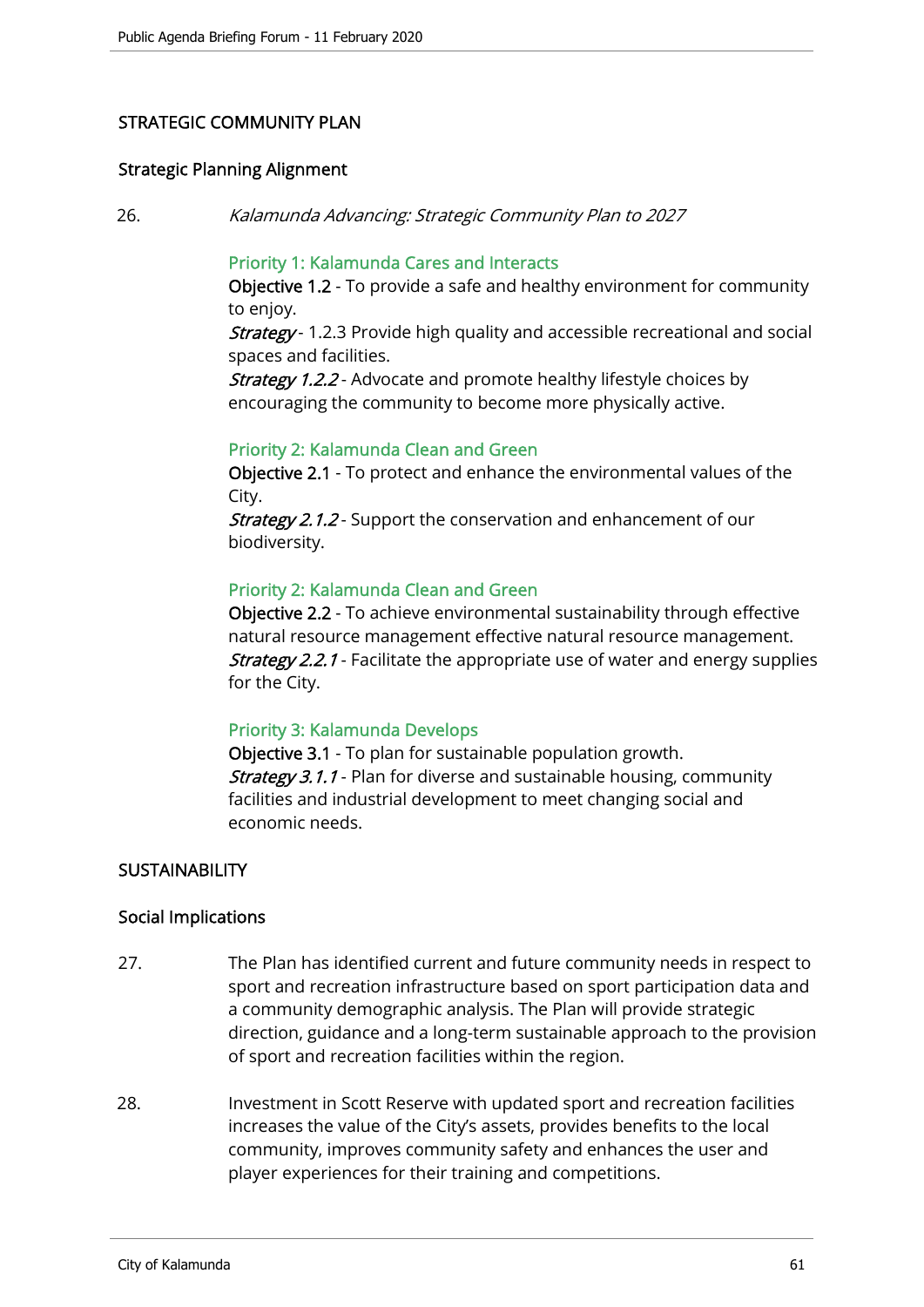## Economic Implications

29. The implementation of the Plan may assist in providing local job opportunities and provide increased economic activity to the High Wycombe community during the construction phase.

## Environmental Implications

- 30. Whilst Scott Reserve is not a Bush Forever site, careful planning is required in order to ensure the protection of existing mature vegetation on the site.
- 31. Any new developments will need to ensure that any significant trees are identified through a detailed environmental assessment and where appropriate retained and protected.
- 32. The Plan identified that the site is also subject to high wind conditions and that the local community value the local environment, therefore additional tree planting has been recommended. This approach will help offset the removal of any trees identified through the detailed design stage.
- 33. The proposed new sports pavilion and community centre will be connected to the sewerage system.

## RISK MANAGEMENT CONSIDERATIONS

34. Risk: Without the Plan, the City's approach to future upgrades would be adhoc and nor would it be able to advocate effectively for external funding.

| Likelihood      | Consequence | Rating |  |
|-----------------|-------------|--------|--|
| Possible        | Moderate    | Medium |  |
| Action/Strategy |             |        |  |

To progress the Plan to ensure future upgrades are planned effectively and advocacy opportunities are maximised.

Risk: The Plan may raise community expectations for improvements that may not be affordable in the near future.

| Likelihood      | Consequence | Rating |  |
|-----------------|-------------|--------|--|
| Possible        | Moderate    | Medium |  |
| Action/Strategy |             |        |  |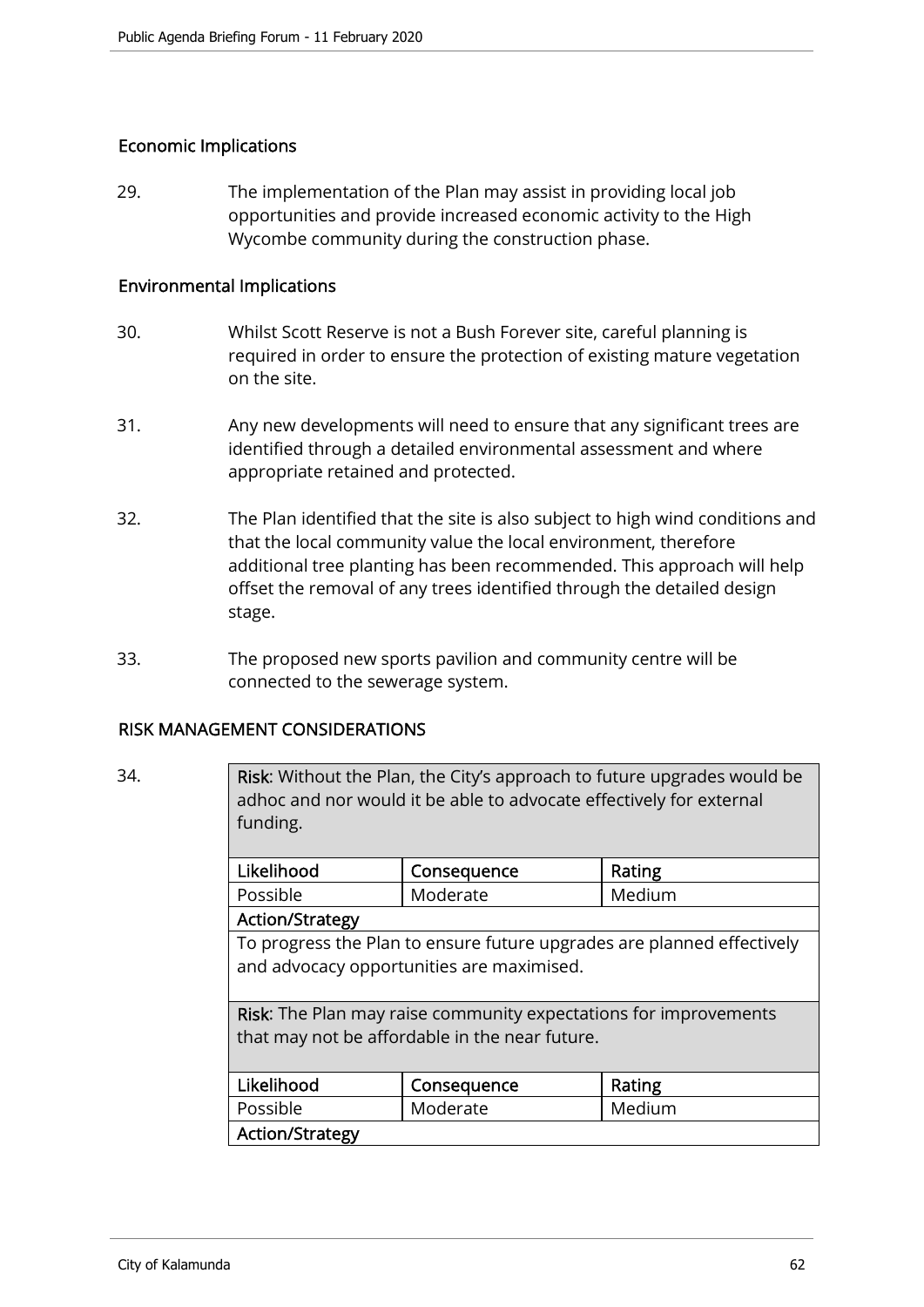Ensure community is informed as part of the communications process that improvements are subject to external funding and budget availability.

## OFFICER COMMENT

- 35. The Plan will be a strategic planning tool that can be integrated with Council's other related plans and documents, providing clear direction for future developments at Scott Reserve.
- 36. The Plan has been developed in a manner that endeavours to coordinate, prioritise and stage components of any future developments.
- 37. The main outcomes for the community will be increased opportunities to participate in physical activities through the improved provision and quality of community facilities and services.
- 38. In particular, the key recommendations outlined in the Plan include:
	- a) Construction of a new sports pavilion and community centre;
		- b) Relocation and extension of cricket practice nets.
		- c) Expansion of car parking;
		- d) Improved youth and play spaces;
		- e) Upgrade of sports floodlighting; and
		- f) Refurbishment of playing fields.

#### Construction of a new sports pavilion and community centre

- 39. The sports pavilion is an ageing asset that does not meet the functional requirements of the user groups and requires upgrades to essential services such as water and gas. For the sports pavilion to meet the functional needs of the user groups the facility would require:
	- a) Changerooms that are accessible and unisex;
	- b) Additional players and umpires change rooms;
	- c) Storage rooms;
	- d) First aid room;
	- e) Larger kitchen; and
	- f) Universally accessible toilets.

To upgrade the existing pavilion will trigger works to meet the current building and accessibility requirements, which will prove costly.

40. The HWCRC is an ageing asset that does not meet the functional requirements of its user groups as it primarily operates as a community centre, in a recreation centre design. The HWCRC activity room, ¾ size indoor sports court, gymnasium, community stage and commercial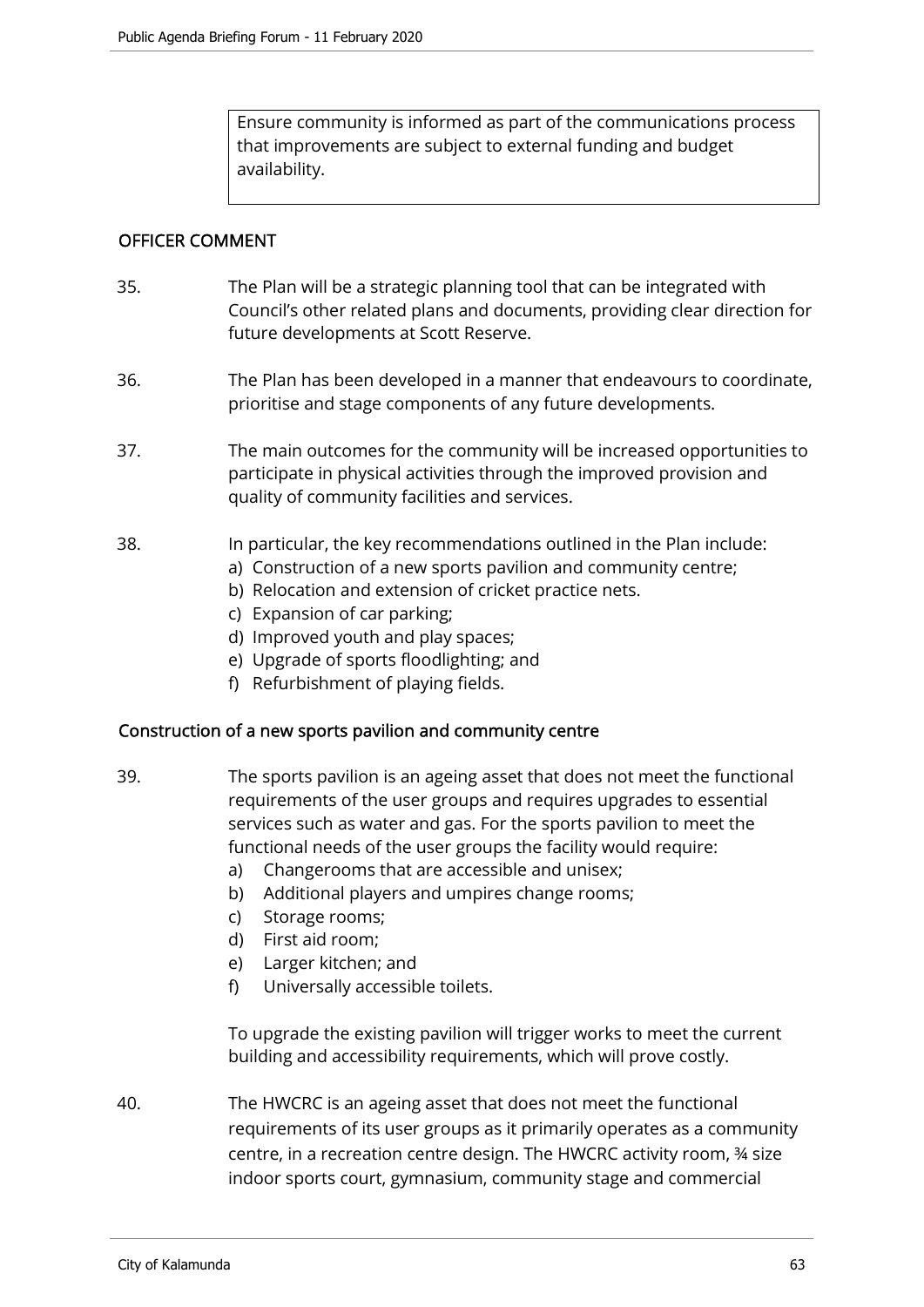kitchen are used sparingly, due to design limitations. Overall the facility is considered to be significantly underutilised, which is a result of it not being functional to the needs of the community.

- 41. In February 2017, the HWCRC became an unstaffed facility, resulting in the reception and administration areas no longer being utilised and the gymnasium being converted to a 24/7 operation. As part of the Plan the Consultant completed an independent analysis of the HWCRC gym, which determined that there is not a sufficient need for a local government operated gymnasium in the High Wycombe area.
- 42. High Wycombe is well serviced by three private gymnasiums and other fitness businesses, which further increases when considering the surrounding suburbs of Forrestfield and Maida Vale. The HWCRC gymnasium has a continued low membership and utilisation base, which caters to a niche market. The analysis has determined that the provision of a "like for like" gymnasium within the new facility would significantly increase capital costs without improving its usage or viability as the current size of the gymnasium restricts any growth potential. In addition, the proposed community centre component is positioned in a constrained location, resulting in the facility likely needing to be double story, which will further increase capital costs.
- 43. It is proposed that the HWCRC gymnasium will continue to operate until the City secures a significant external funding source to implement the Plan. Upon the Plan being implemented it is proposed that the existing HWCRC gymnasium members, who are City residents are transitioned to either Hartfield Park Recreation Centre or to a private facility in High Wycombe.
- 44. As part of the proposed transition strategy the City may contribute towards a portion of their membership costs at either of these facilities for a period of up to two years. To understand if this option is amenable to members the City will workshop this proposal with them. The outcomes of the workshop will then be further considered by Council as part of the final Plan.
- 45. To substitute the provision of a gymnasium in the Plan it is proposed to provide outdoor fitness equipment and for the new community centre facility to provide an increased variety of group fitness classes including a gymnasium circuit and Living Longer Living Stronger programs for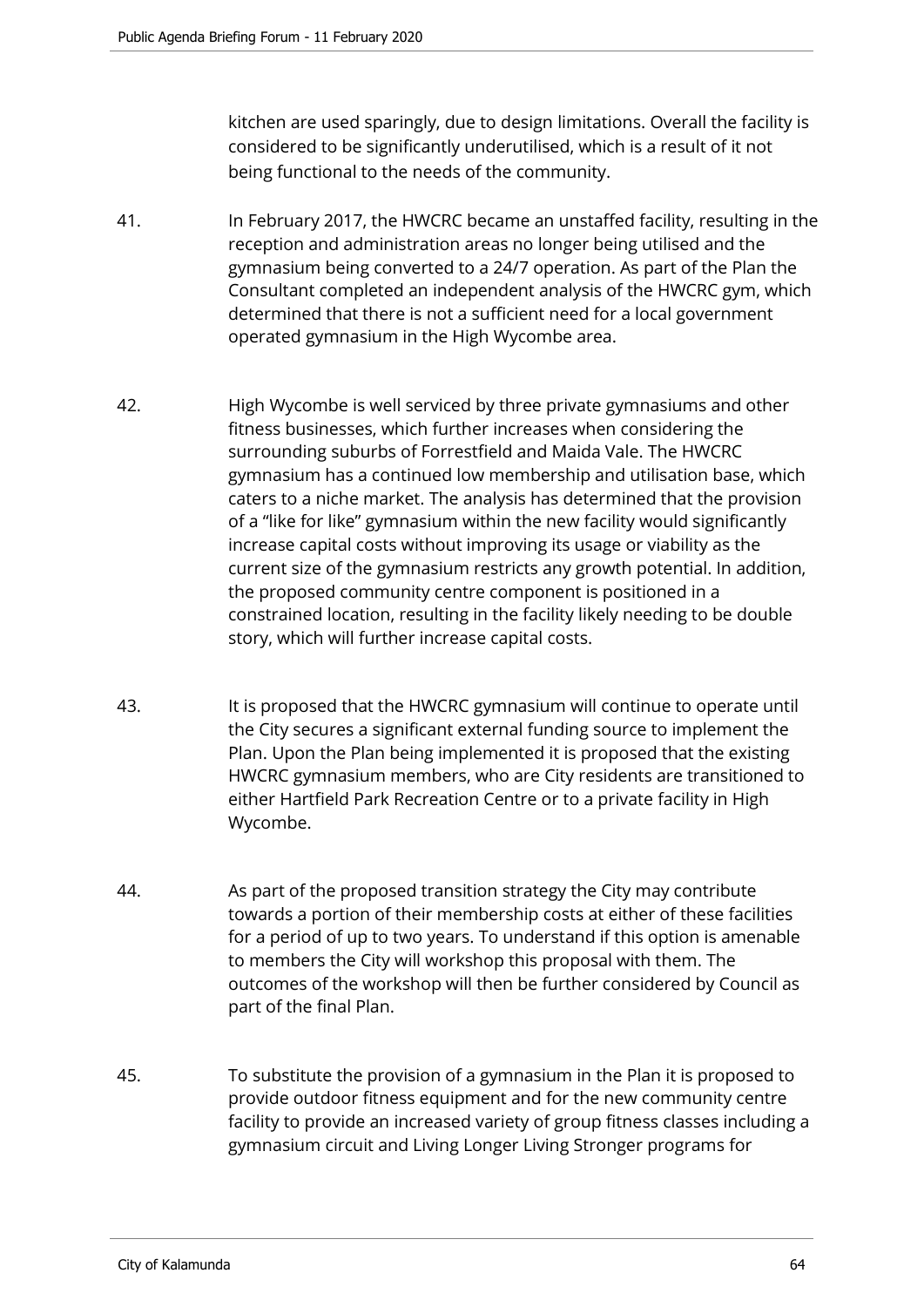persons 55 years and over, which in addition will provide improved socialising opportunities.

## Relocation and extension of cricket practice nets

- 46. In order to accommodate the new sports pavilion and community centre, the existing primary cricket practice nets will need to be relocated. The Plan proposes that they be relocated to the north western corner of the southern playing field, as the amenities will remain close to the new sports pavilion, which is important for players to access changerooms, equipment and toilets.
- 47. The proposed location of the cricket practice nets will require the removal of several mature native trees. This may require the City to apply for a tree clearing permit. The turf cricket practice nets will be extended by an additional two turf practice wickets (five in total). This will allow the users to better rotate the turf cricket practice wickets, therefore providing improved training opportunities.

## Expansion of car parking

- 48. A detailed car parking demand analysis was undertaken by the Consultant which identified a shortage of parking across the site during peak demands periods, the need to formalise car parking and to provide traffic calming measures along Wycombe Road.
- 49. The removal of the existing HWCRC provides an opportunity for an expanded southern car parking area, which will provide approximately an additional 60 bays. The car parking improvements along Wycombe Road will approximately provide a further 50 formalised bays. The proposed additional car parking bays will increase the supply of available car parking during peak times, however it is unrealistic to achieve neutrality for car parking demand, considering peak demand periods only occur within a small timeframe each week.

## Improved youth and play spaces

- 50. High Wycombe has a high portion of youth in the community, who often frequent Scott Reserve. The user groups, the community and the Edney Primary School each identified the need for improved youth and play spaces at Scott Reserve.
- 51. The Plan proposes a youth space including a mini basketball court with lighting, shade and seating and a nature play space in between the new sports pavilion and community centre. The collocated play space and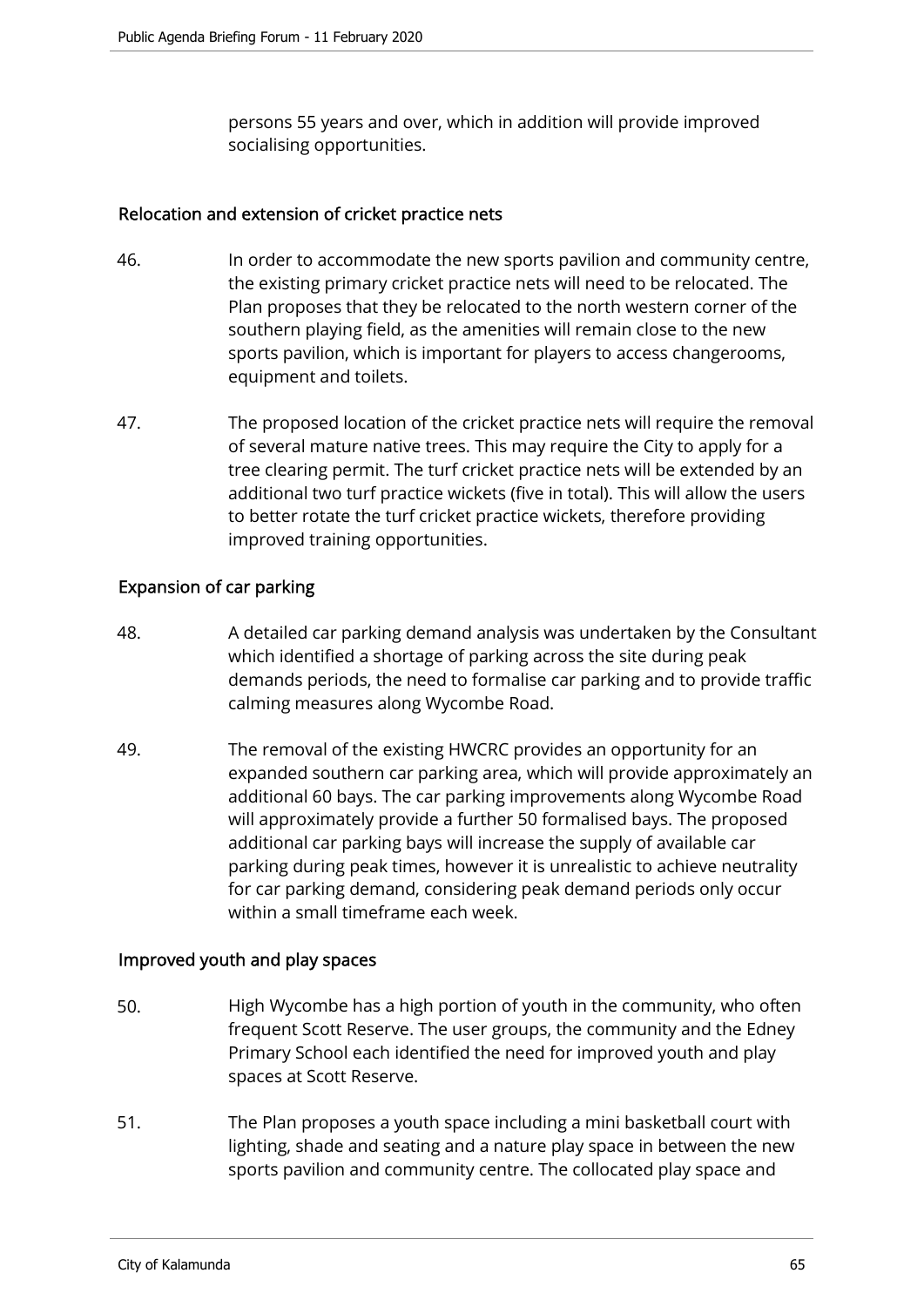proposed new sports pavilion and community centre will provide passive surveillance and increased activation opportunities.

## Upgrade of sports floodlighting

52. The upgrade of sports floodlighting on the northern playing field is currently being delivered, having been funded entirely through external funding sources. The project is anticipated to be completed by June 2020. The early progression of this project will not impede the Plan. In addition, the Plan future proofs the site by identifying the need for a future sports floodlighting upgrades on the southern playing fields to AFL training standards.

## Refurbishment of northern playing fields

- 53. The Plan supports the refurbishment of the playing fields including new drainage and irrigation.
- 54. It is also noted that the presence of sting nematodes in the metropolitan area is widespread and that the current management program for the northern fields is proving adequate at this point in time, however shall need ongoing monitoring.

## Community Engagement Process and Strategy

- 55. In order to determine that the Plan meets the needs of the community, it is recommended that the plan be advertised to the community.
- 56. The community engagement process and strategy will include the plan being promoted through:
	- a) the City's website and other social media channels;
	- b) Facebook page;
	- c) Publish on *Engage Kalamunda;*
	- d) A feedback survey;
	- e) Contact with people who participated in the consultation process and all users of Scott Reserve;
	- f) A copy of the Plan will be located at key City of Kalamunda locations;
	- g) A copy of the Plan being provided to all affected user groups and stakeholders;
	- h) A media release and advertisement will be placed in the local newspaper;
	- i) A letter be provided to all current HWCRC gymnasium members;
	- j) HWCRC gymnasium members be offered a one on one consultation meeting to discuss the Plan; and
	- k) A further community workshop will be conducted by the Consultant with user groups and HWCRC gymnasium members.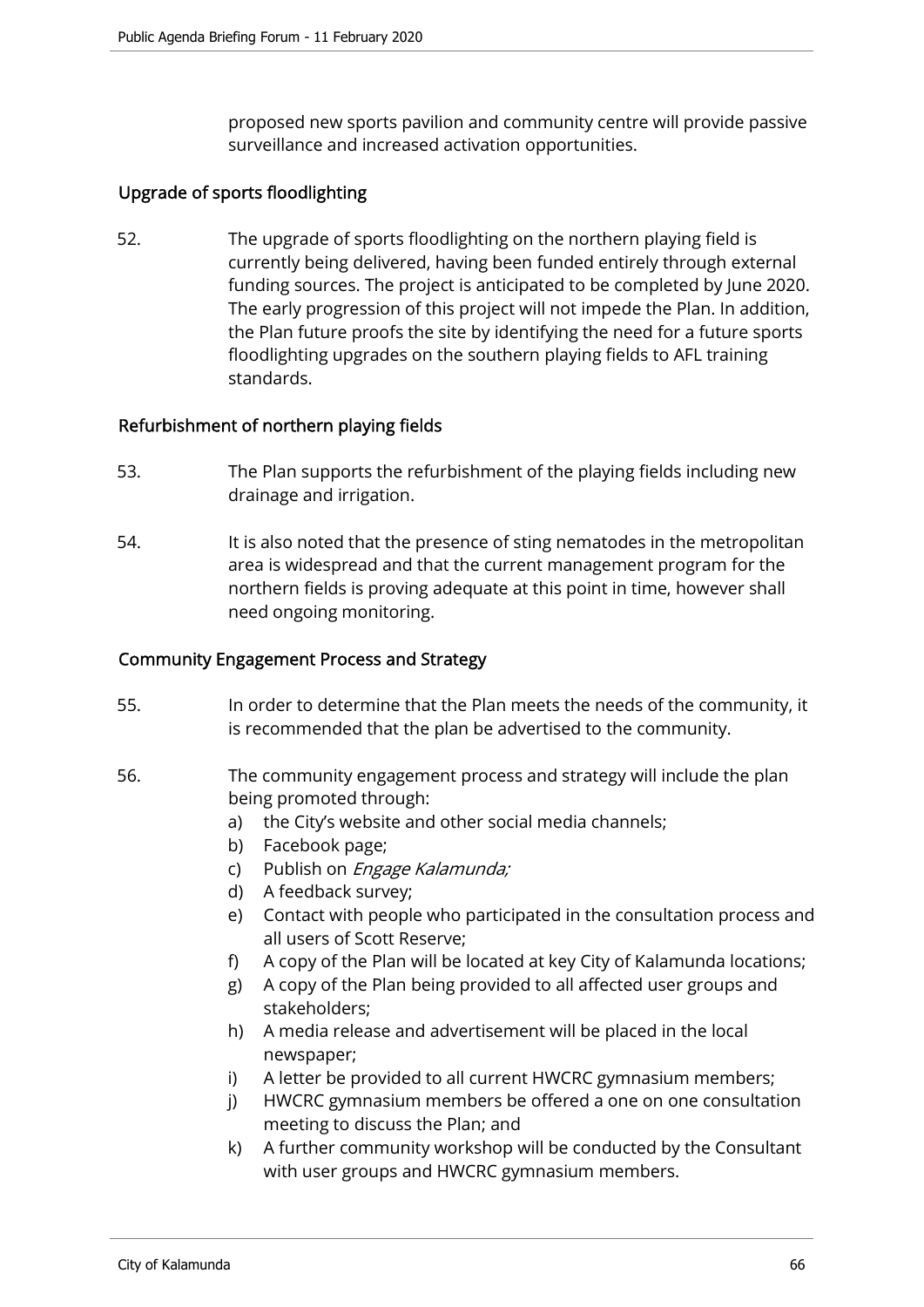57. In summary, it is recommended that Council receives the Draft Scott Reserve Master Plan and advertises it to the community, with results then presented to Council for final consideration.

## Voting Requirements: Simple Majority

## RECOMMENDATION

That Council:

- 1. ENDORSES the Draft Scott Reserve Master Plan (Attachment One) for the purposes of public advertising.
- 2. NOTES the community engagement process and strategy.